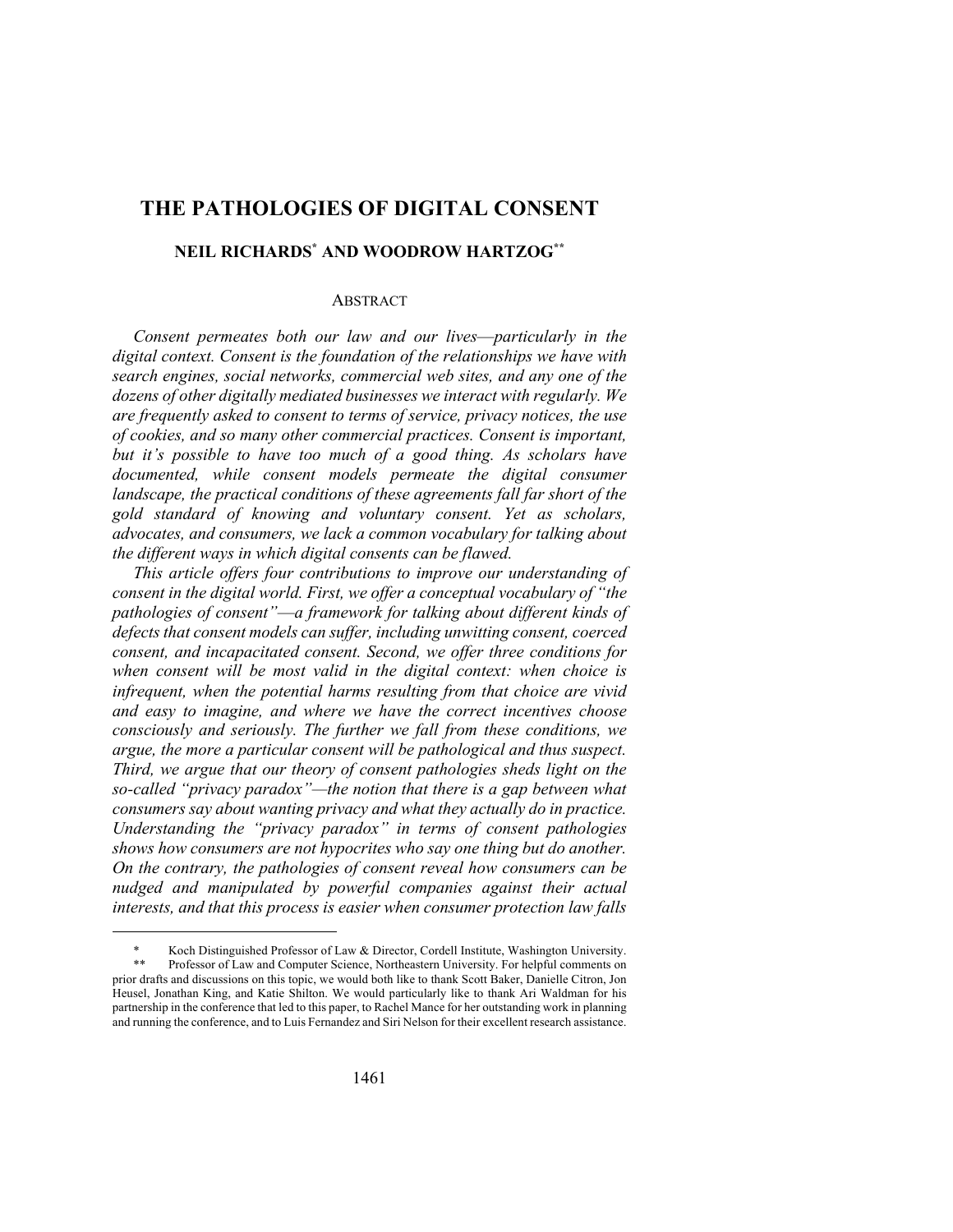*far from the gold standard. In light of these findings, we offer a fourth contribution*—*the theory of consumer trust we have suggested in prior work and which we further elaborate here as an alternative to an over-reliance on increasingly pathological models of consent.*

#### **INTRODUCTION**

Consent permeates our law. It is one of its most powerful and most important building blocks. This should be no wonder. We live in a society that lionizes individual choice in the many social roles we play every day, whether as consumers, citizens, family members, voters, lovers, or employees. Consent reinforces fundamental cultural notions of autonomy and choice. It transforms the moral landscape between people and makes the otherwise impossible possible.<sup>1</sup> It is essential to the exercise (and waiver) of fundamental constitutional rights, and it is at the essence of political freedom, whether we are talking broadly about a "social contract" or making political choices for individual candidates and referenda in the voting booth.

Consider the substantial amount of legal work that consent performs. It is the basis of contracts, whether for goods, services, real estate, or marriage. The consent of the governed is the basis for the rule of law in democratic societies and was an important basis for the American Revolution. Consent can also work magic. When consent is present, trespassers can become dinner guests, a battery can become a welcome pat on the back, and even what would otherwise be a sexual assault can become an act of intimacy.<sup>2</sup>

Consent's power, its usefulness, and its resonance with norms of autonomy and choice make it an easy legal tool to reach for when we want to regulate behavior. Just as activities that have no harm might warrant lesser (or no) regulation, what consenting adults choose to do together takes that activity presumptively beyond the law's regulatory power. This is true whether the activity happens in the open or behind the proverbial closed doors. Consent's power is particularly justified in cases of what we might

<sup>1.</sup> For a more developed history of consent for data practices and contemplation of its role, see NANCY KIM, CONSENTABILITY: CONSENT AND ITS LIMITS (2019); Elizabeth Edenberg & Meg Leta Jones, *Analyzing the Legal Roots and Moral Core of Digital Consent*, 21 NEW MEDIA & SOC'Y 1804 (2019); Meg Leta Jones, *The Development of Consent to Computing*, 2019 IEEE ANNALS OF THE HISTORY OF COMPUTING (forthcoming).

<sup>2.</sup> Edenberg & Jones, *supra* note 1, at 1804–05 ("Valid consent can render permissible an otherwise impermissible action. It transforms the specific relations between the consenter and consentee about a clearly defined action. We can consent to sexual relations, borrowing a car, surgery, and the use of personal information. Without consent, the same actions can become sexual assault, theft, battery, and an invasion of privacy.").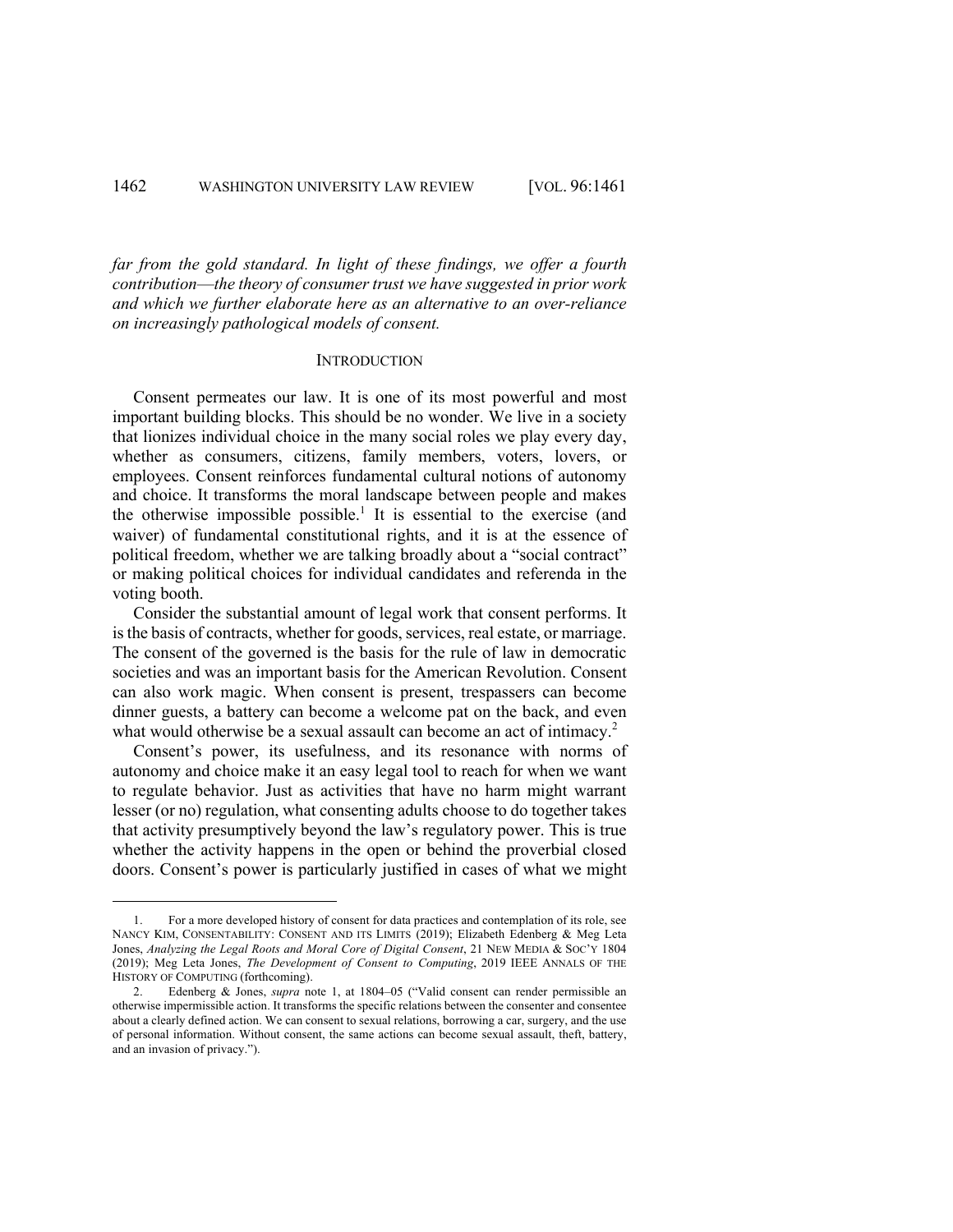call "gold standard" consent—agreements between parties who have equal bargaining power, significant resources, and who *knowingly* and *voluntarily* agree to assume contractual or other legal obligations.

Perhaps nowhere has consent been deployed more frequently as a legal concept than in the context of digital goods and services. Consent is the foundation of the relationships we have with search engines, social networks, commercial web sites, and any one of the dozens of other digitally mediated businesses we interact with regularly. We are frequently asked to consent to terms of service, privacy notices, the use of tracking cookies, and so many other commercial practices. But it's possible to have too much of a good thing. As we and other privacy law scholars have documented elsewhere, while consent models permeate the digital consumer landscape, the practical conditions of these agreements fall far short of the gold standard.<sup>3</sup> Think about your own agreements with the social networks you use, the apps you install on your phone, or the Amazon Alexa that might sit, listening, in your kitchen or bedroom. Do you know what you agreed to? Have you read the agreements? Did you have a meaningful choice? While the answer to these questions is usually "no," the dominant legal regime that applies in the United States is that the terms and conditions of these services are valid as long as there is some kind of "notice and choice" to consumers.4 In practice, and as enforced with occasional exception by the Federal Trade Commission (FTC), notice-and-choice models can be legally sufficient even if the notice is buried somewhere in a dense privacy policy, and the choice is take-it-or-leave-it—accept what a company wants to do with your data or not use the service at all.<sup>5</sup>

<sup>3.</sup> *See, e.g.*, NANCY KIM, WRAP CONTRACTS (2013) [hereinafter KIM, WRAP CONTRACTS]; MARGARET RADIN, BOILERPLATE: THE FINE PRINT, VANISHING RIGHTS, AND THE RULE OF LAW (2012); Neil Richards & Woodrow Hartzog, *Privacy's Trust Gap*, 126 YALE L.J. 1180 (2017) [hereinafter Richards & Hartzog, *Privacy's Trust Gap*]; Neil Richards & Woodrow Hartzog, *Taking Trust Seriously in Privacy Law*, 19 STAN. TECH. L. REV. 431 (2016) [hereinafter Richards & Hartzog, *Taking Trust Seriously*]; Daniel J. Solove, *Privacy Self-Management and the Consent Dilemma,* 126 HARV. L. REV. 1880 (2013); Andrea M. Matwyshyn, *Technoconsen(t)sus*, 85 WASH. U. L. REV. 529 (2007); Scott Peppet, *Unraveling Privacy: The Personal Prospectus & the Threat of a Full Disclosure Future*, 105 NW. L. REV. 1153 (2011); Scott Peppet, *Regulating the Internet of Things: First Steps Toward Managing Discrimination, Privacy, Security & Consent*, 93 TEX. L. REV. 85 (2014).

<sup>4.</sup> *See* FED. TRADE COMM'N, PROTECTING CONSUMER PRIVACY IN AN ERA OF RAPID CHANGE: A PROPOSED FRAMEWORK FOR BUSINESSES AND POLICYMAKERS iii (2010); Woodrow Hartzog, *The New Price to Play: Are Passive Online Media Users Bound by Terms of Use?*, 15 COMM. L. & POL'Y 405 (2010) [hereinafter Hartzog, *The New Price to Play*].

<sup>5.</sup> *See, e.g.*, Richards & Hartzog, *Privacy's Trust Gap*, *supra* note 3, at 1198; Richards & Hartzog, *Taking Trust Seriously*, *supra* note 3, at 444.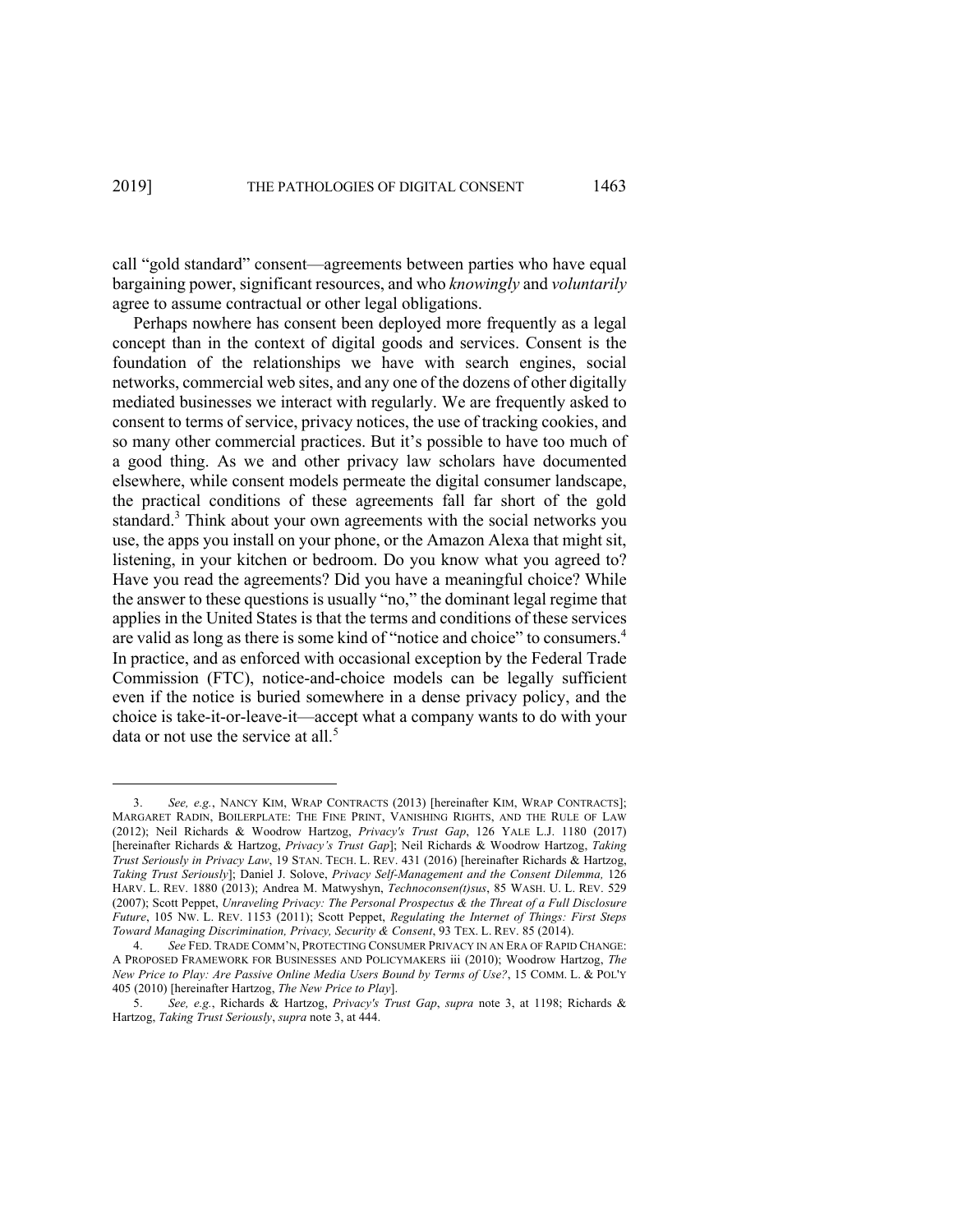While criticism of the over-use of consent in the consumer privacy context is rising, critics lack a shared vocabulary with which to discuss when consent is legitimate, when it is flawed, and how to talk about and distinguish those flaws. $6$  Our lack of the right words and concepts with which to talk about defects in consent models runs into the rhetorical, cultural, and legal power of consent. As a consequence, consent criticism can fail to gain traction in the minds of those who are undecided or who have taken consent's powerful "consenting adults" rhetoric at face value. This results in a projection of gold standard norms onto the deficient digital landscape in ways that we want to suggest are *pathological*. In this article, we offer a conceptual framework for *thinking* about when consent is valid and when it has pathologies, and a conceptual vocabulary for *talking* about different kinds of pathologies that consent models can suffer. Our analysis is focused on the consumer privacy context, but we believe that our model and the vocabulary of the pathologies of consent can be useful in many of the other areas of the law in which consent is frequently applied.

Let us be clear about our claim: We are not arguing for a wholesale rejection of consent. A legal system without consent would be so radically different from what we have that it would be almost unimaginable. More fundamentally, we believe that consent should retain its prominent place in our law generally. Our argument is more nuanced. Consent is undeniably powerful, and often very attractive. But we have relied upon it too much, and deployed it in ways and in contexts to do more harm than good, and in ways that have masked the effects of largely unchecked (and sometimes unconscionable) power.<sup>7</sup> The gold standard of consent to data practices has been articulated throughout our law as being "knowing and voluntary."8 European law uses an analogous method to require consent that is "freely given, specific, informed," and voluntary.<sup>9</sup> But this ideal can only exist

<sup>6.</sup> *See* Solove, *supra* note 3, at 1880–81; *see also* Edenberg & Jones, *supra* note 1, at 1810–14 (arguing in favor of locating the normative core of consent for data practices).

<sup>7.</sup> *See* Solove, *supra* note 3, at 1894.

<sup>8.</sup> *See infra* Part I.

<sup>9.</sup> For example, the EU's new General Data Protection Regulation (GDPR) embodies this concept by defining "consent" to require "any freely given, specific, informed and unambiguous indication of the data subject's wishes by which he or she, by a statement or by a clear affirmative action, signifies agreement to the processing of personal data relating to him or her." Regulation 2016/679, art. 4(32), 2016 O.J. (L 119) 1, 34. Recital 32 of the GDPR explains further that "Consent should be given by a clear affirmative act establishing a freely given, specific, informed and unambiguous indication of the data subject's agreement to the processing of personal data relating to him or her, such as by a written statement, including by electronic means, or an oral statement." Regulation 2016/679, pmbl. ¶ 32, 2016 O.J. (L 119) 1, 6.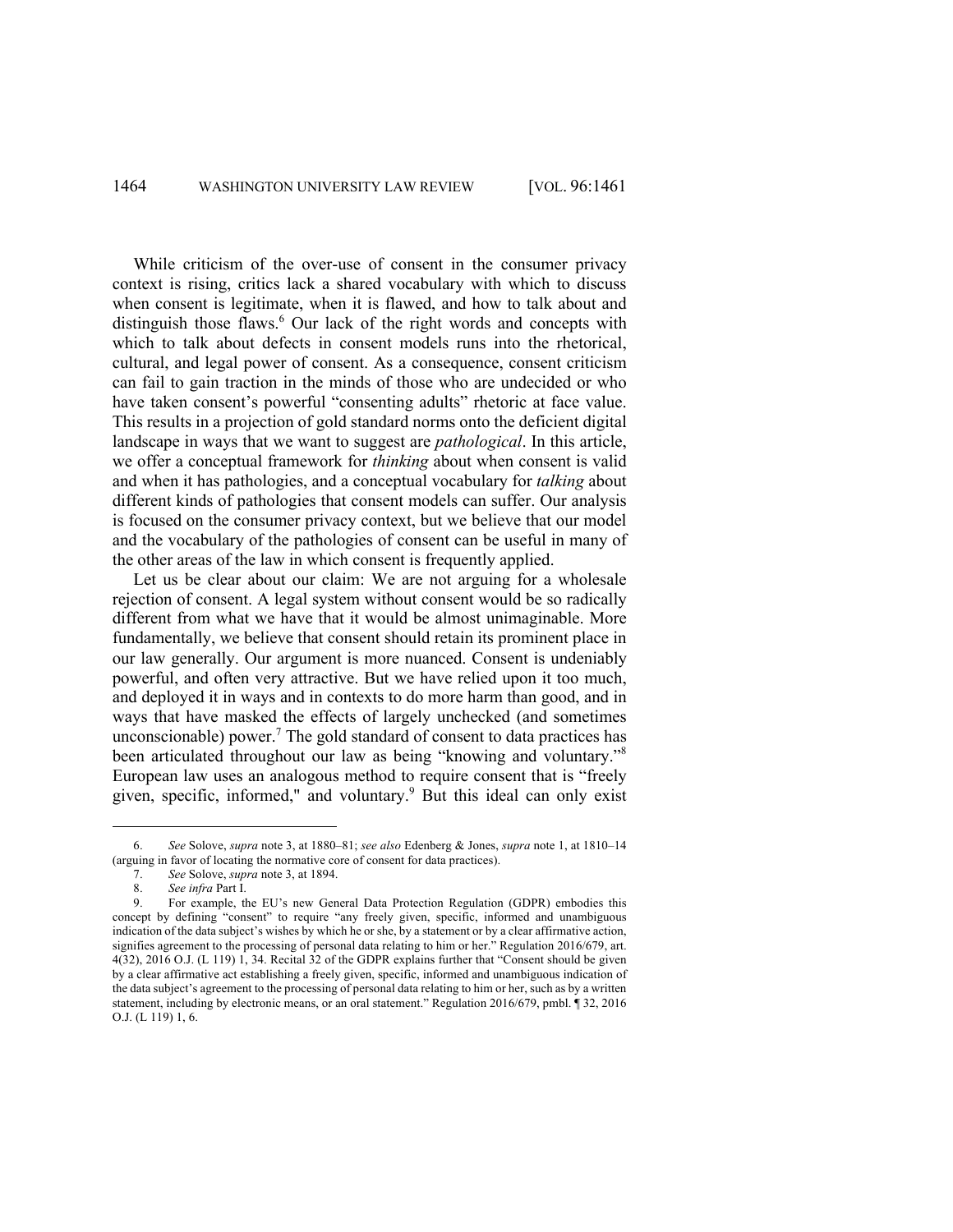under certain circumstances, $10$  which is what we hope to illuminate in this essay. We argue that consent is most valid when we are asked to choose *infrequently*, when the potential harms that result from the consent are *easy to imagine*, and when we have the correct *incentives to consent* consciously and seriously. The further we fall from this gold standard, the more a particular consent is pathological and thus suspect.

Beyond the conceptual framework and vocabulary, we offer a third contribution to our understanding in this area. We believe that the theory of consent pathologies offered here complicates a seductive but simplistic story that has been offered in tech policy circles for over a decade. This is the notion of the "privacy paradox"—the idea that consumer anxiety about privacy is undermined by the fact that consumers act in privacy-diminishing ways in practice. Understanding this phenomenon in terms of consent pathologies reveals that consumers are not hypocrites who say one thing but do another that reveals their true preferences. On the contrary, the pathologies of consent show how consumers can be nudged and manipulated by powerful companies against their actual interests, and this phenomenon is easier when the legal regime that purports to protect consumers falls far from the gold standard. As a fourth contribution, we suggest that the solution is not to double down on our increasingly pathological models of consent, but to look to other mechanisms that are more sensitive to relationships and power differentials, such as those designed to inspire the social trust that makes consent less necessary.

Our argument has four parts. In Part I, "the Empire of Consent," we survey the many instances of consent in our law, illustrating both the varied work that consent performs and the varied tests for consent that courts and legislatures have produced. We show how different legal regimes produce different formulations on a continuum of how consent should be measured by the law, and how much consent is necessary in particular contexts. Toward the more restrictive end of the continuum, models of consent coalesce around the standard of "knowing and voluntary," for example in the relinquishment of a fundamental right such as the right to a jury trial. Yet in the digital context, the rhetorical practice of many technology companies is to talk like they are offering informed consent while offering something far inferior legal or practical matter.

<sup>10.</sup> *See* Edenberg & Jones, *supra* note 1, at 1805 ("Consent can be legally binding, as long as the transaction has met certain legal requirements or institutional standards defining the scope of consent. The legal notion of consent is built on the moral notion; however, problems arise when legally binding consent fails to capture the relevant morally legitimate transference of rights and obligations.").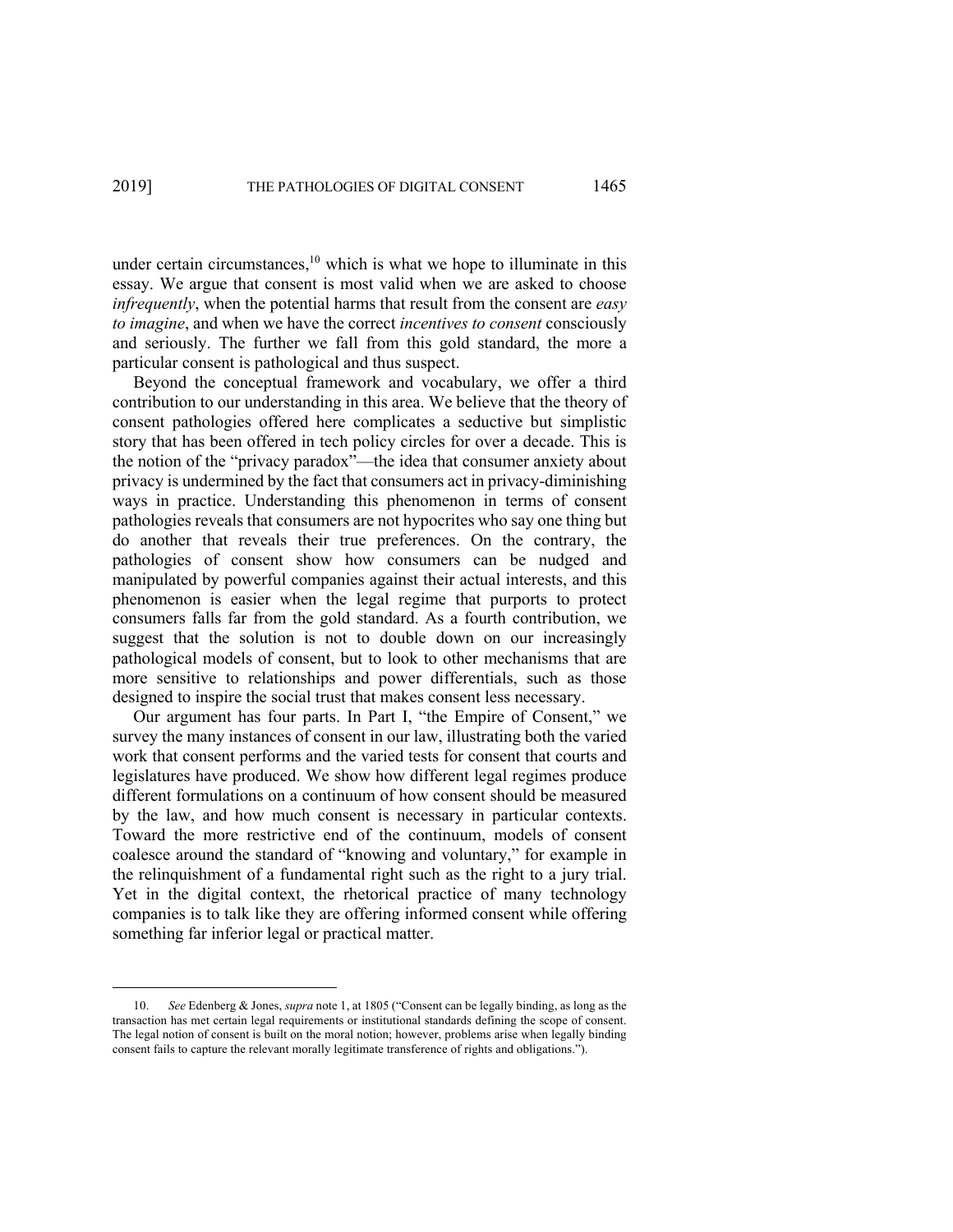The heart of our article is Part II, "the Pathologies of Consent," in which we offer a conceptual framework of the ways in which consent to data practices might fall short of the gold standard. We begin with a note on our methodology, adapted from the method by which the economist Richard Thaler developed a series of critiques of the dominant rational actor model in economics, thereby significantly contributing to the development of the field of behavioral economics.<sup>11</sup> We then offer three different sets of circumstances in which we suspect that consent may be less accurate, useful or legitimate. First, there is *unwitting consent*, which takes the "knowing" out of "knowing and voluntary." This can take at least three forms, including not understanding the legal agreement, not understanding the technology being agreed to, or not understanding the practical consequences or risks of agreement. Second, there is *coerced consent*, a consent that takes the "voluntary" out of "knowing and voluntary," for example in cases where a person is confronted with a choice between consent and the loss of an important asset such as their life or their job. Third, there is *incapacitated*  consent, in which voluntariness is not available as a matter of law, such as with children and others who are categorically incapable of legally consenting.

In Part III, "Ideal Consent," we suggest a set of preconditions necessary for consent to achieve the ideal of being knowing and voluntary. Without these preconditions, we argue that consent models will not be particularly useful or legitimate. In fact, without these preconditions, consent models for data practices risk being harmful and corrosive to the very autonomy they seek to protect. First, the choice to be made must be *infrequent* (so as not to overload the capacity of our minds to make rational choices). Second, the *harms* which we might incur by granting consent must be *vivid* (i.e., they must be easy to imagine).<sup>12</sup> Third, the stakes of a decision to consent must be *significant* (i.e., there is ample incentive to take each decision seriously). Consent works well where these three criteria are satisfied. But where some or all of these criteria are not present, consent starts to lose both its usefulness and its very legitimacy. We call the presence of these three factors *gold standard consent*, and argue that it should be the benchmark against which the legal and ethical validity of consent are measured.

<sup>11.</sup> For Thaler's own description of his process, see RICHARD H. THALER, MISBEHAVING: THE MAKING OF BEHAVIORAL ECONOMICS (2016). For an application of this process in privacy law scholarship, see ANITA ALLEN, UNPOPULAR PRIVACY: WHAT MUST WE HIDE? (2010).

<sup>12.</sup> *See* M. Ryan Calo, *Against Notice Skepticism in Privacy (and Elsewhere)*, 87 NOTRE DAME L. REV. 1027, 1027 (2013).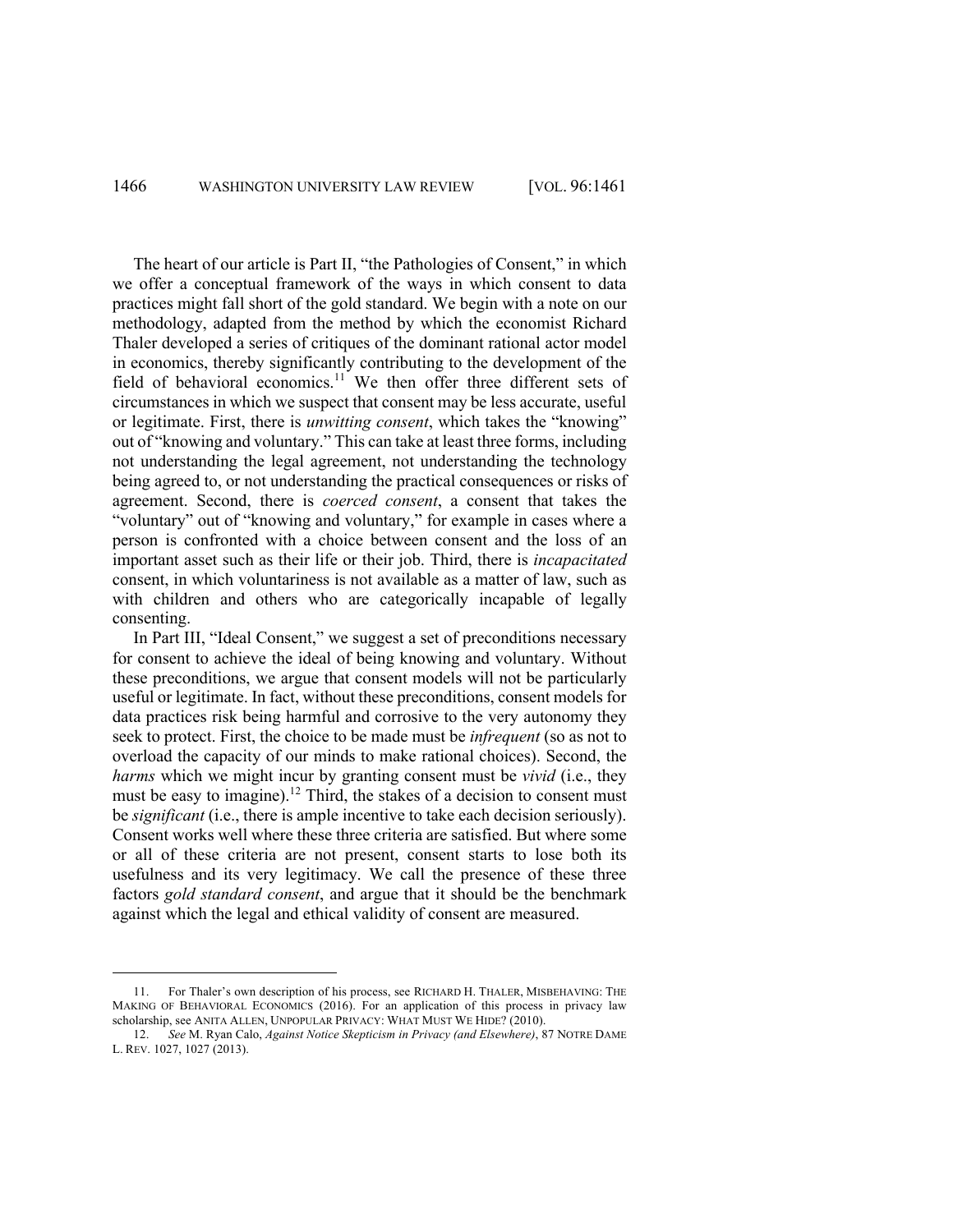In Part IV, "Beyond Consent," we offer a roadmap for a world in which consent is cabined to the contexts in which it is most effective and most legitimate. As elsewhere in the paper, we use the example of the laws regulating consumer technologies powered by human information as our example. We argue that while consent will and should remain an important option in the legal toolbox, we should resist the easy but troublesome tendency of always going to consent in the first instance. In other words, we argue that consent should not be a common tool in modern data protection regimes. To use the parlance of Silicon Valley, consent does not scale. It is almost entirely incompatible with the modern realities of data and technology in all but the most limited of circumstances.

Instead, building on other work, we propose a privacy framework with a major focus on the concept of trust.<sup>13</sup> Trust-based protections would require parties in information relationships to protect the data placed in their care and to treat each other fairly and with deference. They would prohibit entrusted entities from asking for consent to practices that would make people unreasonably vulnerable. Lawmakers looking to embrace trust and minimize the pathologies of consent could leverage rules concerning the design of technologies and legal prohibitions on consent such as unconscionability to shift the policy conversation in a way that values both consent and privacy, and protects the millions and millions of human beings to whom these rules apply.

### I. THE EMPIRE OF CONSENT

Consent flows through our legal system to such an extent that it would be almost impossible to imagine our law without it. Consent's importance in our law has been recognized for generations. Henry Sumner Maine famously observed in 1861 that "the movement of the progressive societies has hitherto been a movement *from Status to Contract*."<sup>14</sup> Maine's argument was that unlike the premodern societies characterized by social interactions structured by kinship and other forms of hierarchical ordering, modern societies were increasingly characterized by social interactions structured

<sup>13.</sup> *See generally* Richards & Hartzog, *Privacy's Trust Gap*, *supra* note 3; Richards & Hartzog, *Taking Trust Seriously*, *supra* note 3; ARI WALDMAN, PRIVACY AS TRUST (2018); Jack Balkin, *Information Fiduciaries and the First Amendment*, 46 U.C. DAVIS L. REV. 1183 (2016).

<sup>14.</sup> 1 HENRY MAINE, ANCIENT LAW 101 (J.H. Morgan ed., J.M. Dent & Sons 1917) (1861).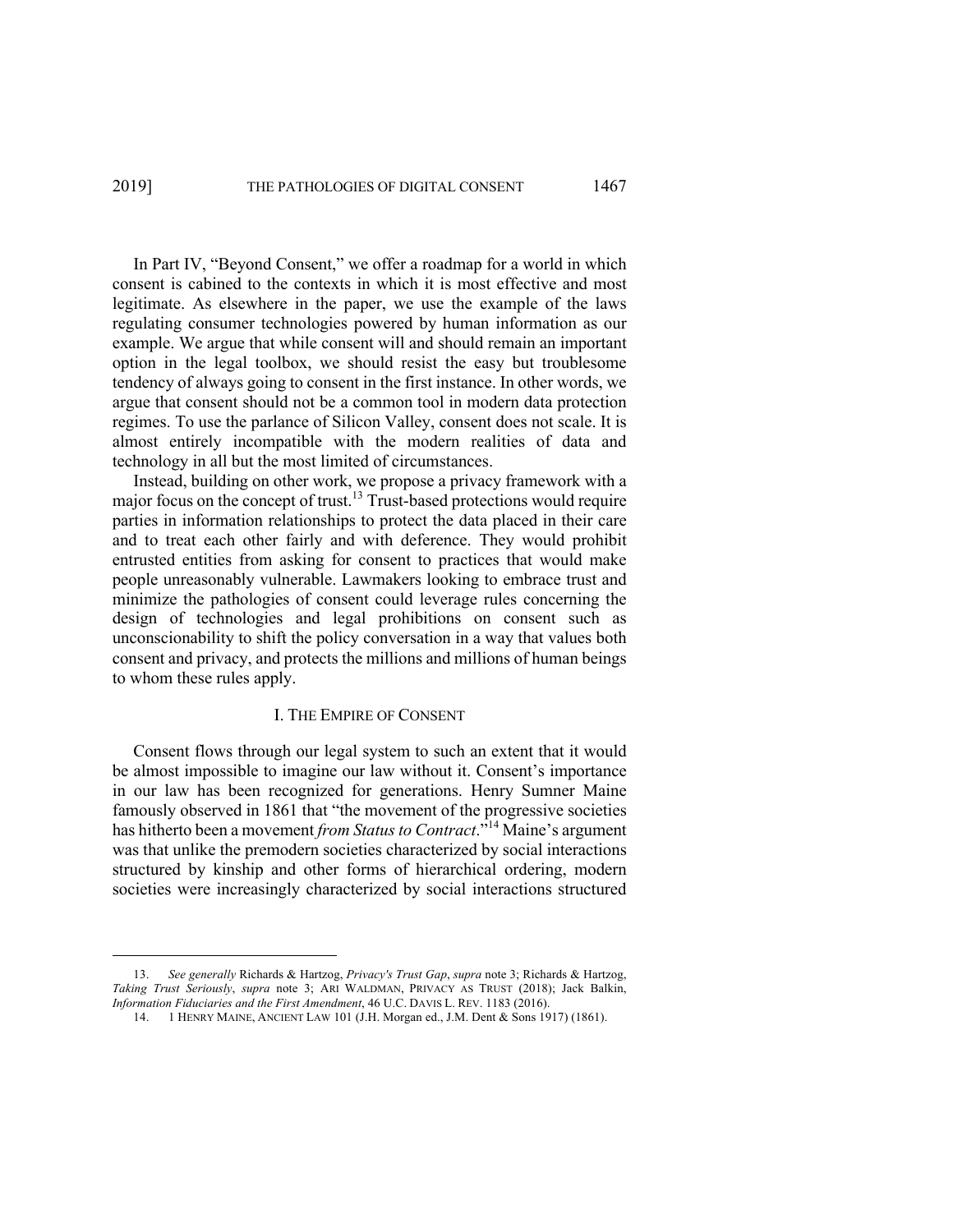by contracts—private agreements whose chief hallmark was consent.<sup>15</sup> Consent thus became one of our basic social structures, and if we look for it, we can see it everywhere.

Let us take a moment to be precise about what we mean here. When we talk about "consent" in this article, we mean a legal relationship characterized in form or substance by agreement or a concurrence of wills.<sup>16</sup> In a moral sense, we mean to rely on Edenberg and Jones's definition of consent as "effective communication of an intentional transfer of rights and obligations between parties. Valid consent transforms the specific relation between the consenter and consentee about a clearly defined action."17 In its strongest form, as Justice Story memorably put it in 1835, "[c]onsent is an act of reason, accompanied with deliberation, the mind weighing, as in a balance the good or evil on each side."18 Yet as we will see below, the prevalence of consent in our law includes weaker forms, including presumed consent and even fictive consent. In this Part, we survey at a high level some of the ways in which Maine's observation about contractual ordering has proven correct by showing how our law can be viewed in a very real sense as an empire of consent.

Perhaps the easiest place to begin an appreciation of the role of consent in our law is the common law. As all lawyers are familiar, contract law's basic elements of offer and acceptance are predicated on the notion of consent. Contractual consent is objective, meaning it does not matter what you actually thought you were consenting to, only what you objectively manifested consent to.19 Contract law also allows consent to alternative dispute resolution, via arbitration or mediation clauses, at least when such contracts are not adhesionary, and there is bargaining power between the contracting parties. 20

Property law's hallmark is the right of alienation—the voluntary right to agree to transfer one's property, real or personal—to another.<sup>21</sup> This

19. Hartzog, *The New Price to Play*, *supra* note 4.

<sup>15.</sup> Katharina Isabel Schmidt, *Henry Maine's "Modern Law": From Status to Contract and Back Again?*, 65 AM. J. COMP. L. 145, 154 (2017).

<sup>16.</sup> *Cf. Consent*, BLACK'S LAW DICTIONARY (10th ed. 2014) ("A voluntary yielding to what another proposes or desires; agreement, approval, or permission regarding some act or purpose, esp. given voluntarily by a competent person; legally effective assent."). 17. Edenberg & Jones, *supra* note 1, at 1811.

<sup>18. 1</sup> JOSEPH STORY, COMMENTARIES ON EQUITY JURISPRUDENCE § 222 (1835).

<sup>20.</sup> *E.g.*, Sutton's Steel & Supply, Inc. v. Bellsouth Mobility, Inc., 776 So. 2d 589, 597 (La. Ct. App. 2000).

<sup>21.</sup> Thomas W. Merrill, *The Property Strategy*, 160 U. PA. L. REV. 2061, 2079 (2012).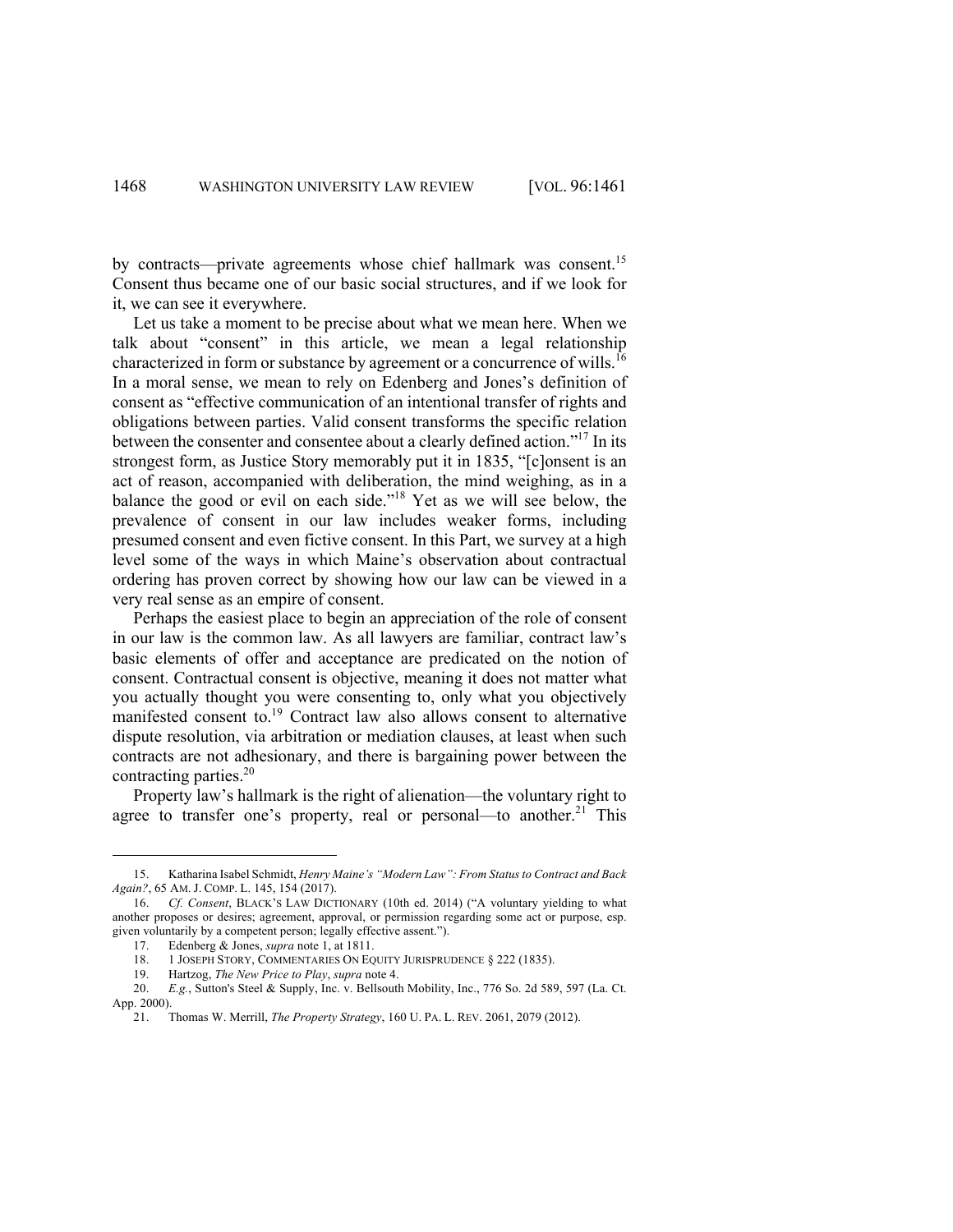principle runs throughout the law of property, but it is easiest to appreciate in the rules governing gifts, which require donative intent (a donor voluntarily intending (i.e., consenting) to give a gift to the donee), delivery (physical transfer of the gift to the donee), and acceptance (consent to the gift by the donee).<sup>22</sup> Similarly, consent allows exceptions to the right to exclude, whether by turning a trespasser into a dinner guest, or by allowing the creation of licenses, easements, and bailments.

Consent is less central in tort law, which imposes duties that flow to the general population or some subset thereof, like in the case of the duty to exercise reasonable care. But consent remains important, for it can work to assume the risks of someone else's actions. Thus, if you are my karate instructor, and you negligently (or even recklessly) injure me, I might be unable to recover if I sue you because I assumed the risk of engaging in the dangerous sport and consented to spar with you in the first place.<sup>23</sup> Or if you go to watch the Boston Red Sox and are injured by a foul ball, the Red Sox will probably be immune from suit because you are presumed to have accepted the risk of injury by consenting to watch them play at Fenway Park (or wherever). $^{24}$ 

With respect to intentional torts like assault, battery, conversion, and trespass, consent is typically treated as an affirmative defense.<sup>25</sup> Consider a surgical procedure, which would be a legal battery without consent, and even where some consent is supplied can become a battery again when consent is exceeded.<sup>26</sup> Consider further the important role consent plays in the complex of "privacy torts," the subset of intentional torts dealing with the collection, dissemination, and use of sensitive personal information. The four torts recognized by William Prosser<sup>27</sup>—intrusion into seclusion, disclosure of private facts, false light publicity, and appropriation of likeness—are all negated by consent to the invasion of privacy.<sup>28</sup> Thus, for example, it violates the intrusion tort when a surgeon photographs a patient during cosmetic breast surgery, and the patient's consent form does not

<sup>22.</sup> Guardian State Bank & Tr. Co. v. Jacobson, 369 N.W.2d 80, 83–84 (Neb. 1985).

<sup>23.</sup> *E.g.*, Levine v. Gross, 704 N.E.2d 262, 263 (Ohio Ct. App. 1997).

<sup>24.</sup> Costa v. Boston Red Sox Baseball Club, 809 N.E.2d 1090 (Mass. App. Ct. 2004).

<sup>25.</sup> *Consent*, BLACK'S LAW DICTIONARY, *supra* note 16.

<sup>26.</sup> *E.g.*, Kaplan v. Mamelak*,* 75 Cal. Rptr. 3d 861 (Cal. Ct. App. 2008).

<sup>27.</sup> William L. Prosser, *Privacy*, 48 CALIF. L. REV. 383, 389 (1960). For additional background about the privacy torts and Prosser's role in their creation, see G. EDWARD WHITE, TORT LAW IN AMERICA: AN INTELLECTUAL HISTORY 176–179 (expanded ed. 2003); Neil M. Richards & Daniel J. Solove, *Prosser's Privacy Law: A Mixed Legac*y, 98 CALIF. L. REV. 1887 (2010).

<sup>28.</sup> RESTATEMENT (SECOND) OF TORTS § 652A(2) (1977).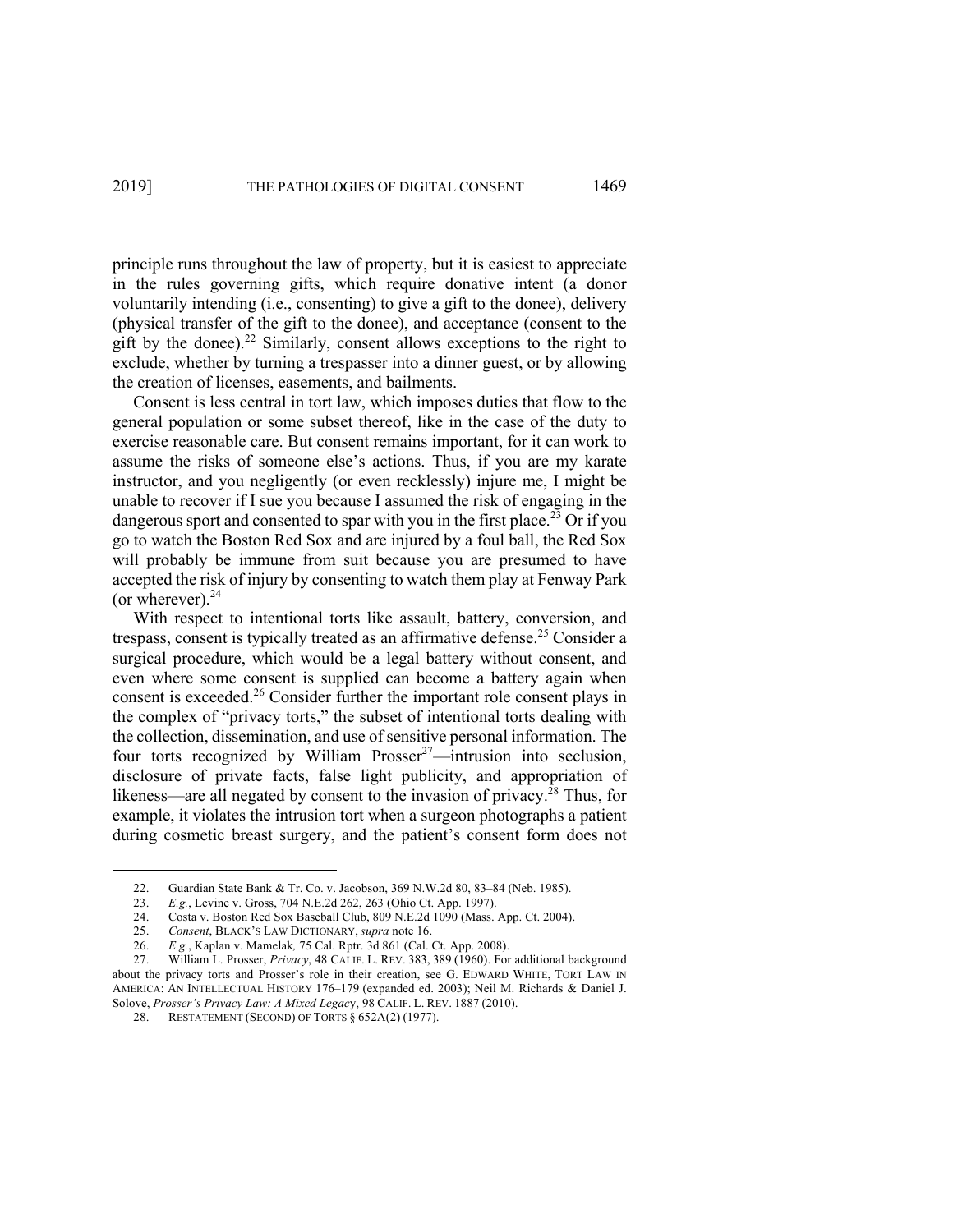cover such uses of the photographs. <sup>29</sup> Consent to have your image used for commercial purposes is also a defense to an action for appropriation of likeness for commercial gain.<sup>30</sup> Of course, there are more intentional torts governing the collection, use, and disclosure of information than the four recognized by Prosser. A full "expanded set" of privacy torts includes trespass, breach of confidence, defamation, and intentional infliction of emotional distress.<sup>31</sup> Yet even this broader group of torts can be negated by defense—a trespasser with permission becomes a licensee or even a guest,  $32$ permission to disclose eliminates a duty of confidentiality,<sup>33</sup> and you can permit (or pay) someone to say mean or false things about you. In all of these cases, if you consent, you cannot sue.

Beyond contracts, property, and tort, consent also plays an important role in the law regulating family and sexual relations. For over a century, courts have recognized that "[t]he fundamental principle of all marriage is mutual consent."<sup>34</sup> This principle was echoed in *Obergefell v. Hodges*, when the Supreme Court held that the Fourteenth Amendment protects the right of marital choice, a concept that runs throughout its analysis.<sup>35</sup> The foundation of the Court's analysis is thus its statement that the Fourteenth Amendment's liberty guarantee "extend[s] to certain personal choices central to individual dignity and autonomy, including intimate choices that define personal identity and beliefs."36 The Court concluded that "[u]nder the Constitution, same-sex couples seek in marriage the same legal treatment as opposite-sex couples, and it would disparage their choices and diminish their personhood to deny them this right."<sup>37</sup> Consent runs broadly throughout the rest of family law as well; it can be the difference between a loving sexual act and sexual assault or rape. The age at which it becomes legal to engage in sexual activity is of course known as the "age of

<sup>29.</sup> Judge v. Saltz Plastic Surgery, 330 P.3d 126 (Utah Ct. App. 2014).<br>30. RESTATEMENT (SECOND) OF TORTS § 652C (1977).

RESTATEMENT (SECOND) OF TORTS § 652C (1977).

<sup>31.</sup> NEIL RICHARDS, INTELLECTUAL PRIVACY: RETHINKING CIVIL LIBERTIES FOR THE DIGITAL AGE 158 (2015).

<sup>32.</sup> *E.g.*, State v. Pixley, 200 A.3d 174, 177 (Vt. 2018) (explaining that trespass requires a person to enter the land without legal authority or consent).

<sup>33.</sup> *E.g.*, Grimminger v. Maitra, 887 A.2d 276, 279 (Sup. Ct. Pa. 2005) (patient consent serves as an affirmative defense to a claim of a breach of physician-patient confidentiality).

<sup>34.</sup> *Recent Cases: Marriage — Validity — Common-Law Marriage — Mistake as to Existence of Prior Marriage Between the Parties*, 34 HARV. L. REV. 561, 561 (1921) (summarizing the holding of Great N. Ry. Co. v. Johnson, 254 F. 683 (8th Cir. 1918)).

<sup>35. 135</sup> S. Ct. 2584, 2605 (2015).<br>36. Id. at 2597.

*Id.* at 2597.

<sup>37.</sup> *Id.* at 2602.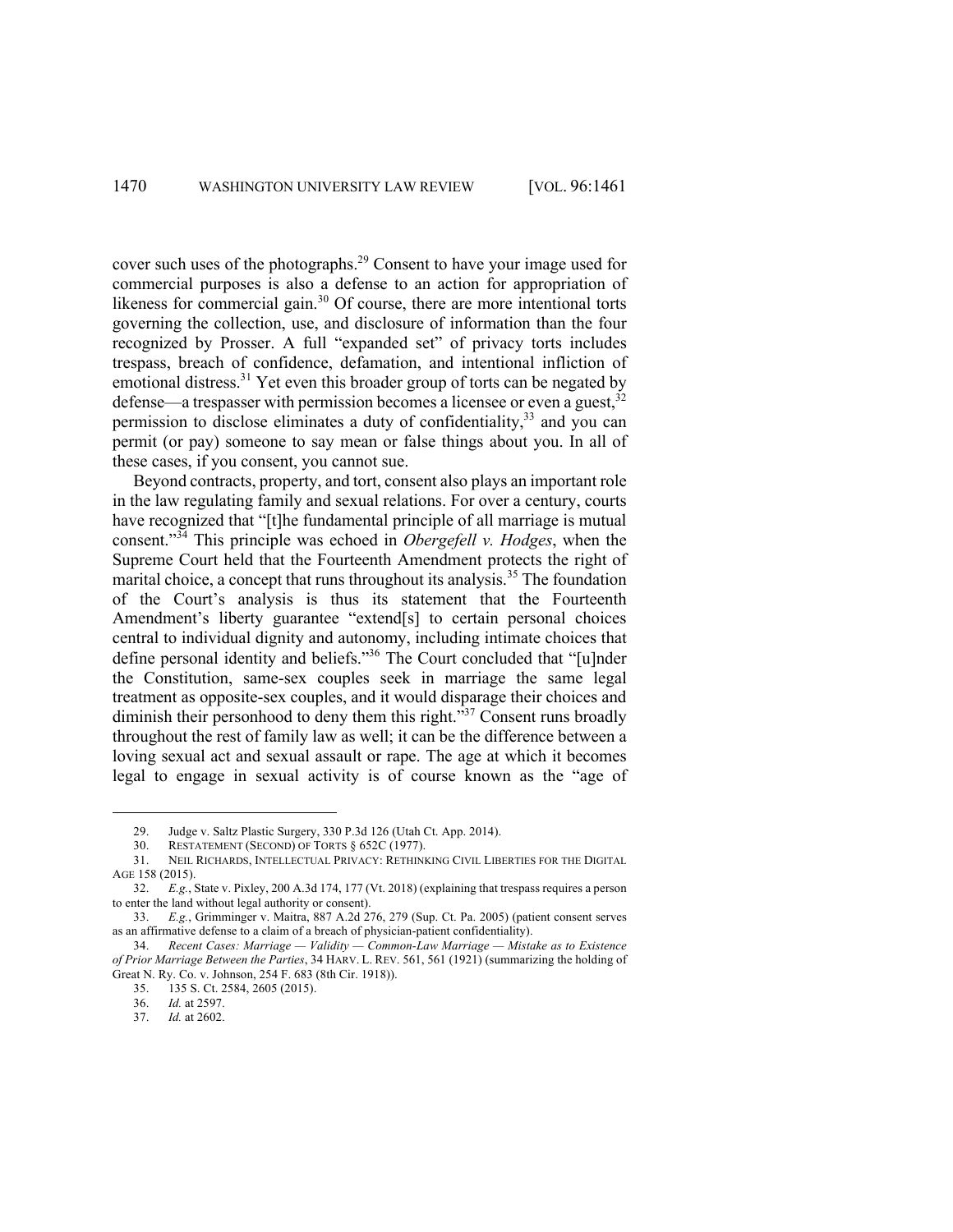consent."<sup>38</sup> Consent is also the key feature in the legality of some sexual activities in BDSM<sup>39</sup> and is also an issue when elderly married couples engage in sexual activity when one partner has lost the capacity to legally consent.40

Beyond the common law, consent also plays a critical role in the context of digital privacy regulation. In the United States, the dominant regime of privacy regulation is known as "notice and choice." As interpreted by the Federal Trade Commission under its Unfair and Deceptive Trade Practices authority, this has meant that consumers are presumed to have consented to data practices as long as there has been some kind of "notice" to the consumer about what is happening and some kind of "choice" about whether they want it to happen. A recent FTC report on company surveillance of consumers across digital devices (for example tracking laptop web browsing activity to deliver targeted ads to the same consumer on a cell phone) is illustrative of the FTC's approach:

As with traditional forms of tracking, companies should offer consumers choices about how their cross-device activity is tracked. And, when companies offer such choices, the FTC Act requires that the companies respect them. To the extent opt-out tools are provided, any material limitations on how they apply or are implemented with respect to cross-device tracking must be clearly and conspicuously disclosed.<sup>41</sup>

In practice, however, such requirements are relatively easy to comply with, as all a company needs to do to avoid FTC liability for unfair or deceptive trade practices if challenged is show that their use of consent is neither deceptive nor unfair.<sup>42</sup> Thus "notice" can mean a vague but not false description of data practices buried deep within a long privacy policy and "choice" can mean no more than the choice to use the service in the first place (Apple, Android, or no phone at all, for example).<sup>43</sup> It is perhaps for

<sup>38.</sup> *E.g.*, State v. Holloway, 916 N.W.2d 338, 345 (Minn. 2018) ("What has been known as statutory rape—sexual conduct with a person not of the age of consent—has been a crime in Minnesota since it was first organized as a territory.").

<sup>39.</sup> *See* William Eskridge, *The Many Faces of Sexual Consent*, 37 WM. & MARY L. REV. 47, 49– 50 (1995); Margo Kaplan, *Sex-Positive Law*, 89 N.Y.U. L. REV. 89, 117 (2014).

<sup>40.</sup> Alexander Boni-Saenz, *Sexual Advance Directives*, 68 ALA. L. REV. 1, 3–4 (2016).

<sup>41.</sup> FED. TRADE COMM'N, CROSS-DEVICE TRACKING: AN FTC REPORT 13 (Jan. 2017).

<sup>42.</sup> *Cf.* 15 U.S.C. § 45(a)(1) (prohibiting the use of "unfair" or "deceptive" trade practices in or affecting interstate commerce).

<sup>43.</sup> WOODROW HARTZOG, PRIVACY'S BLUEPRINT: THE BATTLE TO CONTROL THE DESIGN OF NEW TECHNOLOGIES 58–72 (2017) [hereinafter HARTZOG, PRIVACY'S BLUEPRINT].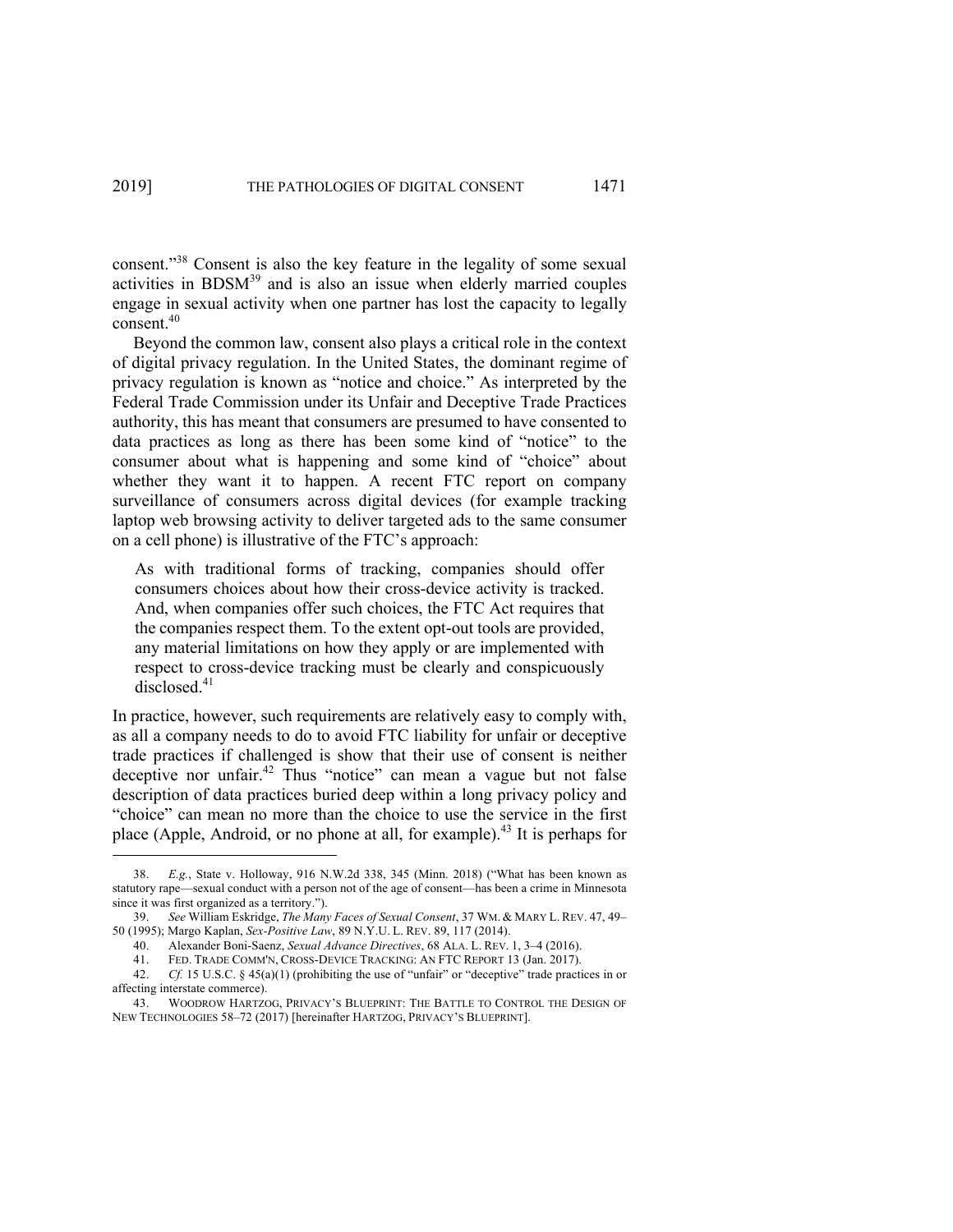this reason that when Facebook CEO Mark Zuckerberg testified before Congress in response to a series of privacy scandals involving his company, his defense, first and foremost, was that Facebook puts its users in "control,"44 a good sound bite, but one that can be all but meaningless as a legal requirement.

Consent within Europe's data protection frameworks is more rigorous than in parts of US privacy law. Indeed, unlike US law, the European Union (EU) treats privacy and the related but distinct concept of data protection as fundamental rights. Consent remains central to this fundamental rightsbased approach, although Europe's modern data protection regime is skeptical of over-relying on the notion. <sup>45</sup> Recital Seven of the EU General Data Protection Regulation (GDPR explicitly states that "Natural persons should have control of their own personal data."<sup>46</sup> This control is effectuated significantly through the mechanism of "informed consent" as a basis for legitimizing data processing.47 Beyond the GDPR, the reasoning behind the

<sup>44.</sup> Written Testimony from Facebook to House Energy and Commerce Committee for Record of April 11, 2018 Hearing (June 29, 2018), https://docs.house.gov/meetings/IF/IF00/20180411/108090/ HHRG-115-IF00-Wstate-ZuckerbergM-20180411.pdf [https://perma.cc/B7LR-L7XU] (note: the word 'control' is mentioned over 1,000 times). It goes on like this for a while. *See also* Dan Fletcher, *How Facebook is Redefining Privacy*, TIME (May 20, 2010), http://content.time.com/time/magazine/article/0, 9171,1990798-4,00.html [https://perma.cc/D66L-4FG3] ("'The way that people think about privacy is changing a bit . . . . What people want isn't complete privacy. It isn't that they want secrecy. It's that they want control over what they share and what they don't.'"); Anita Balakrishnan, Matt Hunter & Sara Salinas, *Mark Zuckerberg Has Been Talking About Privacy for 15 Years—Here's Almost Everything He's Said*, CNBC (Apr. 9, 2018), https://www.cnbc.com/2018/03/21/facebook-ceo-mark-zuckerbergsstatements-on-privacy-2003-2018.html [https://perma.cc/Q4QM-JGFA] ("'When I built the first version of Facebook, almost nobody I knew wanted a public page on the internet. That seemed scary. But as long as they could make their page private, they felt safe sharing with their friends online. Control was key.'"); Emily Stewart, *The Privacy Question Mark Zuckerberg Kept Dodging*, VOX (Apr. 11, 2018), https://www.vox.com/policy-and-politics/2018/4/11/17225518/mark-zuckerberg-testimony-facebookprivacy-settings-sharing [https://perma.cc/DQ84-Q2GD] ("'Every time that a person chooses to share something on Facebook, they're proactively going to the service and choosing that they want to share a photo, write a message to someone, and every time, there is a control right there, not buried in settings somewhere but right there when they're posting, about who they're sharing with.'").

<sup>45.</sup> *See* Edenberg & Jones, *supra* note 1; *see also* Chris Jay Hoofnagle, Bart van der Sloot & Frederik Zuiderveen Borgesius, *The European Union General Data Protection Regulation: What It Is And What It Means*, 28 INFO. & COMM. TECH. L. 65, 68 (2019) ("[T]he GDPR is constitutionally skeptical of U.S. lawyers' favorite tool: consent, particularly of the low-quality or 'take it or leave it' variety. The GDPR's architects realized that if low-voluntariness consent could justify data activities, the GDPR would just become another exercise in clicking 'I agree' to unread, unnegotiable terms. The GDPR requires high-quality consent, on par with important life decisions, such as consent to medical treatment. In many contexts, the burdens the GDPR places on consent make consent impossible as mechanism to make data uses legal. Moreover, many rules in the GDPR are not waivable and continue to apply after somebody has consented to data use.").

<sup>46.</sup> Regulation 2016/679, pmbl. ¶ 7, 2016 O.J. (L 119) 1, 2.

<sup>47.</sup> Regulation 2016/679, art. 7, 2016 O.J. (L 119) 1, 37.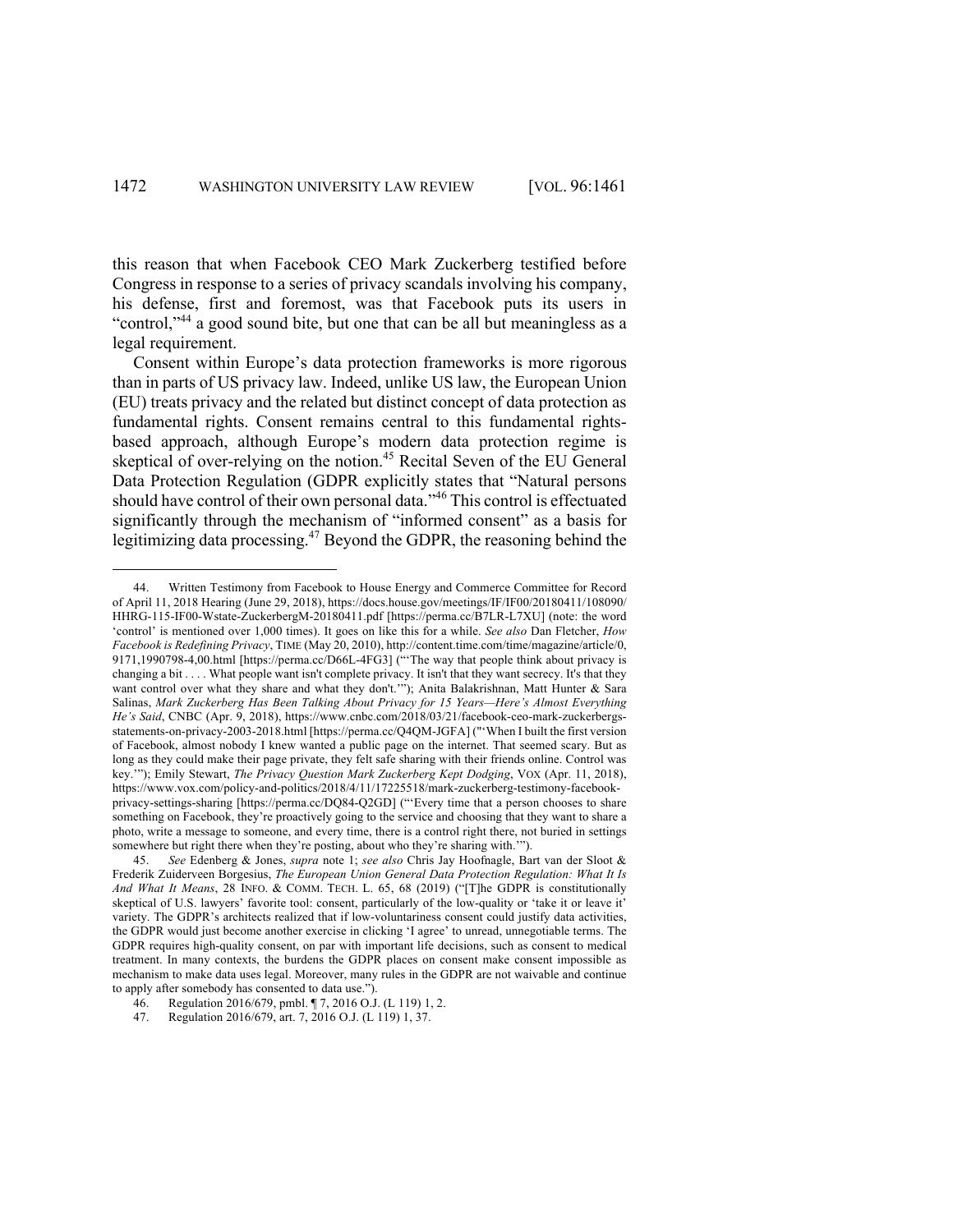EU ePrivacy Directive is that it "enhances end-user's control by clarifying that consent can be expressed through appropriate technical settings."48 But as we will discuss in the Parts that follow, hard-coding consent through legal or technical code is fraught at best. It also probably makes things worse because it offers an illusion of control that dulls impetus for meaningful change while entrenching the pathologies of the concept into the very design of information technologies.<sup>49</sup>

American constitutional law does not recognize a broad constitutional right to privacy the way the EU does. But when constitutional rights are at issue in privacy or elsewhere, U.S. law (like the EU) puts consent at the core of rights jurisprudence. Indeed, consent is at the very core of American constitutionalism. Consider these familiar founding words from the beginning of the Declaration of Independence: "We hold these truths to be self-evident, that all men are created equal, that they are endowed by their Creator with certain unalienable Rights, that among these are Life, Liberty and the pursuit of Happiness.—That to secure these rights, Governments are instituted among Men, deriving their just powers *from the consent of the governed*."50

Consent's importance runs throughout constitutional law, particularly with respect to the doctrine of waiver. Constitutional rights can be waived, and waiver is essentially the consent to give up that right. When it comes to waiver, however, the Supreme Court has made clear that consent to waiver must be clearly and freely given. Sometimes this is textual, such as where the Third Amendment expressly includes consent as a defense to the quartering of soldiers in private homes: "No Soldier shall, in time of peace be quartered in any house, without the consent of the Owner, nor in time of war, but in a manner to be prescribed by law."<sup>51</sup> More significantly, numerous constitutional rights can only be waived where there is a showing that such waivers are *knowing*, *intelligent*, and *voluntary*. This is the case,

<sup>48.</sup> *Proposal for a Regulation of the European Parliament and of the Council Concerning the Respect for Private Life and the Protection of Personal Data in Electronic Communications and Repealing Directive 2002/58/EC*, at 3.4, COM (2017) 10 final (Jan. 10, 2017).

<sup>49.</sup> *See, e.g.*, HARTZOG, PRIVACY'S BLUEPRINT, *supra* note 43; Lee Bygrave, *Data Protection by Design and by Default: Deciphering the EU's Legislative Requirements*, 4 OSLO L. REV. 105 (2017); Woodrow Hartzog, *The Case Against Idealising Control*, 4 EUR. DATA PROTECT. L. REV. 423 (2018), https://edpl.lexxion.eu/article/edpl/2018/4/5/display/html [https://perma.cc/T4LA-HNE8] [hereinafter Hartzog, *The Case Against Idealising Control*].

THE DECLARATION OF INDEPENDENCE para. 2 (U.S. 1776) (emphasis added).

<sup>51.</sup> U.S. CONST. amend. III.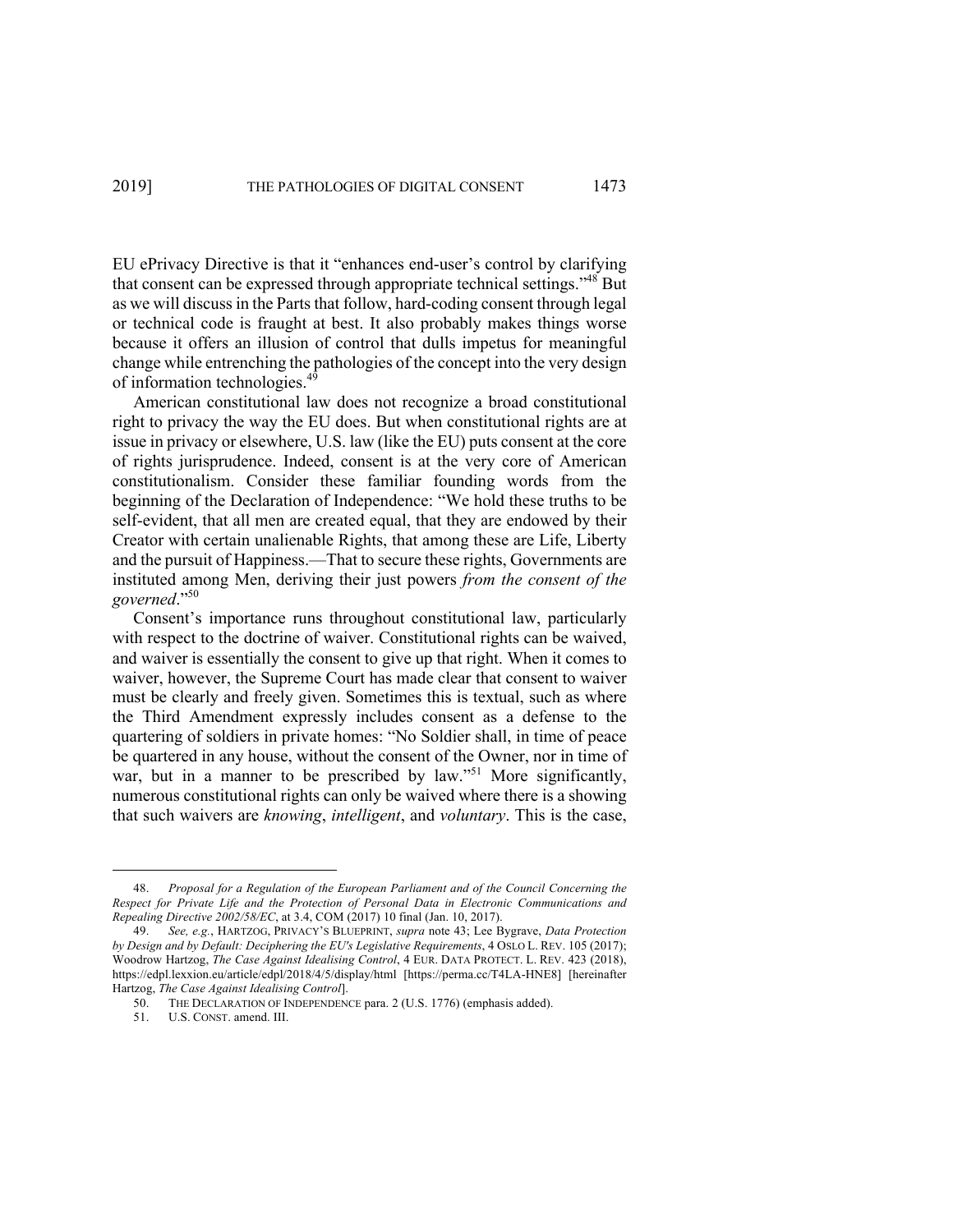for example, for both the right to counsel<sup>52</sup> and the right to trial by jury.<sup>53</sup> Many constitutional rights can also be contracted around. For example, the First Amendment permits non-disclosure agreements—contracts not to speak—such as where journalists agree with confidential sources not to disclose their names in exchange for a story.<sup>54</sup> The Supreme Court has held that such contracts are enforceable against the press consistent with the First Amendment even where the identity of the source is itself newsworthy.<sup>55</sup>

Consent is also a critical element of health law. Reflecting the importance of the human interests involved, rules for consent in the health context are strict in ways resembling constitutional law, often requiring a heightened form of consent known as "informed consent." One of the foundations of modern biomedical ethics is the Belmont Report, a product of the National Research Act of 1974, which established a commission to study the basic ethical principles that should undergird biomedical and behavioral research involving human subjects.<sup>56</sup> The Belmont report announced three "Basic Ethical Principles" of "respect for persons," "beneficence," and "justice," and it offered three "applications" of these principles, the first of which was "informed consent."57 The Belmont Report's definition of informed consent states "[r]espect for persons requires that subjects, to the degree that they are capable, be given the opportunity to choose what shall or shall not happen to them."58 In practice, the Report urged that subjects be given the relevant *information* on which to make their decision, that researchers ensure that test subjects have *comprehension* of the information surrounding their decision, and that decisions be made in accordance with the idea of *voluntariness*.

The Belmont Report has been tremendously influential in the field of biomedical ethics, and today its recommendations are reflected in the Common Rule, the ethical rule that governs U.S. government funded biomedical and behavioral research. The Common Rule prescribes detailed

<sup>52.</sup> Davis v. United States, 512 U.S. 452, 458 (1994).

<sup>53.</sup> Adams v. United States ex rel. McCann, 317 U.S. 269, 275 (1942).

<sup>54.</sup> Cohen v. Cowles Media, 501 U.S. 663, 669–70 (1991).

<sup>55.</sup> *Id. See generally* Daniel J. Solove & Neil M. Richards, *Rethinking Free Speech and Civil Liability*, 109 COLUM. L. REV. 1650 (2009).

<sup>56.</sup> The Belmont Report: Ethical Principles and Guidelines for the Protection of Human Subjects of Research, 44 Fed. Reg. 23,192 (Apr. 18, 1979).

<sup>57.</sup> *Id.* at 23,193.

<sup>58.</sup> *Id.* at 23,195.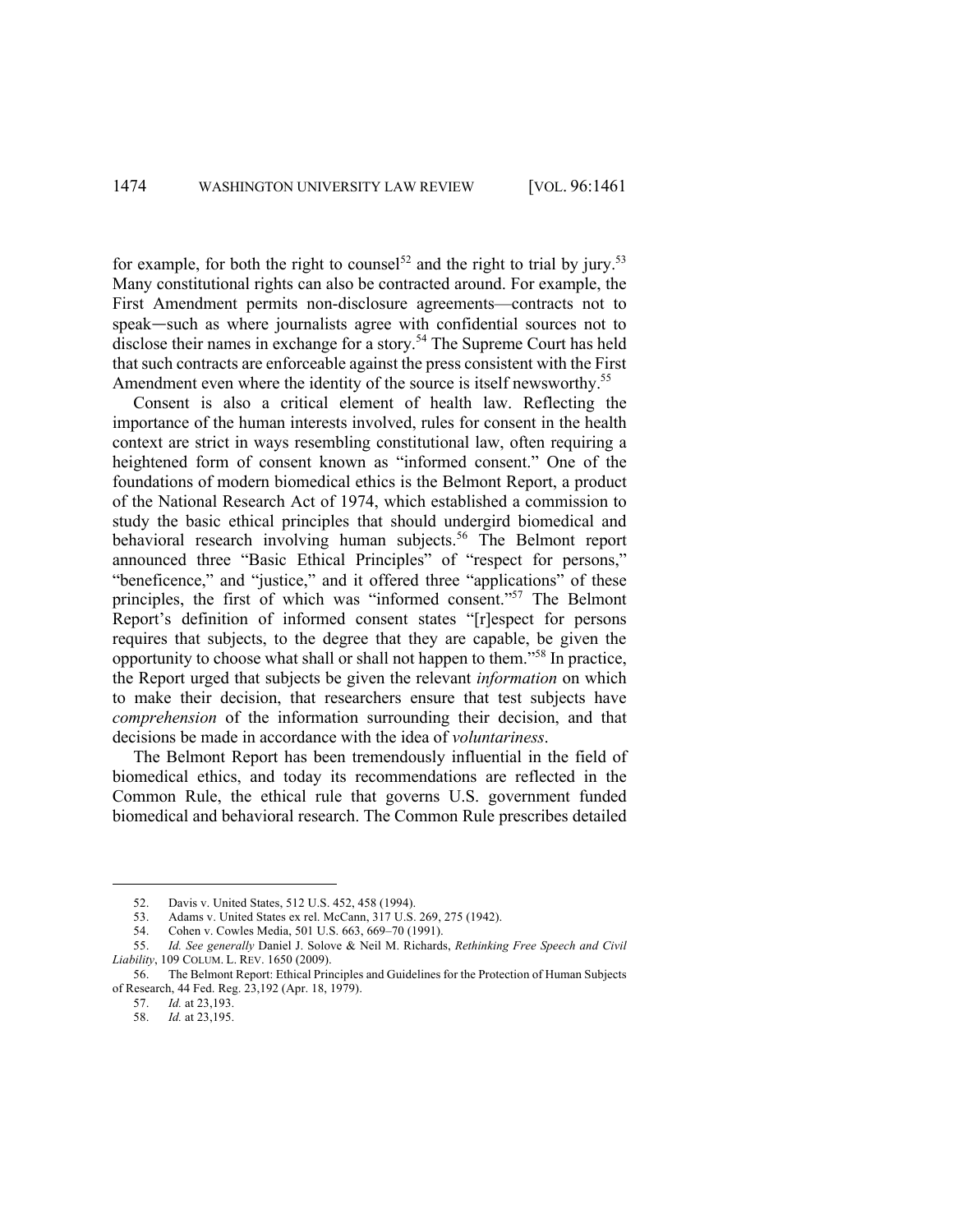substantive and documentary requirements for "informed consent."<sup>59</sup> There are extensive professional and academic literatures on informed consent in a variety of medical contexts reflecting substantial work and reflection. One classic treatise, for example, identifies five critical elements for truly informed consent—disclosure; comprehension or understanding; voluntariness; decision-making capacity or competence; and authorization.<sup>60</sup>

The "knowing and voluntary" waiver standard from constitutional law and the informed consent standard from biomedical ethics each represent a kind of what we might think of as a "gold standard" consent. One could add another such example from the commercial context—freely negotiated agreements between sophisticated parties who have equal bargaining power, significant resources, and who knowingly and voluntary agree to assume contractual or other legal obligations. These are the models from which consent derives its strength—decisions to engage in activity based upon full information and free, voluntary, and informed choice. They are consent in its strongest and most legitimate form.

Let's take a step back at this point and look at the forest rather than the trees. Our review of consent models in the law can be distilled into three important principles. First, consent requirements are prevalent in many—if not most—areas of American law, running throughout common law, constitutional law, and regulatory law. Second, consent models vary in how strictly they protect consenting individuals, from the stringent consent requirements in constitutional law and health and human subjects research all the way down to the opt-out consents in commercial transactions that are so common in the digital environment. Third, despite this variance, there does exist a "gold standard" of consent, which is stringent and highly protective of individuals, whether we call it "informed consent," "knowing and voluntary" agreement or waiver, or something else entirely. We would suggest that in spite of consent's variance in practice, it is this gold standard of consent that policymakers, advocates, and others refer to when they talk about consent. Indeed, even Facebook's public statements about "control" in the abstract evoke a much stronger notion of consent than the watereddown legal requirements under which the company operates in practice (at least in the United States). When companies like Facebook negotiate

<sup>59.</sup> *See* Common Rule, 45 C.F.R. §§ 46.116 (general requirements for informed consent), 46.117 (documentation requirements for informed consent).

<sup>60.</sup> RUTH R. FADEN & TOM L. BEAUCHAMP, A HISTORY AND THEORY OF INFORMED CONSENT 274 (1986); *see also* Natalie Ram, *Tiered Consent and the Tyranny of Choice*, 48 JURIMETRICS 253, 259–60 (2008).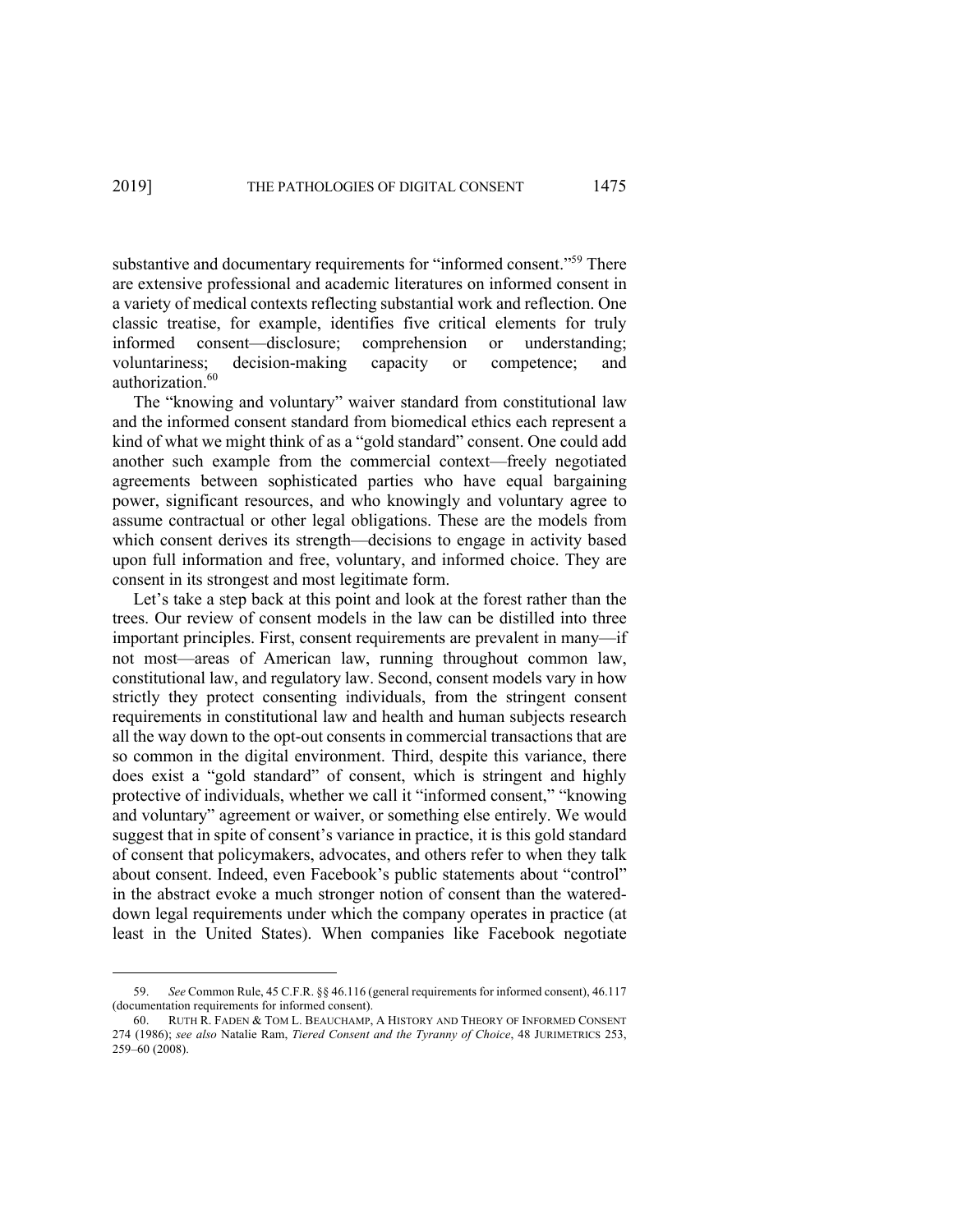acquisitions or commercial deals with other companies, they typically enjoy (for themselves) gold standard consent informed by the finest lawyers money can buy. Yet when their individual human customers agree to use their services, it is fair to say that the level of information and power available to those individual humans is some distance away from the gold standard. It is to this gap between the gold standard of consent companies enjoy and the weaker kinds of consent many consumers "enjoy" in the digital environment that we will now turn.

#### II. THREE PATHOLOGIES OF CONSENT

When he was a young academic, the American economist Richard Thaler kept a list of ways in which people consistently acted irrationally. Thaler's list was not merely a lark by a bored iconoclastic graduate student. His list documented a series of human behaviors that the dominant theory of economics, the rational actor theory, failed to adequately explain. Again and again, Thaler kept encountering observable patterns of human behavior that were squarely at odds with the foundational assumption of economics that human beings act rationally to maximize their utility.

Thaler's list became a research agenda, as he and others began experimental studies of the behaviors he had observed. This community of scholars kept working, and these critiques of the dominant rational actor model helped to create the field of behavioral economics.<sup>61</sup> This field proceeds from the evidence that human beings do not always behave as the rational actor model assumes that they would—Thaler refers to these fictional humans as "econs." Instead, the field assumes that people behave in an observable and empirically-demonstrable way like "humans": sometimes acting rationally, sometimes less than fully rationally, and sometimes irrationally. Behavioral economists, building on the work of Thaler and his mentors Daniel Kahneman and Amos Tversky, attribute these behaviors to cognitive structures—and limitations—in the human brain.<sup>62</sup> They argue that humans, in the words of another leading scholar in the field, are not merely irrational, but predictably so. $63$  Kahneman offers helpful metaphor for understanding how the human mind works. Most of the time, we operate using "System One," an automatic system of cognition that relies upon heuristics and assumptions to help us navigate the world.

<sup>61.</sup> *See generally* THALER, *supra* note 11.

<sup>62.</sup> *See* DANIEL KAHNEMAN, THINKING, FAST AND SLOW (2011); Amos Tversky & Daniel Kahneman, *Judgment under Uncertainty: Heuristics and Biases*, 185 SCIENCE 1124 (1974).

<sup>63.</sup> *See* DAN ARIELY, PREDICTABLY IRRATIONAL: THE HIDDEN FORCES THAT SHAPE OUR DECISIONS (2008).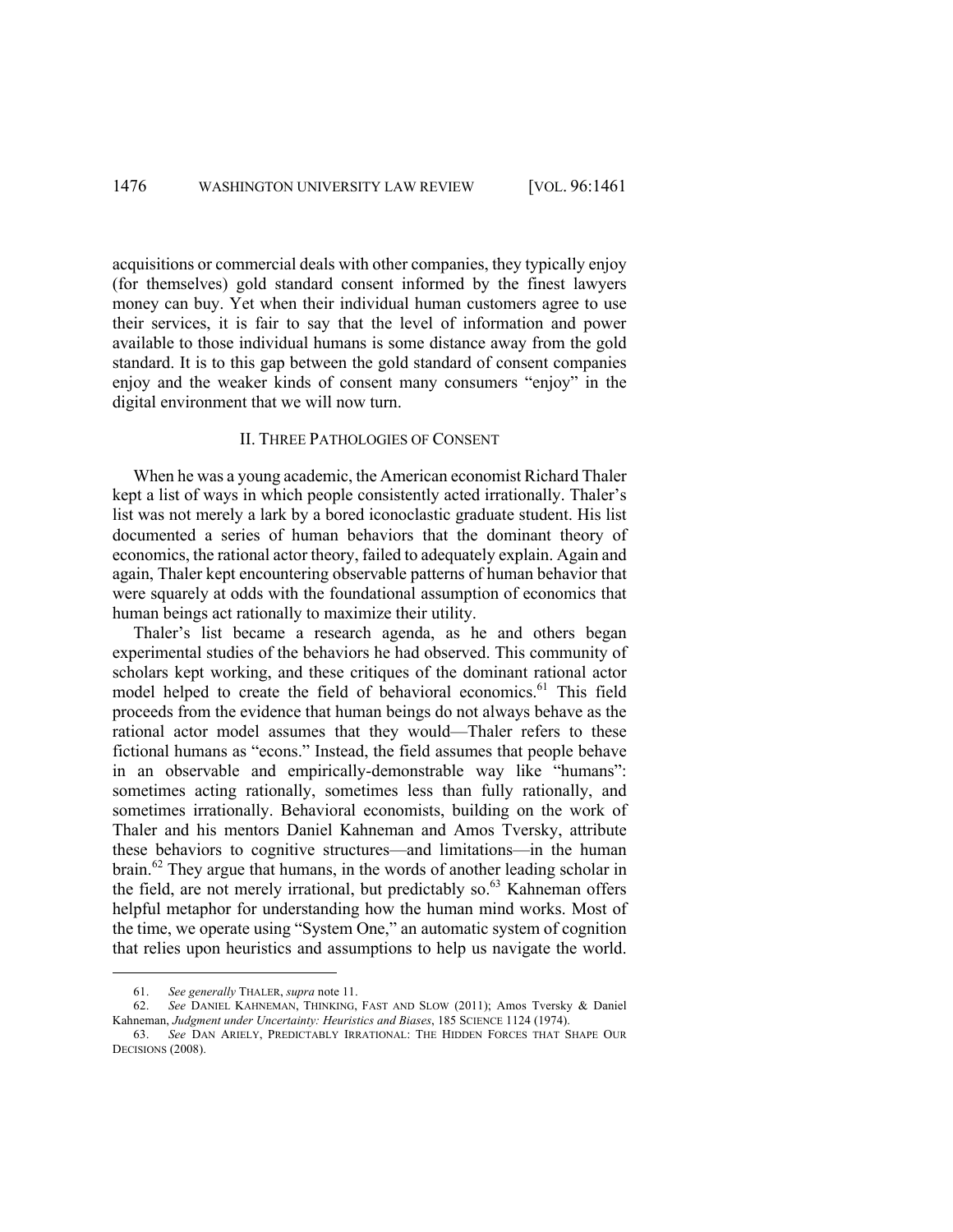Other times, when we encounter something new or really want to think something through, we use what Kahneman calls "System Two." System Two is more analytical and rational, but it is also lazy and relies as much as it can on System One because "thinking slow" is taxing on our energies and on the sugar reserves in our brain. System One allows us to drive to work while what we think of as our mind ("System Two") is occupied by the news. System One allows us to carefully read a law review article, even though we might derive more pleasure when we breeze through a novel (or a Netflix stream) using System Two.<sup>64</sup>

In this Part, we adapt Thaler's list methodology to privacy law specifically to three scenarios we have observed in which consumers in the digital environment "consent" to data practices in ways that seem irrational. We offer these cases as "Pathologies of Consent" and conclude that sometimes the behavior can be explained by defects in the law, especially where the law requires less than "gold standard" consent, whereas other times the behavior may be explained by particular features of human cognition. Nevertheless, like Thaler's list, our suggestions are theoretical. To the extent we make empirical claims, such claims are primarily anecdotal rather than (at present) proven by experimental social science. In this respect, we follow a similar privacy law methodology to the one used by Anita Allen in her classic work *Unpopular Privacy*. 65

Thaler's list complicated a relatively simplistic story that the rational actor model told about human behavior. We believe that our list of consent pathologies complicates a more specific (but equally simplistic) rational actor story that has circulated in privacy circles for a number of years as the "privacy paradox." The "privacy paradox" is the assertion that although people might express a concern for privacy in the abstract, their actual behavior suggests that they do not actually care about their privacy in practice. Observers coming from a rational actor perspective suggest that the actions of consumers (what an economist would call their *revealed preferences*) indicate that consumers do not really care about privacy at all, and that concerns about privacy in the consumer context are overblown.<sup>66</sup> To return to Mark Zuckerberg's testimony before Congress, if Facebook puts consumers in *control* of their privacy, but consumers continue to consent to privacy-revealing practices and act in privacy-destructive ways, they have no one to blame but themselves. Buyers beware.

<sup>64.</sup> KAHNEMAN*, supra* note 62, at 20–24.

<sup>65.</sup> *See* ALLEN, *supra* note 11.

<sup>66.</sup> *E.g.*, Patricia A. Norberg et al., *The Privacy Paradox: Personal Information Disclosure Intentions versus Behaviors*, 41 J. CONSUMER AFF. 100 (2007).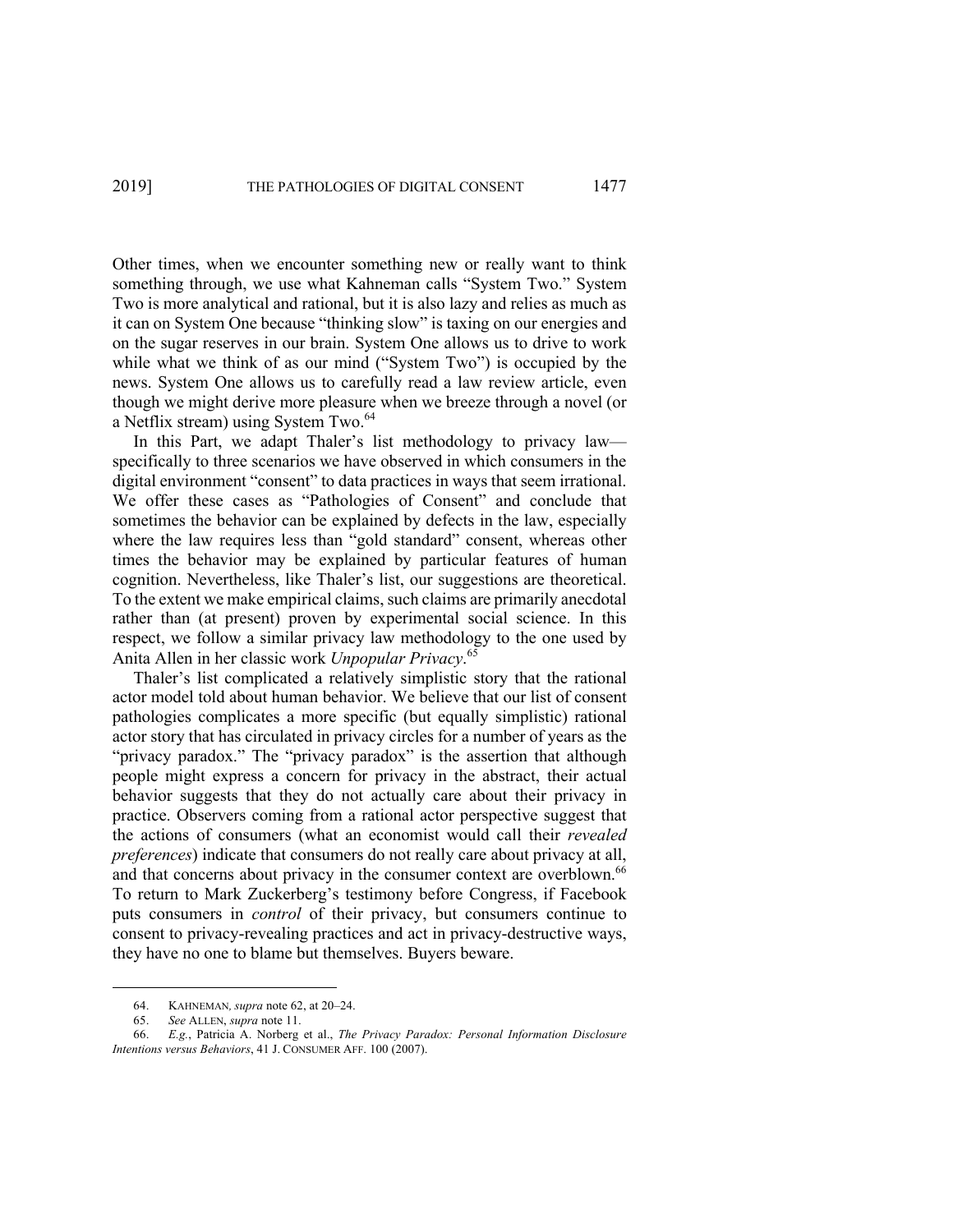We believe that the three pathologies we offer in this Part complicate this simplistic and self-serving story, and we explain why consumers might understandably care about their privacy *and* agree to data practices that undermine their privacy and expose them to the risks of informational harms. (We also note that scholars working in the Thaler tradition have already begun the process of experimental testing of the ways in which consumers understand privacy in practice, with initial findings that confirm the intuitive and theoretical model we offer here.) $67$ 

There are certainly more than three ways in which consent in practice can deviate from gold standard consent, but for present purposes the three we offer here will suffice. They are *unwitting consent*, *coerced consent*, and *incapacitated consent*.

### *A. Unwitting Consent*

Let's say that you are signing up for a new account with a tech company whose app or web site will let you do something. Perhaps you are signing up for a loyalty club at your local coffee or bagel shop, perhaps you are signing up for a new taxi app, dating app, or social network, or perhaps your iPhone or Android needs a security update that you fear will lead to a data breach if you don't agree. Like most consumers, you're in a hurry. (In the bagel example, maybe the people queuing behind you want to buy their bagels,<sup>68</sup> or maybe you are just hungry and want to finish the transaction so you can eat.) In any event, most consumer transactions these days have an informational component—the social network you join, the bagel app you download, the web sites you read, or the car you buy. The problem is, most consumers don't know what data practices are possible, what they have agreed to, or what the informational risks of the transaction are.

This is the problem of *unwitting consent*. In the complex technological and legal landscape in which the contemporary digital consumer finds herself, understanding what is going on can be challenging. Yet people are harried, busy, and distracted, so they understandably click the "I agree" button and move on with their day, hoping that all will be well. This is

<sup>67.</sup> For excellent reviews of the theoretical and empirical research in this field, see Alessandro Acquisti, Curtis Taylor & Liad Wagman, *The Economics of Privacy*, 54 J. ECON. LITERATURE 442 (2016); Alessandro Acquisti, Laura Brandimarte & George Loewenstein, *Privacy and Human Behavior in the Age of Information*, 347 SCIENCE 509 (2015).

<sup>68.</sup> In full disclosure, this is exactly what happened to one of the authors of this article recently, at an Einstein Brother's Bagels. The friendly clerk urged him to install the loyalty app at the point of sale, while the hungry customers behind him pressured him into clicking "I agree.'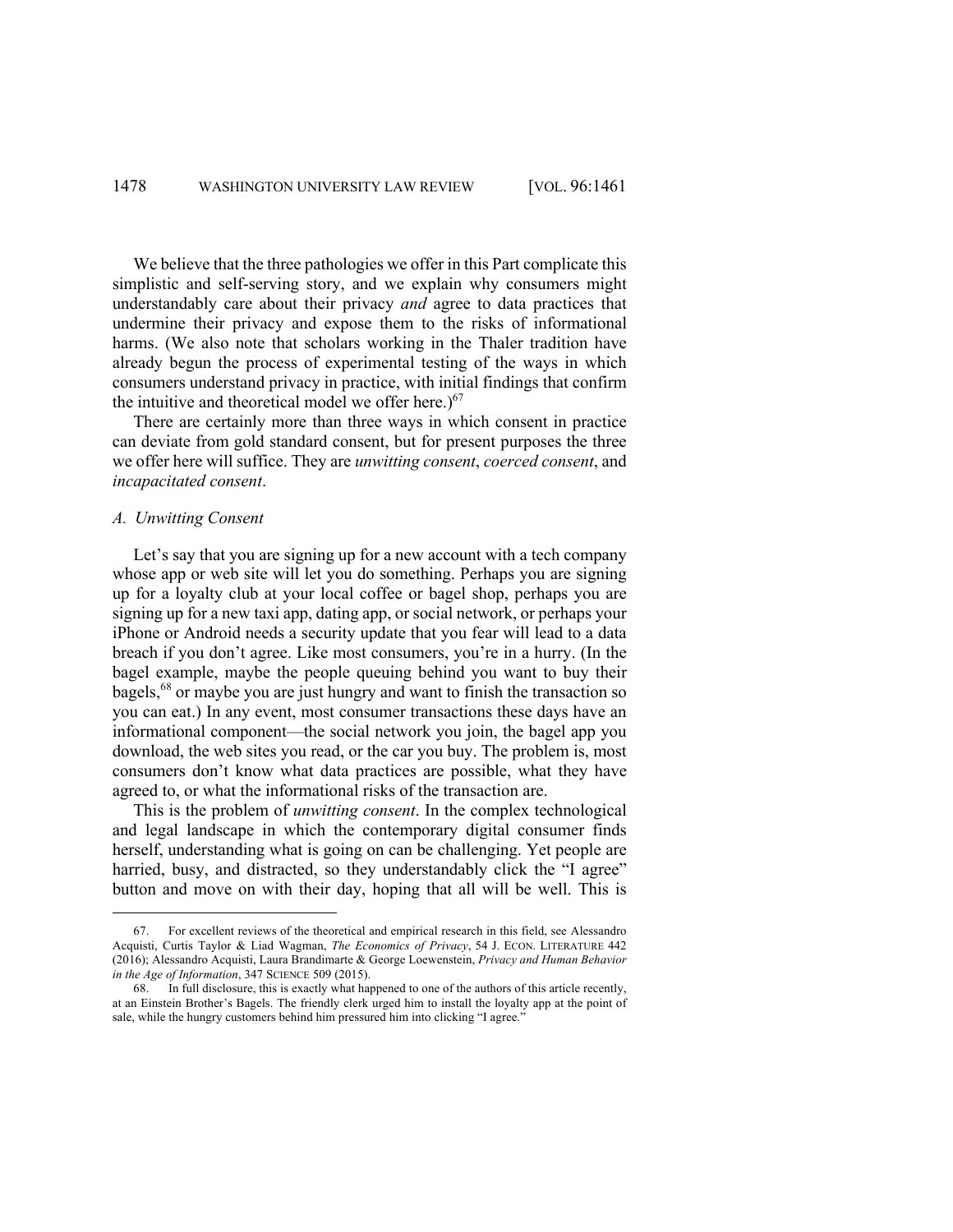*unwitting consent*. Unwitting consent takes the "knowing" out of "knowing and voluntary." Simply put, far too often, far too many people in the digital environment have little to no idea about what data practices or exposure that they are consenting to. Compounding this problem (and enabling business practices that create and prey upon unwitting consent) is the conclusion reached by several courts that privacy policies, standing alone, are simply not enforceable as contracts.<sup>69</sup> At the same time, privacy policies that are incorporated into the terms of use that people consent to by clicking "I agree" are generally recognized as part of a binding contractual agreement.<sup>70</sup>

In fact, one of the reasons consent is such a poor fit for data practices is that boilerplate contract law is largely agnostic to whether people actually know what they are agreeing to. This is known as the objective theory of contracts. Under this theory, the intent of the parties, for example, 'I thought I was agreeing to "X," is irrelevant. Instead, the contract is formed based on what a reasonable person would have been led to believe in the relevant context (an objective standard).<sup>71</sup> Although this doctrine is criticized by many as it applies to boilerplate contracts, $\tilde{r}^2$  generally parties need not have a "meeting of the minds" in the classic contractual sense. Rather, a "reasonable communication" of the terms will suffice.<sup>73</sup> In data processing contexts with lengthy terms of use agreements, this dynamic puts all of the risk on the user, because consent can be effective even if you have no idea what you just agreed to. Once again, buyer beware.

Unwitting consent can take several forms. First, *consumers can fail to understand the legal agreement* governing the information relationship they now have with the company. This can happen when the legal agreement is

<sup>69.</sup> *In re* Nw. Airlines Privacy Litig., No. 04-126, 2004 WL 1278459, at \*16–18 (D. Minn. 2004); *In re* JetBlue Airways Corp. Privacy Litig., 379 F. Supp. 2d 299, 316–18 (E.D.N.Y. 2005).

<sup>70.</sup> Hartzog, *The New Price to Play*, *supra* note 4, at 408; Woodrow Hartzog, *Website Design As Contract*, 60 AM. U. L.REV. 1635, 1635 (2011) ("When courts seek to determine a website user's privacy expectations and the website's promises to that user, they almost invariably look to the terms of use agreement or to the privacy policy.").

<sup>71.</sup> Hartzog, *The New Price to Play*, *supra* note 4, at 416; *see also* Wickberg v. Lyft, No. 18- 12094-RGS, 2018 U.S. Dist. LEXIS 213281 (D. Mass. Dec. 19, 2018)

<sup>72.</sup> *See* KIM, WRAP CONTRACTS, *supra* note 3; RADIN, *supra* note 3; Hartzog, *The New Price to Play*, *supra* note 4.

<sup>73.</sup> *See* Register.com, Inc. v. Verio, Inc., 356 F.3d 393, 429 (2d Cir. 2004); Molnar v. 1-800- Flowers.com, No. 08-cv-0542, 2008 WL 4772125, at \*7 (C.D. Cal. Sept. 29, 2008) (stating that "courts have held that a party's use of a website may be sufficient to give rise to an inference of assent to the terms of use contained therein"); Southwest Airlines Co. v. Boardfirst, LLC, No. 3:06-cv-0891, 2007 U.S. Dist. LEXIS 96230, at \*5 (N.D. Tex. Sept. 12, 2007); Pollstar v. Gigmania Ltd., 170 F. Supp. 2d 974, 982 (E.D. Cal. 2000) (stating that "the browser wrap license agreement may be arguably valid and enforceable").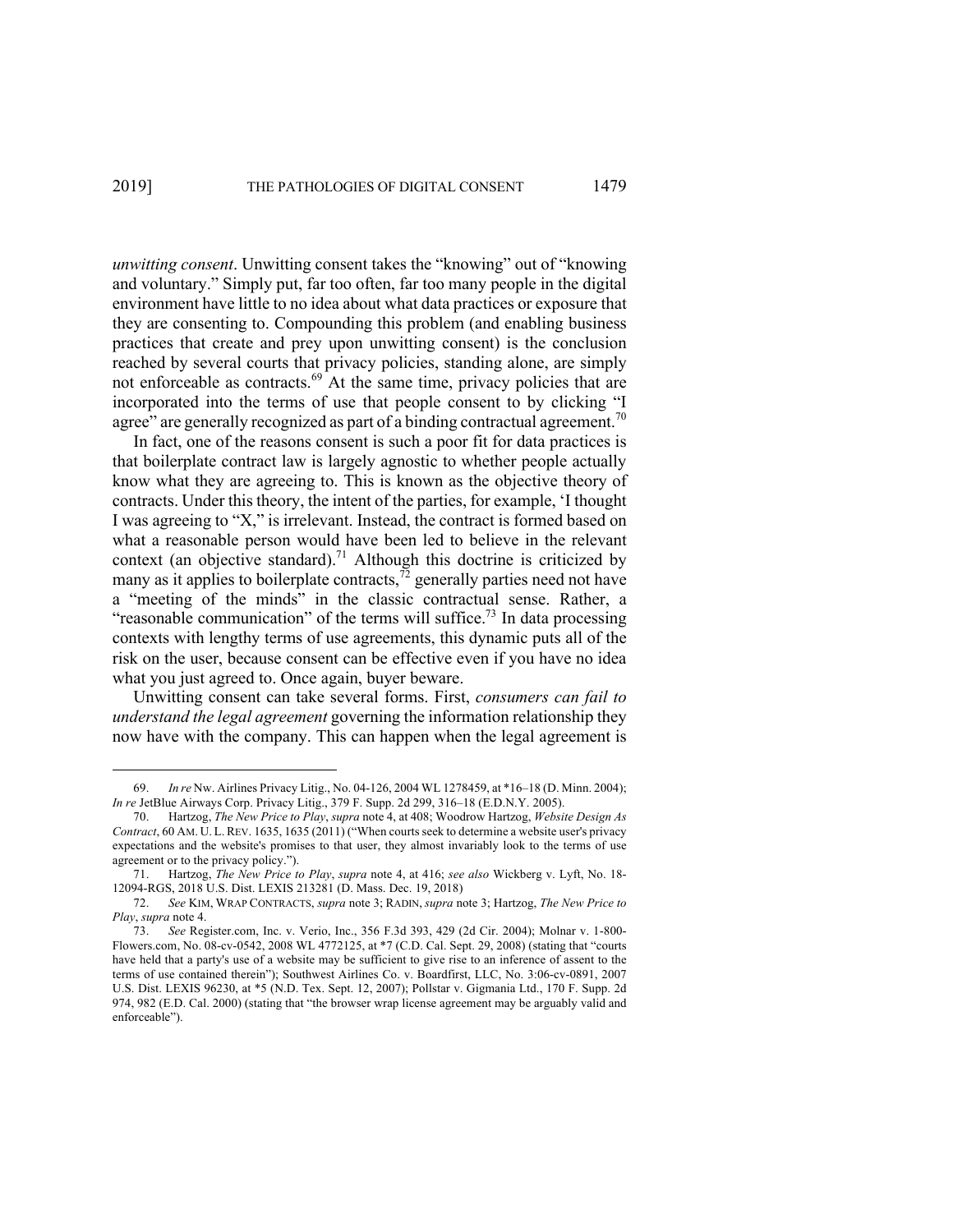too long (such as Apple's notoriously lengthy Terms of Services Agreement),<sup>74</sup> the legal agreement uses confusing language, structure, and syntax (such as when consent forms deploy double and triple negatives or switch from "opt out" to "opt in" options in a series of choices),  $^{75}$  the legal agreement is too technical for ordinary readers to understand (many privacy policies reference technologies like pixel tags and MAC addresses, which are likely foreign concepts to the average user),<sup>76</sup> or the legal agreement is too vague to specify exactly what is being agreed to (consider Amazon's notoriously vague "Privacy Notice" which features terms like "we share your information with third parties, to permit them to send you marketing communications.").<sup>77</sup>

A second dimension of unwitting consent is where *consumers do not understand the technology* that mediates their relationship with the company. For example, most people don't realize that telecommunications

<sup>4.</sup> Decline Release of Directory Information (Note: most parents do not choose this option)

| <b>Decline Release of Directory Information</b>                               |                                                                               |
|-------------------------------------------------------------------------------|-------------------------------------------------------------------------------|
| I do not want the District to release "directory information" (see Packet for |                                                                               |
|                                                                               | examples) to qualified individuals or groups, such as official parent-teacher |
| organizations, college recruiters, Oakland Education Fund, or employers.      |                                                                               |
| <b>Student's Name</b>                                                         |                                                                               |
| Parent/Guardian's Signature                                                   |                                                                               |
|                                                                               |                                                                               |

HARTZOG, PRIVACY'S BLUEPRINT, *supra* note 43, at 145. Or this confusing series of choices from "opt out" to "opt in":

- Please do not send me details of products and offers from Currys.co.uk
- $\Box$  Please send me details of products and offers from third party organisations recommended by Currys.co.uk

*Trick Questions,* DARK PATTERNS, https://darkpatterns.org/types-of-dark-pattern/trick-questions [https://perma.cc/7R7F-6FYD].

76. *Privacy Policy,* THE STREET, INC., http://corporate.thestreet.com/privacy [https://perma.cc/3WS9-RMT3].<br>77. Amazon.com Privacy

77. *Amazon.com Privacy Notice*, AMAZON, https://www.amazon.com/gp/help/c ustomer/display.html?nodeId=468496 [https://perma.cc/2AE4-B4L7].

<sup>74.</sup> Apple's iOS Terms of Service (TOS) is notoriously long. Its current version, for iOS12, is 6,901 words long. *iOS Software Agreement*, APPLE, https://www.apple.com/legal/sla/docs/iOS12.pdf [https:// perma.cc/VC8B-8V48]. However, Apple's web site also contains thirteen other TOS agreements for iOS 3.1, 4.1, 5.0, 5.1, 6.0, 7.0, 8.0, 8.1, 9.0, 9.1, 10, 11, and 11.2. In 2017, cartoonist R. Sikoroyak turned the related Apple iTunes TOS agreement into a 96-page comic book starring Steve Jobs as its hero and featuring classic comic book styles and characters from The Simpsons to Snoopy to Family Circus. *See* Bonnie Burton, *Steve Jobs, Superhero: Graphic Novel Meets iTunes Service Terms*, CNET (Mar. 8, 2017), https://www.cnet.com/news/itunes-terms-of-service-graphic-novel-comic-rsikoroyak/ [http://perma.cc /DC88-8PS5].

<sup>75.</sup> Consider this example from a request by a California school system regarding student directory information: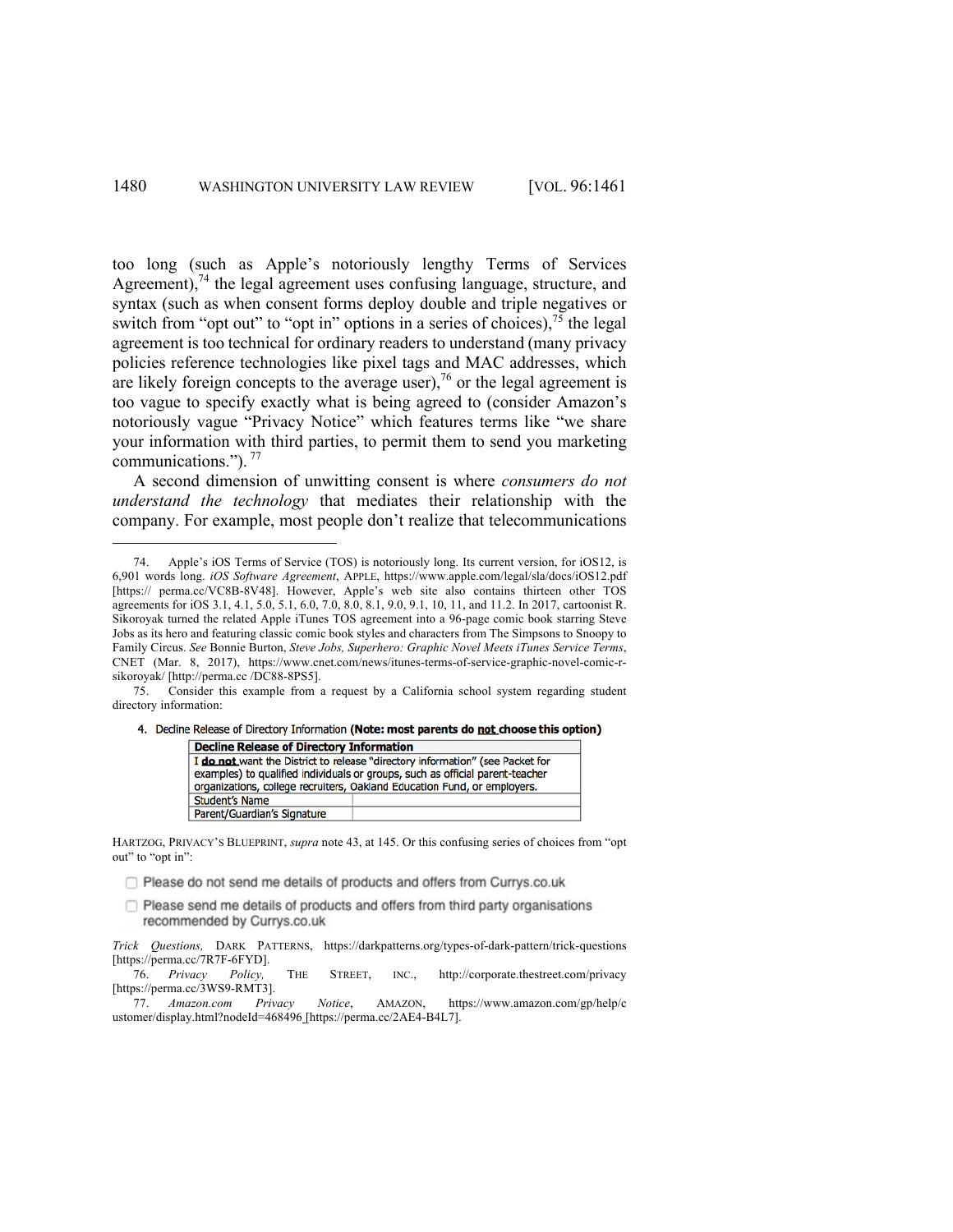systems are remarkably insecure.<sup>78</sup> We give consent to these companies upon the assumption that their systems will protect us, but we are often mistaken about how those systems are configured. A prominent recent example is the scandal over Facebook's user interface that allowed for the exfiltration of massive amounts of data to Cambridge Analytica, the data firm accused of, among other things, dubious data practices with respect to electoral politics.<sup>79</sup>

Technically, Facebook users "consented" to the collection and sharing of this data via their privacy settings.<sup>80</sup> Facebook went to great lengths to emphasize this fact, stating "Aleksandr Kogan requested and gained access to information from users who chose to sign up to his app, and everyone involved gave their consent. People knowingly provided their information."81 But a closer look reveals that this consent was basically manufactured through obfuscation, abstraction, and sleight of hand via a user interface. Users likely had little idea what they were agreeing to, in no small part because the way the technology actually worked was opaque to users.

Professor Ian Bogost, who also had an application using the same interface as that at issue in the Cambridge Analytica scandal, wrote of Facebook's system:

App authorizations are not exceptionally clear. For one thing, the user must accept the app's request to share data with it as soon as they open it for the first time, even before knowing what the app does or why. For another, the authorization is presented by Facebook, not by the third party, making it seem official, safe, and even endorsed. $82$ 

<sup>78.</sup> Sarah Jamie Lewis (@SarahJamieLewis), TWITTER (Jan. 8, 2019, 10:34 PM), https://twitter. com/SarahJamieLewis/status/1082888359008120832 [https://perma.cc/U632-3P5F]; Joseph Cox, *Big Telecom Sold Highly Sensitive Customer GPS Data Typically Used for 911 Calls, VICE, (Feb. 6, 2019),* https://motherboard.vice.com/en\_us/article/a3b3dg/big-telecom-sold-customer-gps-data-911-calls [http s://perma.cc/DDH8-HEMH].

<sup>79.</sup> *See, e.g.*, *The Cambridge Analytical Files,* GUARDIAN, https://www.theguardian.com/n ews/series/cambridge-analytica-files [https://perma.cc/TL6P-PA3Y].

<sup>80.</sup> Ian Bogost, *My Cow Game Extracted Your Facebook Data,* ATLANTIC (Mar. 22, 2018), https://www.theatlantic.com/technology/archive/2018/03/my-cow-game-extracted-your-facebook-data /556214/ [https://perma.cc/CN2R-9LD4].

<sup>81.</sup> Paul Grewal, *Suspending Cambridge Analytica and SCL Group from Facebook*, FACEBOOK: NEWSROOM (Mar. 17, 2018), https://newsroom.fb.com/news/2018/03/suspending-cambridge-analytic a/ [https://perma.cc/76FD-7MUR].

<sup>82.</sup> Bogost, *supra* note 80.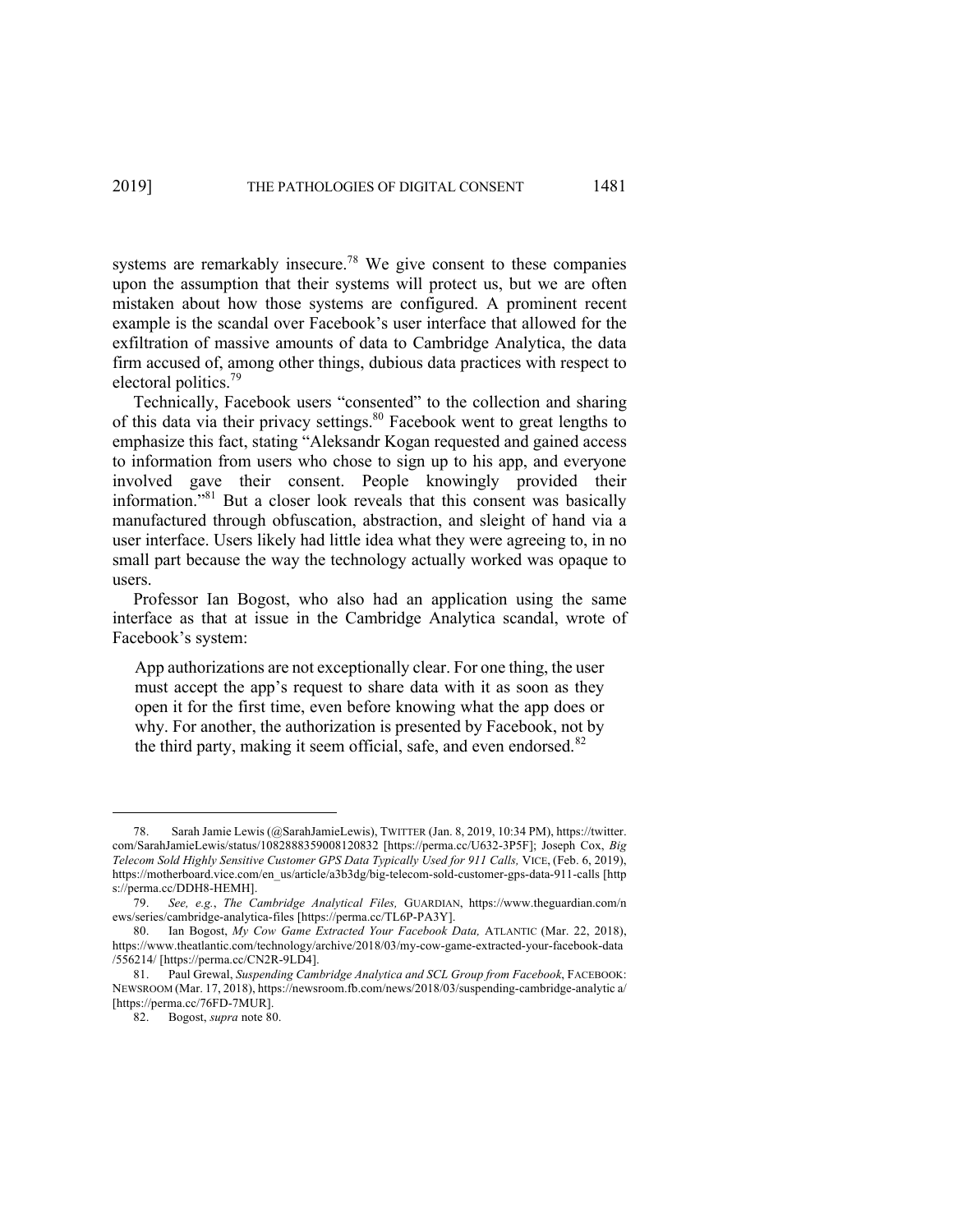Bogost was critical of Facebook's flimsy consent structure, explaining that "[t]he part of the Facebook website where apps appear, under the blue top navigation (as seen above), introduces further confusion. To the average web user, especially a decade ago, it looked like the game or app was just a part of Facebook itself."83 Bogost noted the seamless nature of the website that lacked a clear boundary between Facebook's navigation and the thirdparty app. He explained that "[i]f you look at the browser address bar while using a Facebook app on the website, the URL begins with "apps.facebook.com," further cementing the impression that the user was safely ensconced in the comforting, blue cradle of Facebook's care.<sup>84</sup>

Of course, that impression bore little relationship to reality. When people opened a third-party app, Facebook's servers passed along a request to the server where the app developer hosts their services. Then, the app sent all of its responses back to Facebook, which formatted the responses as if they were coming from Facebook rather than the third party.<sup>85</sup> Through this setup, the third-party app was able to access significant amounts of personal and potentially sensitive information.<sup>86</sup>

As the previous description suggests, consumer are unlikely to understand the complexities of layered applications and their correlated, opaque, data flows. We certainly are no experts. Lacking such knowledge, the "consent" requested by Facebook in this manner seems farcical. Bogost accused Facebook of "presenting apps as quasi-endorsed extensions of its core service to users who couldn't have been expected to know better."<sup>87</sup> The reason people felt so violated by Facebook could be that "they might never have realized that they were even using foreign, non-Facebook applications in the first place, let alone ones that were siphoning off and selling their data. The website always just looked like Facebook."<sup>88</sup>

Another prominent example of unwitting consent involves third party tracking through the use of advertising technology, or "ad tech," as it is

<sup>83.</sup> *Id.*

<sup>84.</sup> *Id.*

<sup>85.</sup> *Id.*

<sup>86.</sup> *Id.* (describing that as an app developer using Facebook's interface "I was able to access two potentially sensitive pieces of data without even trying. The first is a player's Facebook ID. . . . Those data could be correlated against other information—data collected from Facebook, fashioned by the app, or acquired elsewhere. . . . The second type of information is a piece of profile data [my app] received without asking for it. Back in 2010, Facebook still allowed users to join "networks" —affiliations like schools, workplaces, and organizations. In some cases, those affiliations required authorization, for example having an email address at a domain that corresponds with a university.").

<sup>87.</sup> *Id.*

<sup>88.</sup> *Id.*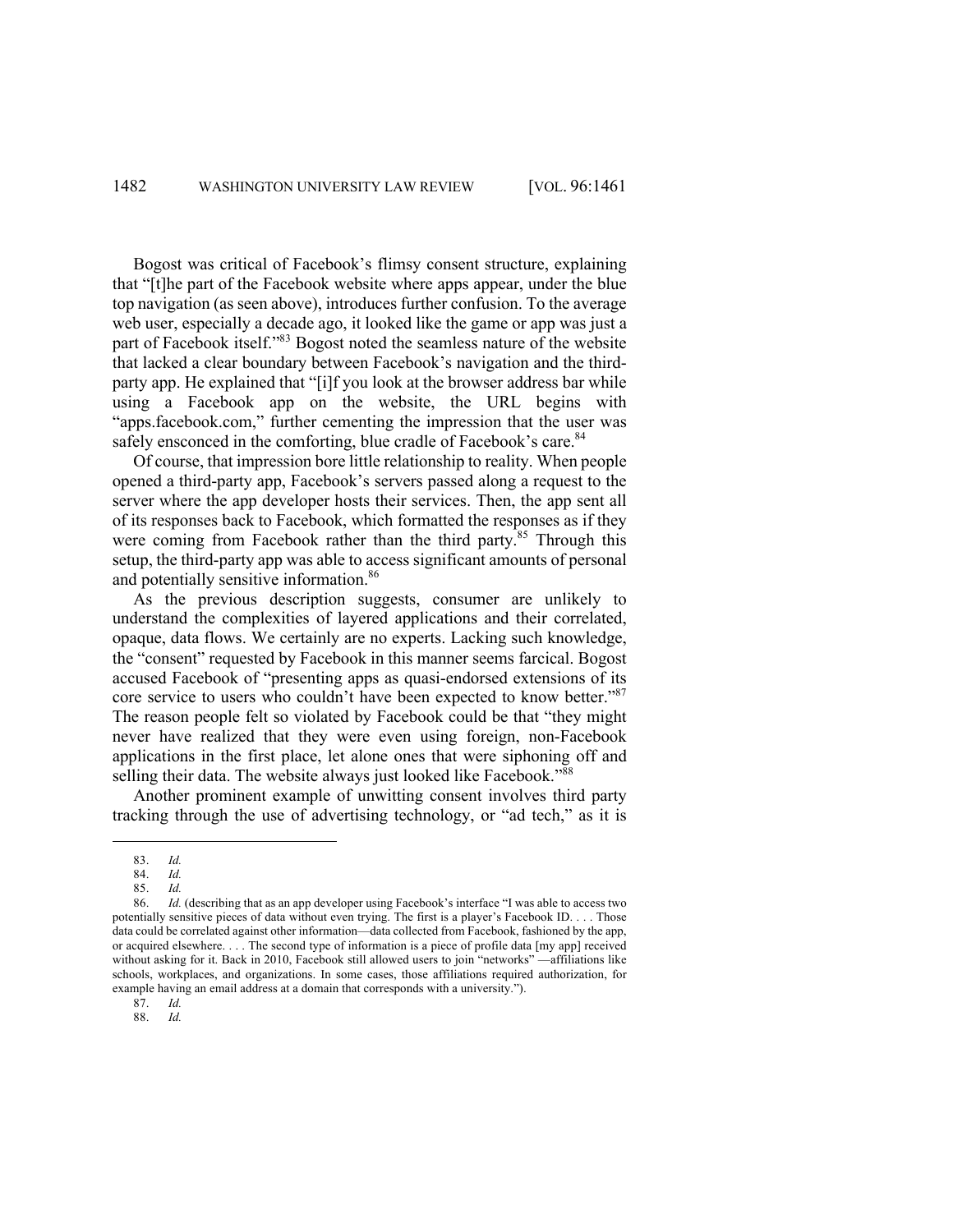known in the industry. Ad tech involves technologies like ad networks, which serve "as a broker between a group of publishers and a group of advertisers,"89 and ad servers, which are "used by ad networks, publishers, advertisers, and ad agencies to manage, run, and report on their advertising campaigns."<sup>90</sup> These networks and technologies are remarkably complex, with auctions conducted in milliseconds and involve a bevy of different companies processing your data to serve ads personalized on the basis of that data.<sup>91</sup> Even advocates of consent regimes realize how daunting this problem is, conjuring up euphemisms like "consent strings" for ad tech to simplify and streamline compliance.  $92$ 

In January 2017, the FTC released a staff report on the problem of crossdevice tracking, the practice discussed above in which "platforms, publishers, and ad tech companies try to connect a consumer's activity across her smartphones, tablets, desktop computers, and other connected devices. The goal of cross-device tracking is to enable companies to link a consumer's behavior across her devices."<sup>93</sup> The FTC's proposed solutions to this problem, however, were underwhelming. It recommended merely that "companies engaged in cross-device tracking: (1) be transparent about their data collection and use practices; (2) provide choice mechanisms that give consumers control over their data; (3) provide heightened protections for sensitive information, including health, financial, and children's information; and (4) maintain reasonable security of collected data."<sup>94</sup> Consistent with much of American privacy law, this amounted to notice, choice, heightened notice and choice for a few sensitive areas, and data security.

<sup>89.</sup> Maciej Zawadziński, *What is an Ad Network and How Does It Work?*, CLEARCODE (Mar. 7, 2018), https://clearcode.cc/blog/what-is-an-ad-network-and-how-does-it-work/ [https://perma.cc/4D64- DP7D].

<sup>90.</sup> *Id.*

<sup>91.</sup> *Id.*

<sup>92.</sup> Nicole Lindsey, *Could GDPR Consent String Fraud Bring Down the Whole Ad Tech Ecosystem?,* CPO MAGAZINE (Dec. 5, 2018), https://www.cpomagazine.com/data-protection/could-gdp r-consent-string-fraud-bring-down-the-whole-ad-tech-ecosystem/ [https://perma.cc/V5MT-VUGF] ("A consent string is a unique series of numbers generated by a publisher's consent management platform (CMP) and then shared with all digital ad partners. The consent string includes information such as the identity of a vendor, whether or not they have user consent to use data to serve them personalized ads, and how any identifying personal data can be used. The most important consent data is a single bit (a '1' or a '0') that tells an ad tech vendor whether they can serve up personalized ads. If the value is '1,' then the ad tech vendor has user consent; if the value is '0,' then the ad tech vendor does not have user consent.").<br> $93.$ 

<sup>93.</sup> FED. TRADE COMM'N, *supra* note 41, at i.

<sup>94.</sup> *Id.* at ii.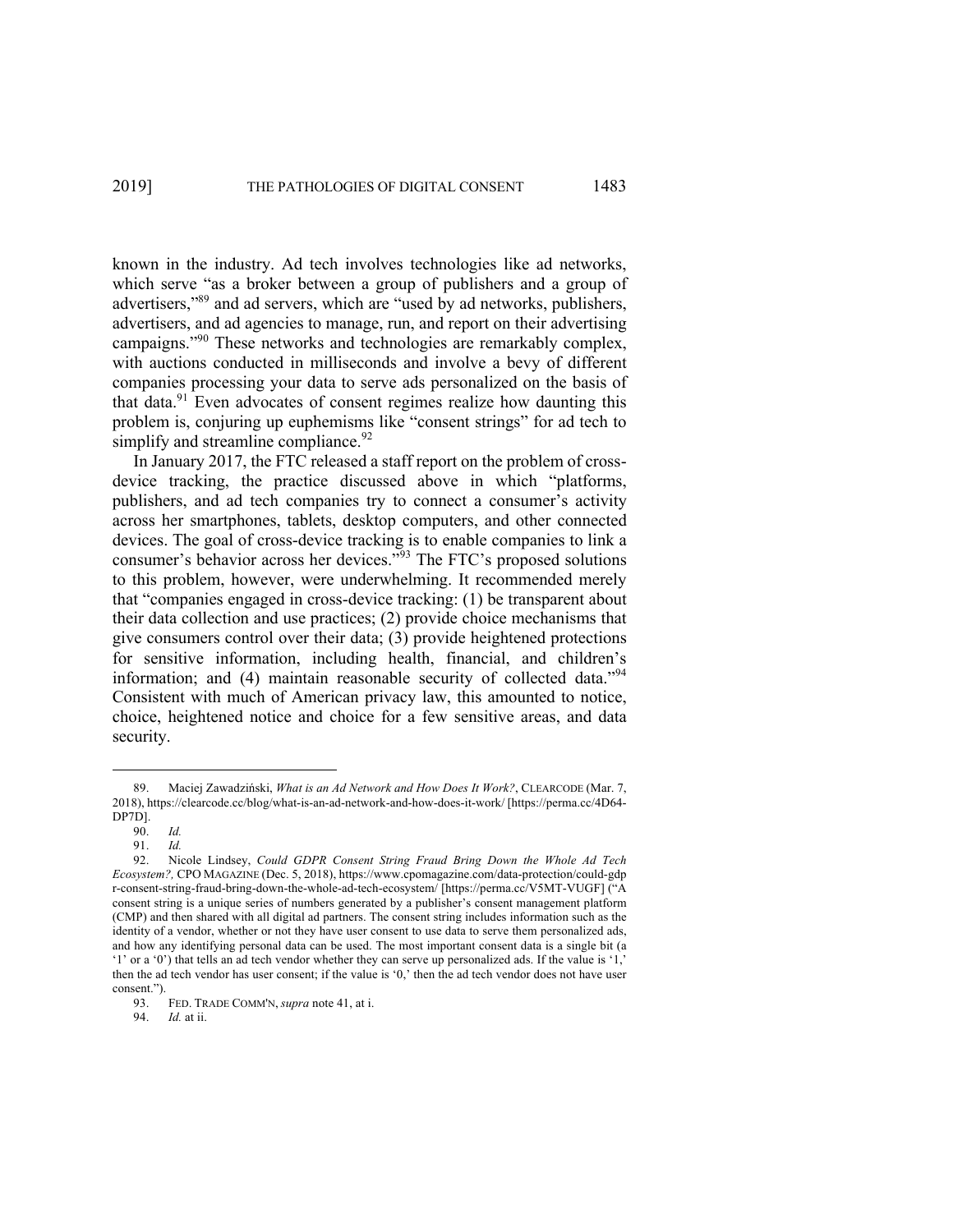But given the complexity of ad tech, this puts companies in a nearly impossible situation: either they must simplify enough to keep the information digestible or be detailed enough to fully explain data collection and use practices, which requires some explanation of how the technology actually works. This approach will let everyone down, and consumers will be lost either way. As one of us has explained:

The modern data ecosystem is mind-bogglingly complex, with many different kinds of information collected in many different ways, stored in many different places, processed for many different functions, and shared with many other parties. All that nuance gets glossed over when companies try to simplify and shorten information, the risk hidden or made to seem more benign through abstraction.<sup>95</sup>

But if companies are *too* specific, people will suffer from decision fatigue and depleted limited resources to actually reach or process the tomes of information thrown at them. Unwitting consent lies in every direction.

A third version of unwitting consent is that *consumers might not understand the consequences or risks of the informational relationship*. As a general rule, people have difficulty assessing future risks created by present decisions.<sup>96</sup> We're far too optimistic; we rely too much on the past and lived experience over reliable, generalizable data; we discount future costs too much; and we think the way things are now will stay that way.<sup>97</sup>

But this is what we are asked to do every time a company asks for consent to collect and process our data. Even on good days where people are feeling sharp and contemplative, they are asked to construct scenarios where the granting of consent might come back to bite them or somehow be used in an adverse way against them. But unlike playing football or having surgery, where at least people can get a ballpark sense of risk through guestimation,

<sup>95.</sup> Woodrow Hartzog, *User Agreements are Betraying You*, MEDIUM (June 5, 2018), https://med ium.com/s/trustissues/user-agreements-are-betraying-you-19db7135441f [https://perma.cc/2MWQ-JCJC].

<sup>96.</sup> *See, e.g.*, Caroline Beaton, *Humans Are Bad at Predicting Futures That Don't Benefit Them,*  ATLANTIC (Nov. 2, 2017), https://www.theatlantic.com/science/archive/2017/11/humans-are-bad-atpredicting-futures-that-dont-benefit-them/544709/ [https://perma.cc/4NPP-KHQG]; Kate Morgan, *Why You're So Bad at Predicting the Future,* MEDIUM (Jan. 3, 2019), https://medium.com/s/2069/why-youreso-bad-at-predicting-the-future-68e14a5f41a4 [https://perma.cc/3SKY-CXN5]; Bruce Schneier, *Why the Human Brain is a Poor Judge of Risk,* WIRED (Mar. 22, 2007), https://www.wired.com/2007/03 /security-matters0322/ [https://perma.cc/4PLD-DQQ7].

<sup>97.</sup> *See* Beaton, *supra* note 96.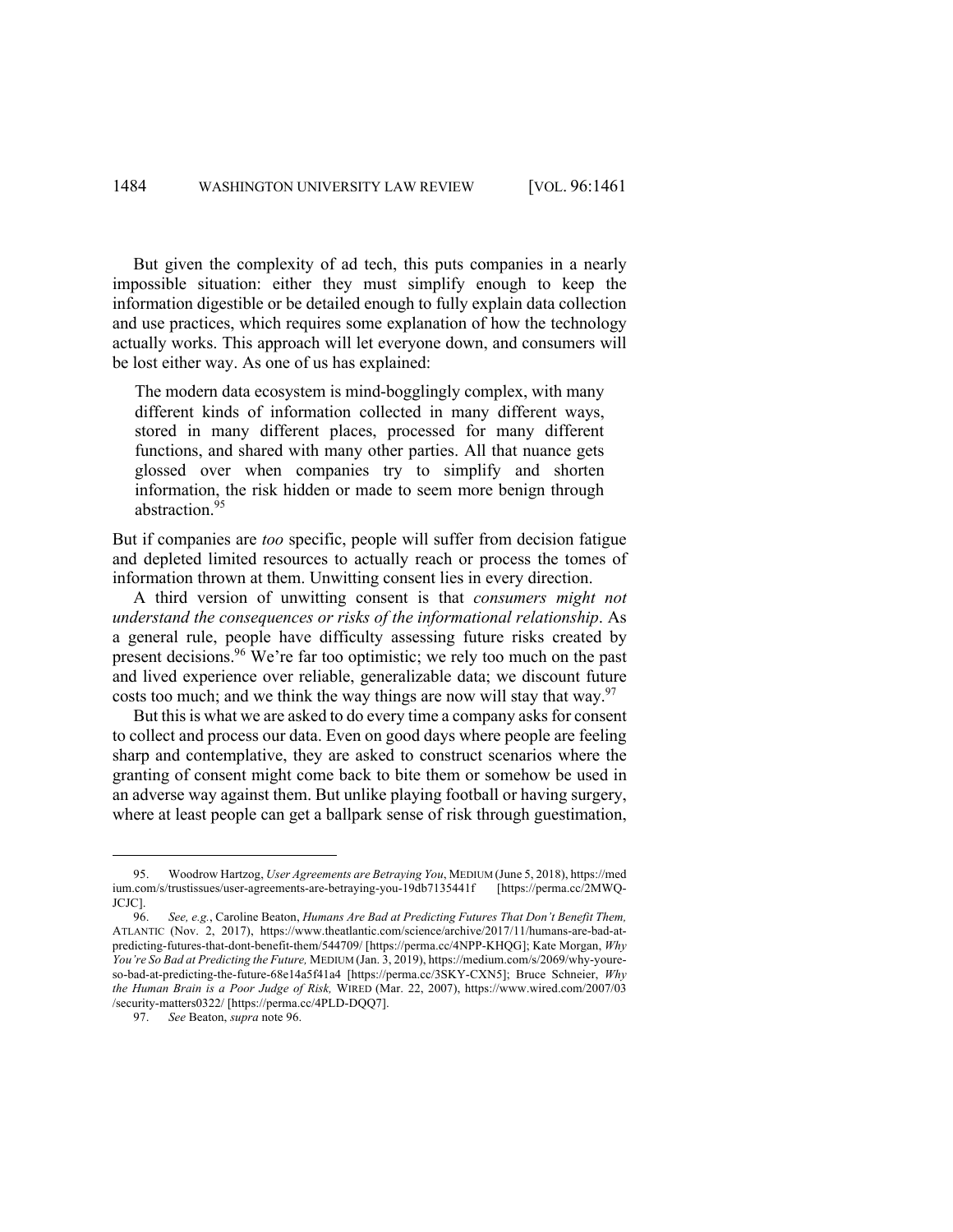there's an entire universe of consequences that most people don't even think about when asked for consent to data practices.

Privacy—the rules governing human information—is valuable because it helps protect against a wide array of harms. Privacy protects against so many harms, in fact, that it can be easy to overlook them. Some harms occur far downstream from the points of salience for people, like the point of collection, initial disclosure, or data breach. Consider consent to things like biometrics, particularly facial recognition technology.<sup>98</sup> These surveillance technologies intuitively implicate the dangers of surveillance: the chilling effect of being watched and a generalized fear of retaliation or adverse consequences that might follow.<sup>99</sup> But many of the harms of facial recognition might not immediately spring to mind when people ask for consent to use this technology. People's faceprints can make harassment and stalking easier.<sup>100</sup> They can gradually shift communally supported due process values like "presumed innocent" to "people who have yet to be found guilty of a crime."101 They can facilitate the suffocation that follows when rules are perfectly enforced.<sup>102</sup> They can reduce the cost of sorting, categorizing, discriminating, and denying opportunities, benefits, or needed support and treatment in furtherance of surveillance capitalism.<sup>103</sup>

Data analytics and advertising surveillance can also involve this kind of unwitting consent. For example, consider how many times people are asked to click "I agree" to certain advertising technologies. There are credible allegations that the process used to target advertisements to internet users

<sup>98.</sup> Woodrow Hartzog & Evan Selinger, *Facial Recognition is the Perfect Tool for Oppression*, MEDIUM (Aug. 2, 2018), https://medium.com/s/story/facial-recognition-is-the-perfect-tool-for-oppressi on-bc2a08f0fe66 [https://perma.cc/45RL-6HXD].

<sup>99.</sup> *See* Neil Richards, *The Dangers of Surveillance,* 126 HARV. L. REV. 1934 (2013).

<sup>100.</sup> *See* Kevin Rothrock, *Facial Recognition Service Becomes a Weapon Against Russian Porn Actresses,* ARS TECHNICA (Apr. 26, 2016), https://arstechnica.com/tech-policy/2016/04/facial-recogniti on-service-becomes-a-weapon-against-russian-porn-actresses/ [https://perma.cc/F4HG-6SXF].

<sup>101.</sup> Anne-Marie Slaughter & Stephanie Hare, *Our Bodies or Ourselves,* PROJECT SYNDICATE (July 23, 2018), https://www.project-syndicate.org/commentary/dangers-of-biometric-data-by-annemarie-sla ughter-and-stephanie-hare-2018-07?barrier=accesspaylog [https://perma.cc/4N8L-8FC9].

<sup>102.</sup> *See* Tara Francis Chan, *22 Eerie Photos Show How China Uses Facial Recognition to Track Its Citizens as They Travel, Shop—And Even Use Toilet Paper*, BUSINESS INSIDER (Feb. 12, 2018), http://www.businessinsider.com/how-china-uses-facial-recognition-technology-surveillance-2018-2 [http://perma.cc /TE5E-3HVX].

<sup>103.</sup> *See* SHOSHANA ZUBOFF, THE AGE OF SURVEILLANCE CAPITALISM: THE FIGHT FOR A HUMAN FUTURE AT THE NEW FRONTIER OF POWER (2018); Shoshana Zuboff, *Big Other: Surveillance Capitalism and the Prospects of an Information Civilization*, 30 J. INFO. TECH. 75 (2015); Clare Garvie & Jonathan Frankle, *Facial-Recognition Software Might Have a Racial Bias Problem*, ATLANTIC (Apr. 7, 2016), https://www.theatlantic.com/technology/archive/2016/04/the-underlying-bias-of-facial-recog nition-systems/47699 1/ [https://perma.cc/N64Q-ZYG7].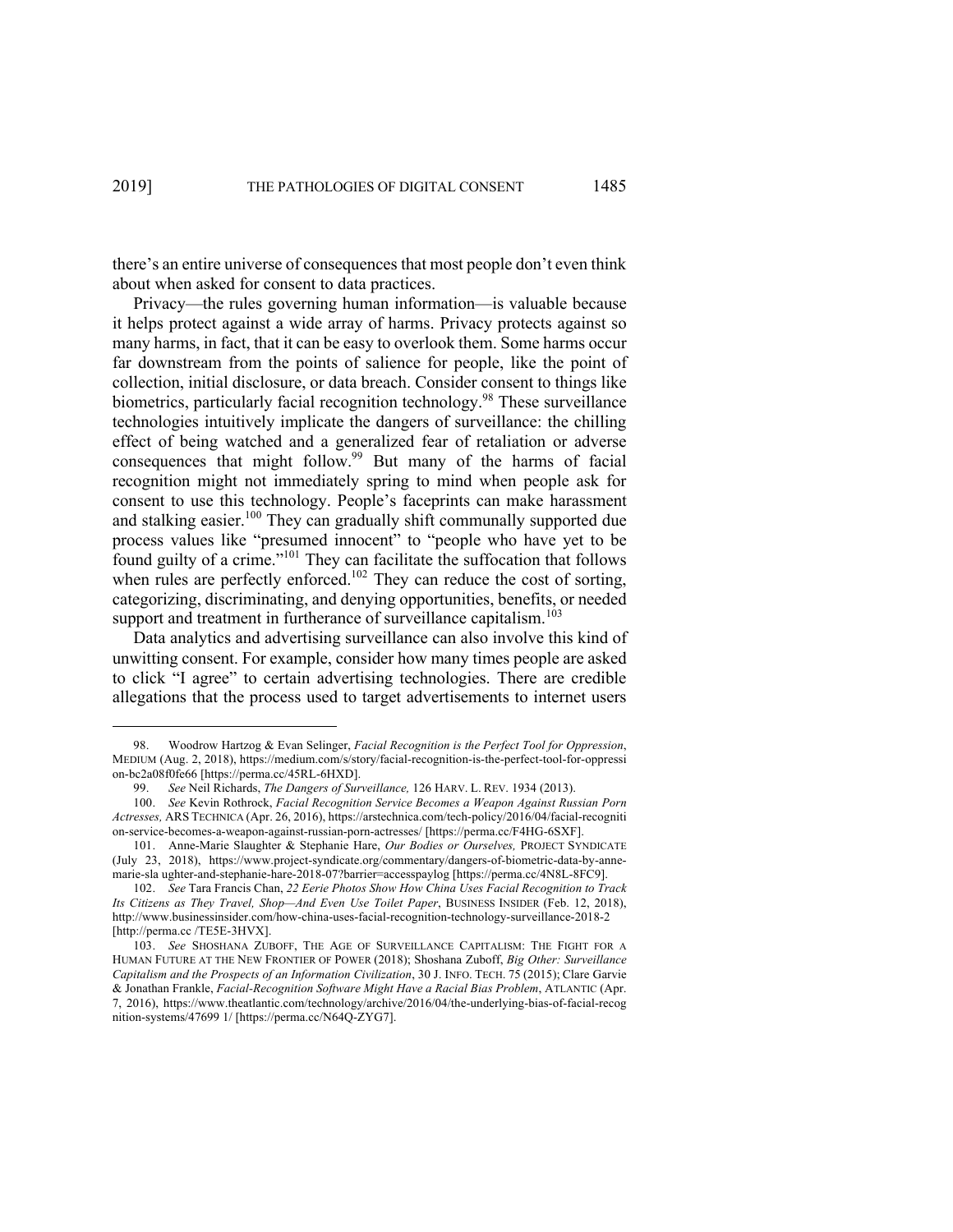based upon surveillance of their reading habits allows inferences (and targeting) based upon sensitive characteristics, such as race, sexual orientation, health, pregnancy status, and other factors.<sup>104</sup> The possibly apocryphal big data anecdote that is now infamous in tech circles involves a story in the *New York Times Magazine* describing how retail giant Target was able to use a young woman's purchase history and other seemingly benign pieces of information to accurately guess that she was pregnant (and subsequently send her targeted advertisements) before the teenager's father found out.<sup>105</sup> In any event, predictive analytics are no doubt outstripping most peoples' notions of what is capable with data.<sup>106</sup> Asking people to consent to risks that seem like science fiction is another example of consent's sickness. But the bottom line remains that much if not most consent in the digital context suffers from the pathology of unwitting consent.

### *B. Coerced Consent*

Sometimes a choice is not really a choice; it can be an unpleasant game of "would you rather" with a choice between a bad option and a terrible one. This is the problem of *coerced consent*, a choice that takes the "voluntary" out of "knowing and voluntary." Coerced consent can occur, for example, where a person is confronted with a choice between consent and the loss of an important asset such as their life or their job. "Coercion" is of course a provocative term. We use it intentionally here to describe a number of cases on the continuum from fully "voluntary" consent to truly involuntary "sign or die" consent. The closer we get to "sign or die," the more coercive a consent will be. While this category might include traditional forms of coercion that would invalidate agreements under the doctrine of duress, mediated environments that manufacture consent can also be coercive in more manipulative and subtle ways.

<sup>104.</sup> *See* Natasha Tiku, *Privacy Groups Claim Online Ads Can Target Abuse Victims*, WIRED (Jan. 27, 2019), https://www.wired.com/story/privacy-groups-claim-online-ads-can-target-abuse-victims/ [ht tps://perma.cc/AE4D-8T4V].

<sup>105.</sup> Charles Duhigg, *How Companies Learn Your Secrets*, N.Y. TIMES (Feb. 16, 2012), https://www.nytimes.com/2012/02/19/magazine/shopping-habits.html?pagewanted=1&\_r=1&hp [https ://perma.cc/K247-ZGHZ]; *see also* Kashmir Hill, *How Target Figured Out a Teen Girl Was Pregnant Before Her Father Did*, FORBES (Feb. 16, 2012), https://www.forbes.com/sites/kashmirhill/2012/02/16/ how-target-figured-out-a-teen-girl-was-pregnant-before-her-father-did/#7f3530266686 [https://perma.c c/B7FJ-7JX7].

<sup>106.</sup> *See, e.g.*, Hideyuki Matsumi, *Predictions and Privacy: Should There Be Rules About Using Personal Data to Forecast the Future?*, 48 CUMB. LAW REV. 149, 159–69 (2017).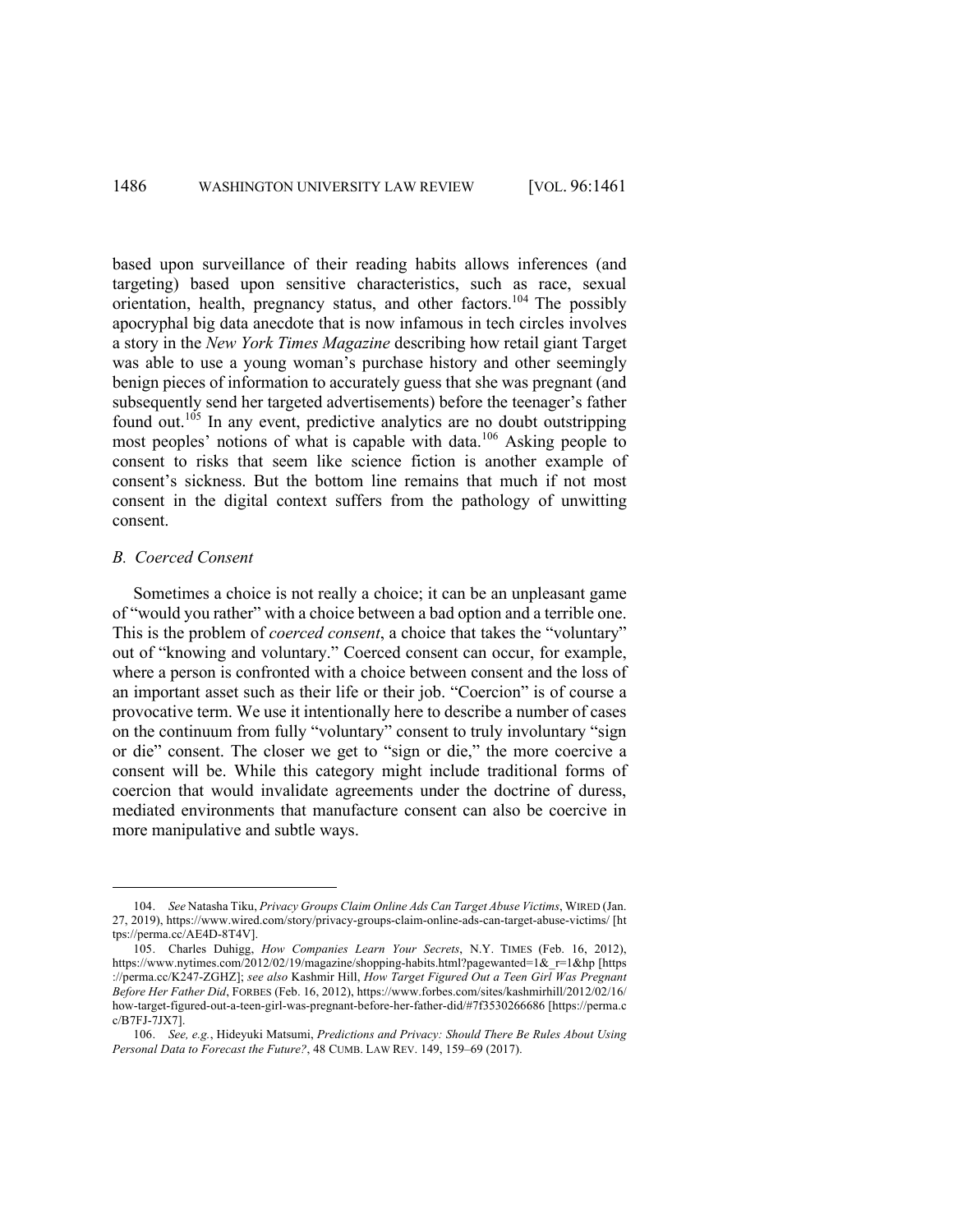Like the case of unwitting consent, coerced consent uses the language of gold standard consent to obscure unpleasant consequences. For example, in 2017 the U.S. Congress eliminated Obama Administration privacy protections limiting what cable providers like Verizon and Comcast could do with consumer internet browsing history. At a town meeting with constituents, Congressman James Sensenbrenner declared that when it comes to ISP privacy:

Nobody's got to use the Internet. . . . Internet companies have invested an awful lot of money in having almost universal service now. The fact is that, you know, I don't think it's my job to tell you that you cannot get advertising for your information being sold. My job, I think, is to tell you that you have the opportunity to do it, and then you take it upon yourself to make that choice. . . . [sic] That's what the law has been, and I think we ought to have more choices rather than fewer choices with the government controlling our everyday lives. $107$ 

When pressed for clarification by the press, Sensenbrenner's office explained that "people can choose whether or not they want to use certain websites. For instance, in using Facebook, people have the option to agree (or not agree) with its terms of agreement, which covers what kind of information the social media site collects from its users."<sup>108</sup>

There are of course obvious problems with this logic—the very logic that has been used by industry and regulators to avoid meaningful privacy regulation in the United States for decades. First, to "choose" not to use the Internet is in a very real sense to "choose" not to participate in modern society or the modern economy. This might not quite be "sign or die," but it's close to "sign or not live like most people." Second, when it comes to Internet Service Providers, consumers often face no practical choice between providers. ISPs like Comcast or Verizon often operate in virtual or actual monopolies for broadband services. To "choose" not to use one's monopolist cable company for wired broadband is functionally to "choose" once again not to use the Internet at home. (Good luck streaming Netflix on your phone data plan.) Third, even with respect to individual services at the platform layer, there is once again a paucity of choice. If you want to use social networking to connect to your friends or family, Facebook is often

<sup>107.</sup> Kristine Phillips, *'Nobody's Got to Use the Internet': GOP Lawmaker Who Voted to Scrape Web Privacy Rules*, CHICAGO TRIB. (Apr. 15, 2017), https://www.chicagotribune.com/news/nationworl d/politics/ct-sensenbrenner-web-privacy-20170415-story.html [https://perma.cc/JZS9-AZSS].

<sup>108.</sup> *Id.*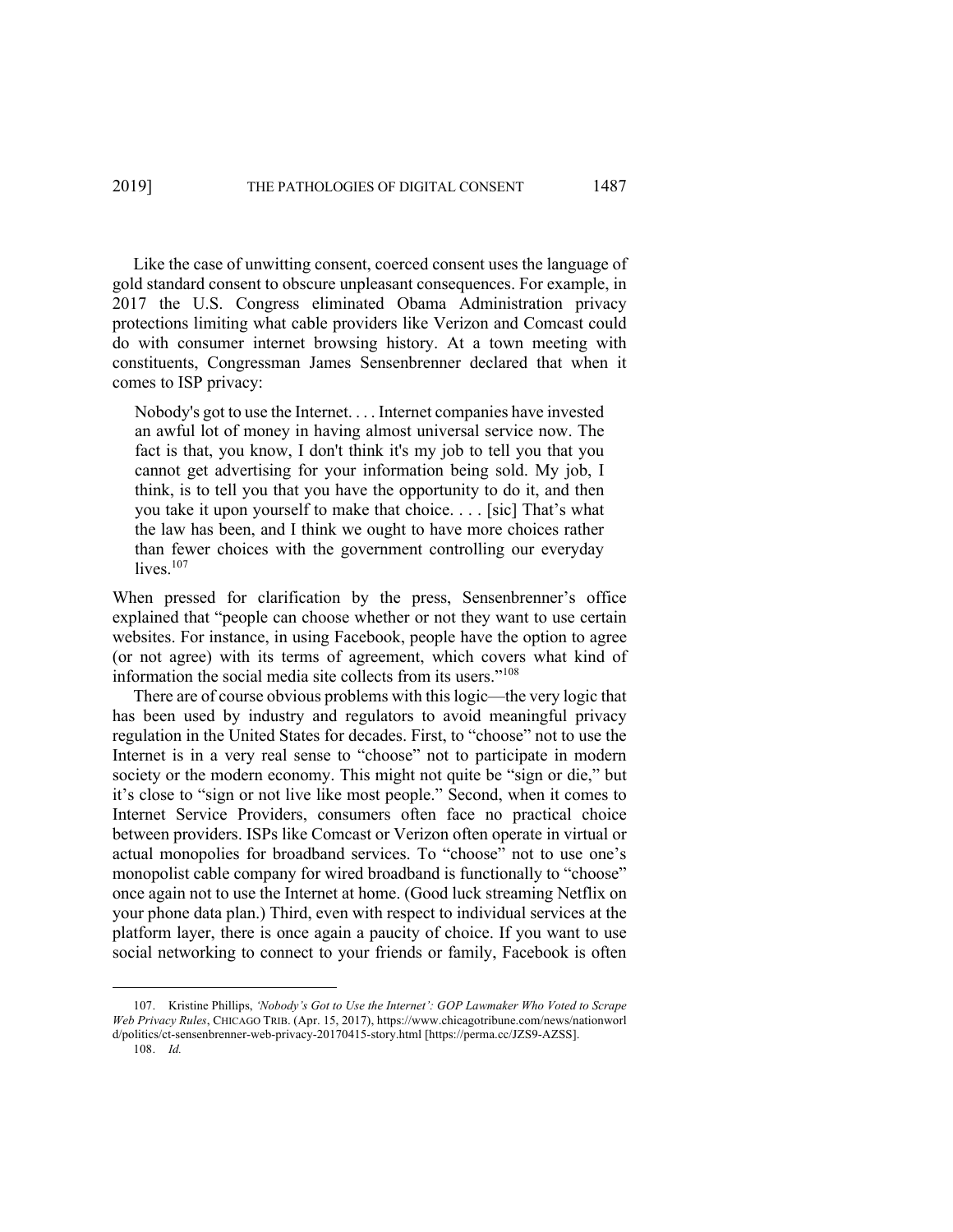the only real choice. And even if your friends are on Instagram, Facebook (and its data practices) own that too.

Our point is that most consumers in the digital environment have highly limited options for consent, much less for bargaining. This is particularly the case where monopoly power or something like it applies. Even where there is some choice among services (Lyft versus Uber, for example), those services may offer functionally identical data terms. Finally, even where there is "choice" among alternatives, this is by no means the end of the ways in which firms can structure, influence, and nudge consumer choice in ways they desire. The coercion continuum is a function not only of the market power of companies, but also of those companies' power over the design of interfaces to shape and to influence consumer decision-making. This results in "dark patterns," a term coined by user experience designer Harry Brignull. According to Brignull, dark patterns are "tricks used in websites and apps that make you buy or sign up for things that you didn't mean to."<sup>109</sup> Security researcher Greg Conti calls these patterns "malicious" or "evil interfaces."<sup>110</sup> Conti and Edward Sobiesk define malicious interfaces simply as those that "deliberately violate usable design best practices in order to manipulate, exploit, or attack the user."111 And they are *everywhere*.

Common examples of malicious interfaces include "disabled back buttons, browsers with 'sponsored' default bookmarks, unexpected and unnecessary forms, blinking advertisements, and pop-ups covering desired content."<sup>112</sup> These malicious interfaces often coerce users into disclosing private information.<sup>113</sup> Conti and Sobiesk identified eleven kinds of malicious interfaces:

*Coercion* – Threatening or mandating the user's compliance.

<sup>109.</sup> DARK PATTERNS, https://darkpatterns.org/ [https://perma.cc/7322-X5ME].

<sup>110.</sup> Gregory Conti & Edward Sobiesk, *Malicious Interface Design: Exploiting the User*, 2010 WORLD WIDE WEB CONFERENCE 271, 271 (2010),<br>http://www.gregconti.com/publications/201004 malchi.pdf [https://perma.cc/5HN4-HUWY] http://www.gregconti.com/publications/201004 malchi.pdf [hereinafter Conti & Sobiesk, *Malicious Interface Design*] (arguing that security and human-computer interaction committees need to come together to fix deceptive designs); *see also* Tim Jones, *Facebook's 'Evil Interfaces,'* ELEC. FRONTIER FOUND. (Apr. 29, 2010), https://www.eff.org/deeplinks/2010/04/facebooks-evil-interfaces [https://perma.cc/PQT6-MSEV]. 111. Conti & Sobiesk, *Malicious Interface Design*, *supra* note 110, at 271 (arguing that security

and human-computer interaction committees need to come together to fix deceptive designs).

<sup>112.</sup> Gregory Conti & Edward Sobiesk, *Malicious Interfaces and Personalization's Uninviting Future*, IEEE COMPUT. SOC'Y & RELIABILITY SOC'Y 72, 72 (May/June 2009), http://www.rumint.org/gregconti/publications/j3pri.pdf [https://perma.cc/WWD2-S6B5] [hereinafter Conti & Sobiesk, *Malicious Interfaces and Personalization's Uninviting Future*] (noting that many individuals are tricked or coerced into divulging information they do not intend or do not want to divulge).

<sup>113.</sup> *Id.*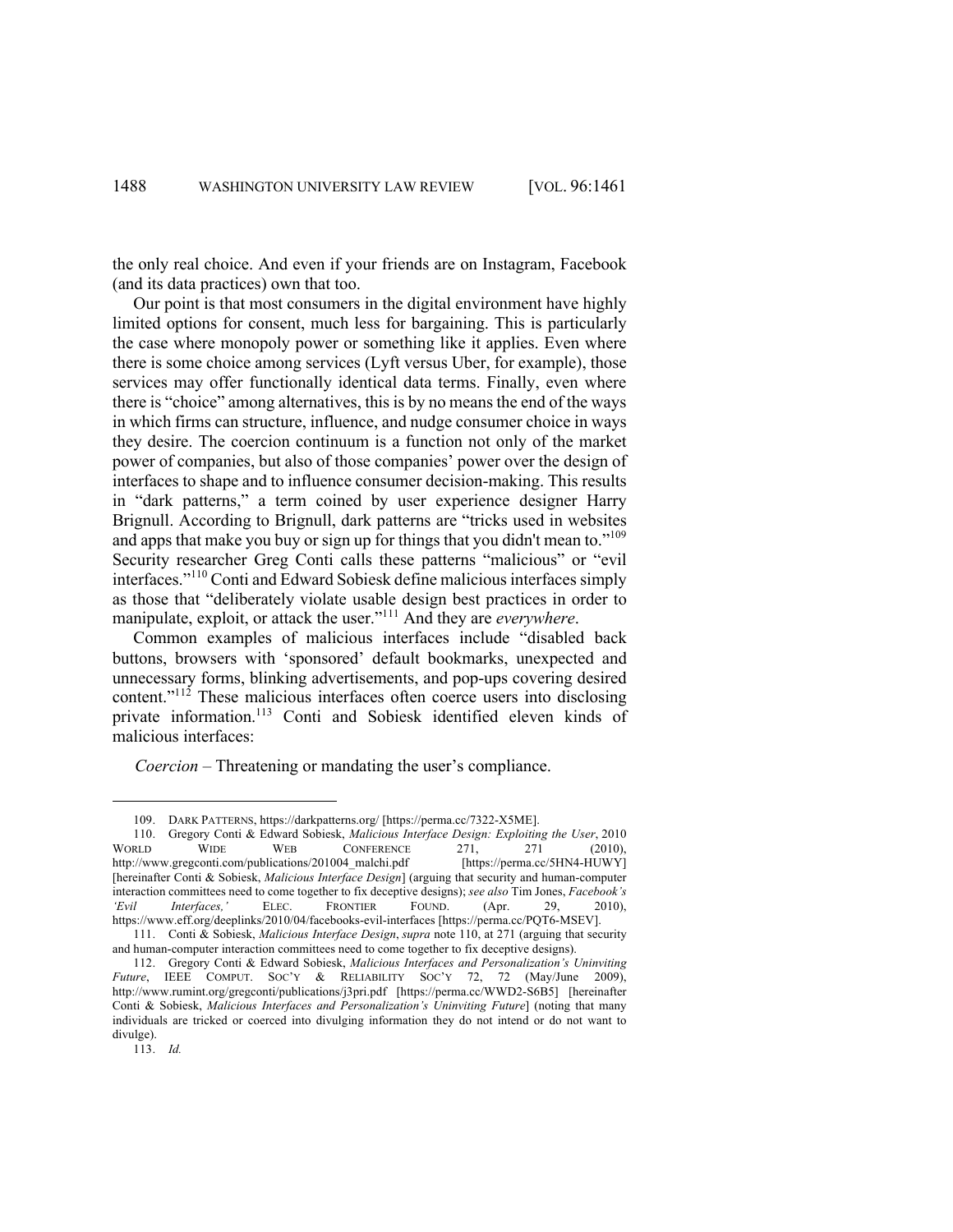*Confusion* – Asking the user questions or providing information that they do not understand.

*Distraction* – Attracting the user's attention away from their current task by exploiting perception, particularly pre-attentive processing.

*Exploiting Errors* – Taking advantage of user errors to facilitate the interface designer's goals.

*Forced Work* – Deliberately increasing work for the user.

*Interruption* – Interrupting the user's task flow.

*Manipulating Navigation* – Creating information architectures and navigation mechanisms that guide the user toward interface designer task accomplishment.

*Obfuscation* – Hiding desired information and interface elements.

*Restricting Functionality* – Limiting or omitting controls that would facilitate user task accomplishment.

*Shock* – Presenting disturbing content to the user.

*Trick* – Misleading the user or other attempts at deception.<sup>114</sup>

Because companies have strong incentives to obtain consent, it is no surprise many of these malicious interfaces are used to coerce, wheedle, and manipulate people to grant it. Examples ranging in severity abound. Some terms of use agreements just won't let you say no. They only let you put off saying yes until "later." Other kinds of mediated consent leverage psychological pressure to manufacture consent. Consider the concept of what Brignull calls "confirmshaming," that is, "the act of guilting the user into opting into something. The option to decline is worded in such a way as to shame the user into compliance."<sup>115</sup> Consider the request from MyMedic to send users notifications, which forces those who do not wish to receive notification to click a button labeled "no, I prefer to bleed to death."116 It's a subtle form of psychological coercion, but at scale these attempts can deplete our resolve.

<sup>114.</sup> Conti & Sobiesk, *Malicious Interface Design*, *supra* note 110, at 273.

<sup>115.</sup> *Confirmshaming*, DARKPATTERNS, https://darkpatterns.org/types-of-dark-pattern/confirmsh aming [https://perma.cc/5BEZ-RCQL]; *see also Confirmshaming*, TUMBLR http://confirmshaming.tumb lr.com/ [https://perma.cc/K8UA-N963].

<sup>116.</sup> MYMEDIC, https://mymedic.com/ [https://perma.cc/TZY3-HCTG].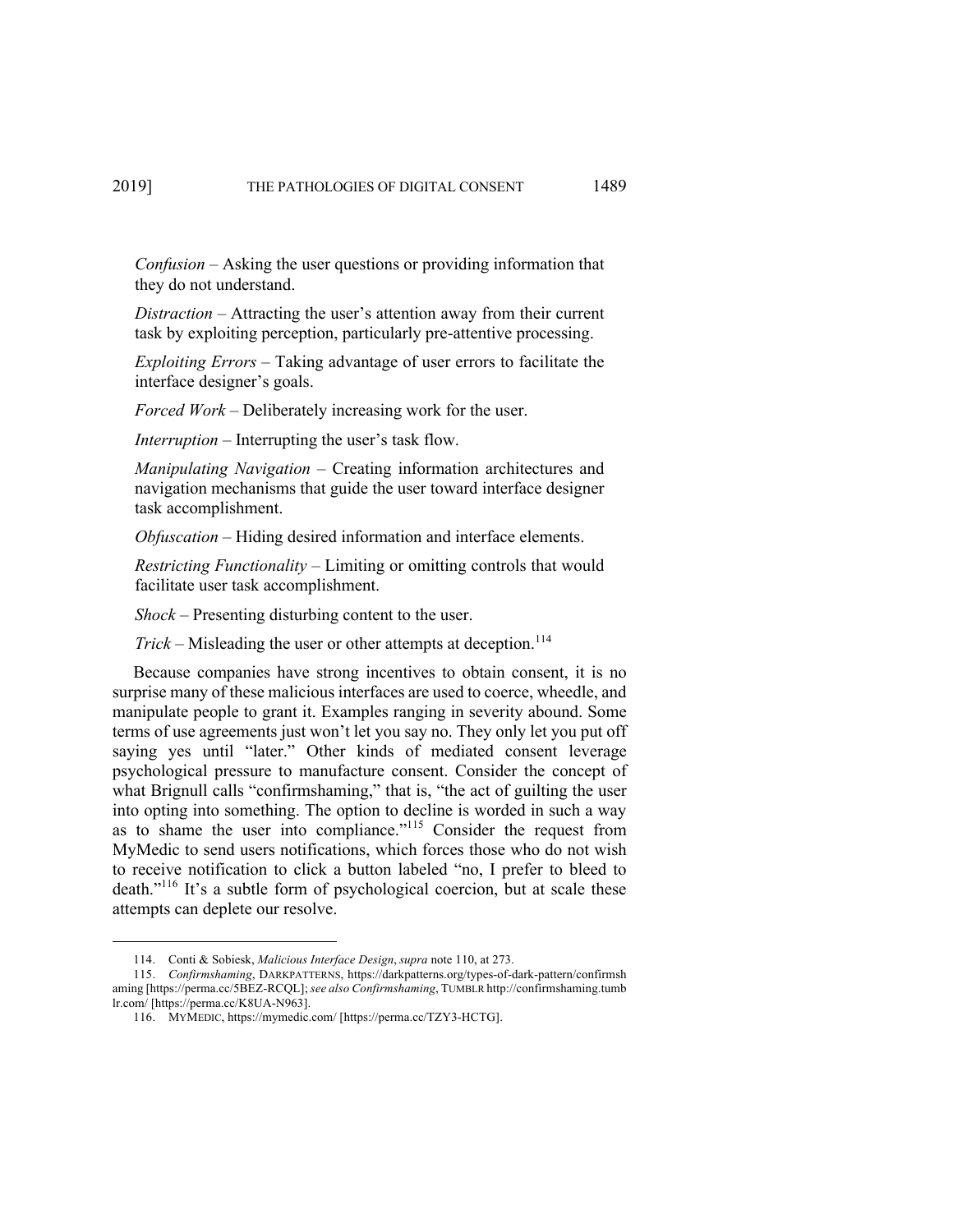Other examples abound. "Roach motels" make it easy to enroll or give consent, but difficult to leave.<sup>117</sup> "Forced continuity" quietly extends your consent past initial authorizations with affirmative opt-out obligations.<sup>118</sup> While Richard Thaler and Cass Sunstein's book *Nudge* offered an optimistic account of how to use the insights of behavioral economics to influence "choice architecture" for social good through what they called "benevolent paternalism," many tech companies today seem to be using it as a cookbook for coercive and manipulative decision structures.<sup>119</sup>

#### *C. Incapacitated Consent*

The third pathology of consent is incapacitated consent. Like coerced consent, incapacitated consent takes the "voluntary" out of "knowing and voluntary," but in this case it does so as a matter of law rather than as a matter of circumstance. Incapacitated consents are those where *voluntariness is simply not available as a matter of law*, such as with children and others who are categorically incapable of legally consenting.

While incapacitated consent may be the easiest of the pathologies to understand, here, too, some examples will help to illuminate the problem. Laws in the United States and Europe have regulated the ways in which companies can collect data about children for some time, though with limited effectiveness.<sup>120</sup> For example, the one area in which the United States has a generally applicable Internet data protection regime is the Children's Online Privacy Protection Act of 1998 (COPPA), which regulates online data collection from children. Yet even though the general age of contractual consent in the United States is 18, COPPA only regulates collection from children under the age of 13.<sup>121</sup> This means that even though children from 13–18 are legally incapable of contractual consent, it is perfectly legal to treat them as consenting adults for data collection purposes under the prevailing "notice and consent" regime. $122$ 

<sup>117.</sup> *Types of Dark Pattern*, DARKPATTERNS, https://darkpatterns.org/types-of-dark-pattern [https://perma.cc/G89G-FZDN].

<sup>118.</sup> *Id.*

<sup>119.</sup> *See* RICHARD R. THALER & CASS R. SUNSTEIN, NUDGE: IMPROVING DECISIONS ABOUT HEALTH, WEALTH, AND HAPPINESS (2008); *see also* Conti & Sobiesk, *Malicious Interfaces and Personalization's Uninviting Future*, *supra* note 112.

<sup>120.</sup> *See* Simone van der Hof, *I Agree, Or Do I? A Rights-Based Analysis of the Law on Children's Consent in the Digital World*, 34 WIS. INT'L L.J. 409, 412, 425 (2016).

<sup>121.</sup> 5 U.S.C. §§ 6501–6505 (2019); 16 C.F.R. § 312.2 (2018).

<sup>122.</sup> While an amendment to COPPA has been proposed that contains additional protections, the statute would still heavily rely upon consent. *See* Makena Kelly, *New Privacy Bill Would Give Parents*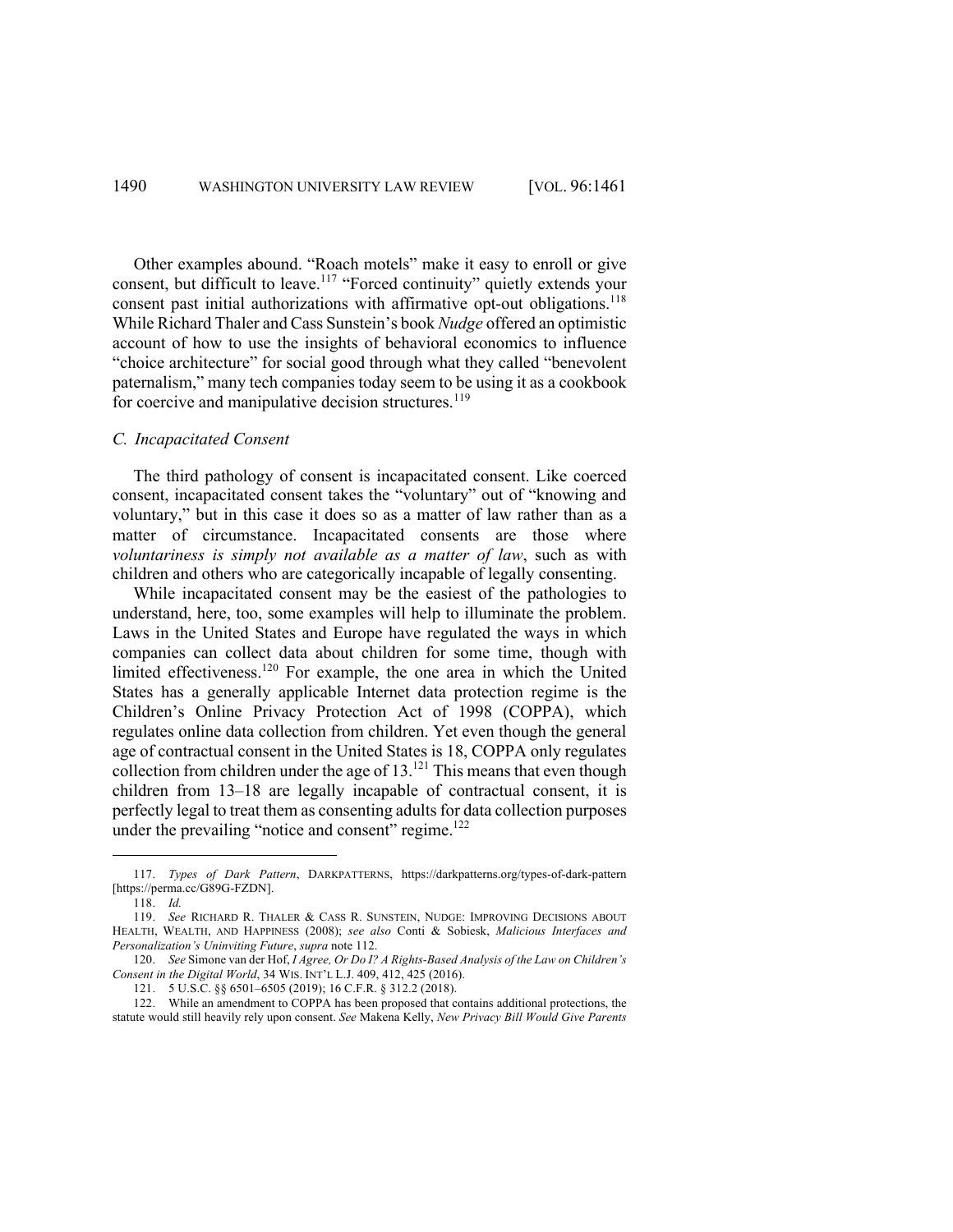In practice, moreover, whether legally or illegally, it has been trivially easy to circumvent the consent of legally incapacitated minors in ways that have led to serious financial and even physical harm. For example, both Apple and Facebook have come under fire for making it too easy for children to run up large debts in app stores or in-app purchases using their parents' credit cards.<sup>123</sup> More recently, the dating apps Tinder and Grindr were investigated by the UK government after police investigated more than thirty cases of child rape resulting from children avoiding the age checks on the application interfaces.<sup>124</sup> Companies may protest after such incidents that they do not intend minors to use their services (and that they put in place measures to forestall this). However, the combination of easy-to-install applications and a permissive regulatory regime makes it all but inevitable that minors will use apps and engage in online and offline activities, ranging from data collection to sex, that they lack the legal capacity to consent to. Simply put, a notice and choice regime coupled with the general goal of "putting users in control" cannot solve the problem of incapacitated consent.

While the Mark Zuckerbergs of the world might lionize control and consent, the digital consumers of the world face a very different reality than the idealized one presented by the CEOs and marketing departments of technology companies. The idealized model paints a picture of consent that evokes the knowing and voluntary gold standard, and relies upon the gold standard's power for its legitimacy. In practice, however, the version of consent that most consumers face is a significant and pathological departure from the gold standard. Unwitting consent takes the "knowing" out of "knowing and voluntary;" coerced and incapacitated consent take the "voluntary" out of "knowing and voluntary." Our articulation of this vocabulary for pathologies of consent is intended to provide a useful way to identify and critique the ways in which consents in practice fall short of the gold standard in theory. Once we can identify the problems, we will be better placed to prescribe solutions, and it is to this that we now turn.

*an 'Eraser Button' and Ban Ads Targeting Children*, VERGE (Mar. 12, 2019), https://www.theverge.co m/2019/3/12/18261181/eraser-button-bill-children-privacy-coppa-hawley-markey [https://perma.cc/U U9X-LLG7].

<sup>123.</sup> *See* Nathan Halverson, *Facebook Knowingly Duped Game-Playing Kids and Their Parents Out of Money*, REVEAL NEWS (Jan. 24, 2019), https://www.revealnews.org/article/facebook-knowinglyduped-game-playing-kids-and-their-parents-out-of-money/ [https://perma.cc/4KLK-7QTR]; Press Release, Fed. Trade Comm'n, Apple Inc. Will Provide Full Consumer Refunds of at Least \$32.5 Million to Settle FTC Complaint It Charged for Kids' In-App Purchases Without Parental Consent (Jan. 15, 2014), https://www.ftc.gov/news-events/press-releases/2014/01/apple-inc-will-provide-full-consumer-r efunds-least-325-million [https://perma.cc/P5UJ-4E2R].

<sup>124.</sup> *See* Ben Quinn, *Tinder and Grindr Face Questions Over Age Checks After Rape Cases*, GUARDIAN (Feb. 10, 2019), https://www.theguardian.com/society/2019/feb/10/tinder-and-grindr-facequestions-over-age-checks-children [https://perma.cc/Z5ED-8NKK].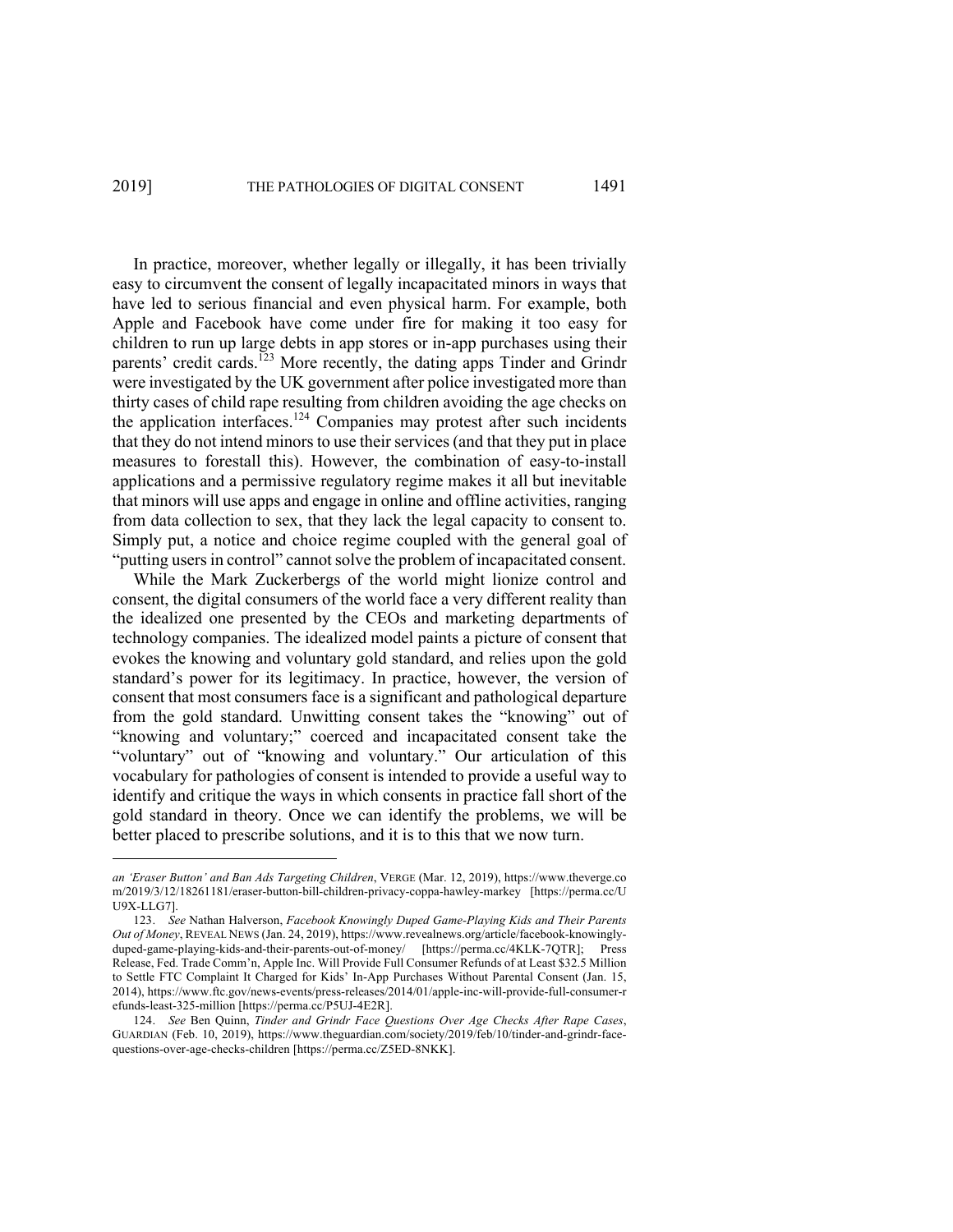#### III. IDEAL CIRCUMSTANCES FOR CONSENT

Although the notion of informed consent in digital environments is deeply problematic, it could still play an important role under the right circumstances. The key is to understand the conditions under which consent can meaningfully enhance autonomy and self-determination. Of course, as discussed above, the foundational notion of informed consent to data practices is that it must be "freely given, specific, informed and unambiguous." This includes notions of voluntariness and revocability.

However, we contend that the problem with consent for data practices isn't necessarily in the *form* or *substance* of the consent itself. Many scholars have examined how to substantively improve requests for informed consent.125 But an additional, sometimes fatal, problem lies with the circumstances in which consent is given. Informed consent is only useful in particular contexts. If the circumstances and structure under which consent is asked and given are wrong, that consent will be ineffective even if it is "freely given, specific, informed and unambiguous." In this Part, we propose three circumstances necessary for an ideal environment for effective consent. To be meaningful, requests for consent must be *infrequent*, the risks of giving consent must be *vivid* and easy to envision, and data subjects must have an *incentive to take each request seriously*. Sadly, these conditions are scarce in modern data exchanges, but we believe that identifying the problems consumers face in these transactions allows us to identify the contexts in which consent can do valuable and legitimate work.

#### *A. Infrequent Requests*

One key to understanding why the pathologies of consent to data practices are so problematic in the digital environment is the fact that there are no limits on the number of requests for consent. Every day, every digital consumer is implicitly or explicitly asked to consent to data collection and processing practices for many, if not most, of the websites they visit, the online accounts they create, the services they sign up for, and the apps they use. Consider your web browsing on laptop and phone, GPS navigation, search engines, smartphone operating systems, social networks, taxi services, travel booking, video and audio streaming services, and all of the

<sup>125.</sup> *See, e.g.*, Florian Schaub, Rebecca Balebako, Adam Durity & Lorrie Faith Cranor, *A Design Space for Effective Privacy Notices*, *in* THE CAMBRIDGE HANDBOOK OF CONSUMER PRIVACY 365 (Evan Selinger et al. eds., 2018); Batya Friedman, Peyina Lin & Jessica K. Miller, *Informed Consent by Design*, *in* SECURITY AND USABILITY 495 (Lorrie Faith Cranor & Simson Garfinkel eds., 2005).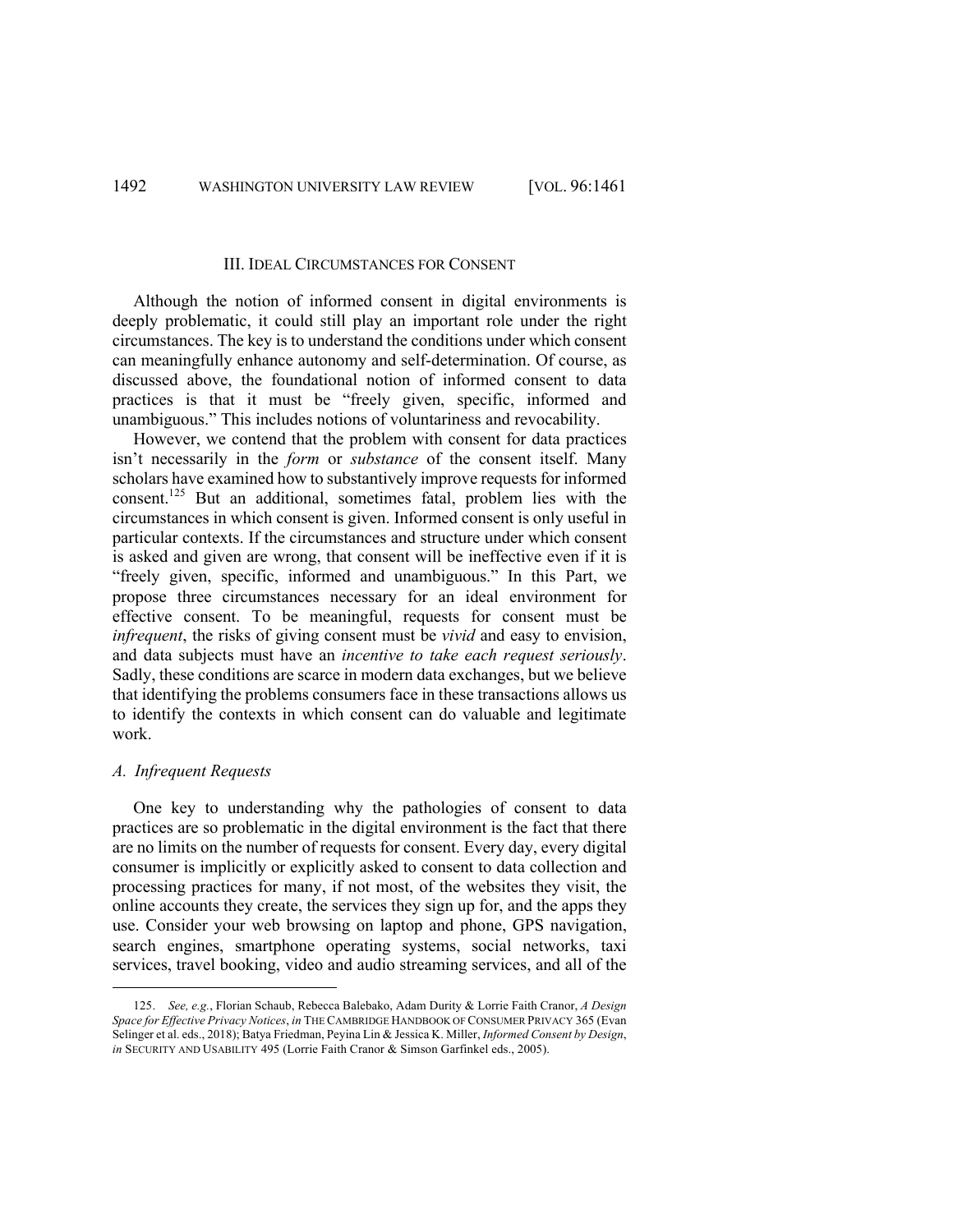other "free" or paid services you use which serve you ads or otherwise collect your data. The result is a casual familiarity turned ennui that leads us to gloss over the terms because we know that another request is just around the corner. Because each consent request is a drain on our time and cognitive load, we wisely choose to conserve our efforts. As one of us has written elsewhere,

Anyone that has turned off notifications for apps like Facebook's Messenger can attest to the relentless, grinding requests for the user to turn them back on almost every time the app is opened. Many can relate to the experience of a child asking for candy, over and over, until the requests become too much to ignore and we give in, simply to quiet them. Willpower can feel like a finite, vulnerable, and subjective resource, and systems are designed to deplete and erode it. Once our willpower and ability to make choices has been compromised, the control users have been given is meaningless.<sup>126</sup>

Compare this depressing state of affairs to environments with informed consent, such as medical treatment, clinical trials, surgeries, and scientific research. Request for consent to these practices do not come often, by sheer virtue of the fact that treatment and trials are relatively uncommon. Thankfully, surgery is not a daily routine. This provides a necessary downtime and the space to both take consent requests seriously and go about living the rest of our lives. People have the ability to consider informed consent to surgery carefully because they know that they will not be asked for consent to another surgery in a few minutes. Critically, if they decline to give consent to a surgery, people know that they won't be pestered again and again until they say yes. Necessary medical intervention is something of a flashpoint in time: people either agree or don't agree to treatment and then get on with it. Practically speaking, the very need to ask for consent to surgery just doesn't present itself very often.

There is no such practical constraint for consent requests for data collection and processing. Data collection and sharing in the modern world is frequent, and is becoming as routine as walking, eating, and breathing. Data subjects are ceaselessly bombarded with requests for consent. There are no limits on the number of times a company is allowed to ask for a

<sup>126.</sup> *See, e.g.*, Hartzog, *The Case Against Idealising Control*, *supra* note 49, at 429 (footnote omitted) (citing AM. PSYCHOL. ASSOC., WHAT YOU NEED TO KNOW ABOUT WILLPOWER: THE PSYCHOLOGICAL SCIENCE OF SELF-CONTROL (2012), https://www.apa.org/helpcenter/willpower.pdf [https://perma.cc/A2DH-QBE8]); John Tierney, *Do You Suffer From Decision Fatigue?*, N.Y. TIMES (Aug. 17, 2011), https://www.nytimes.com/2011/08/21/magazine/do-you-suffer-from-decision-fa tigue.html [https://perma.cc/LJ68-4MJ6].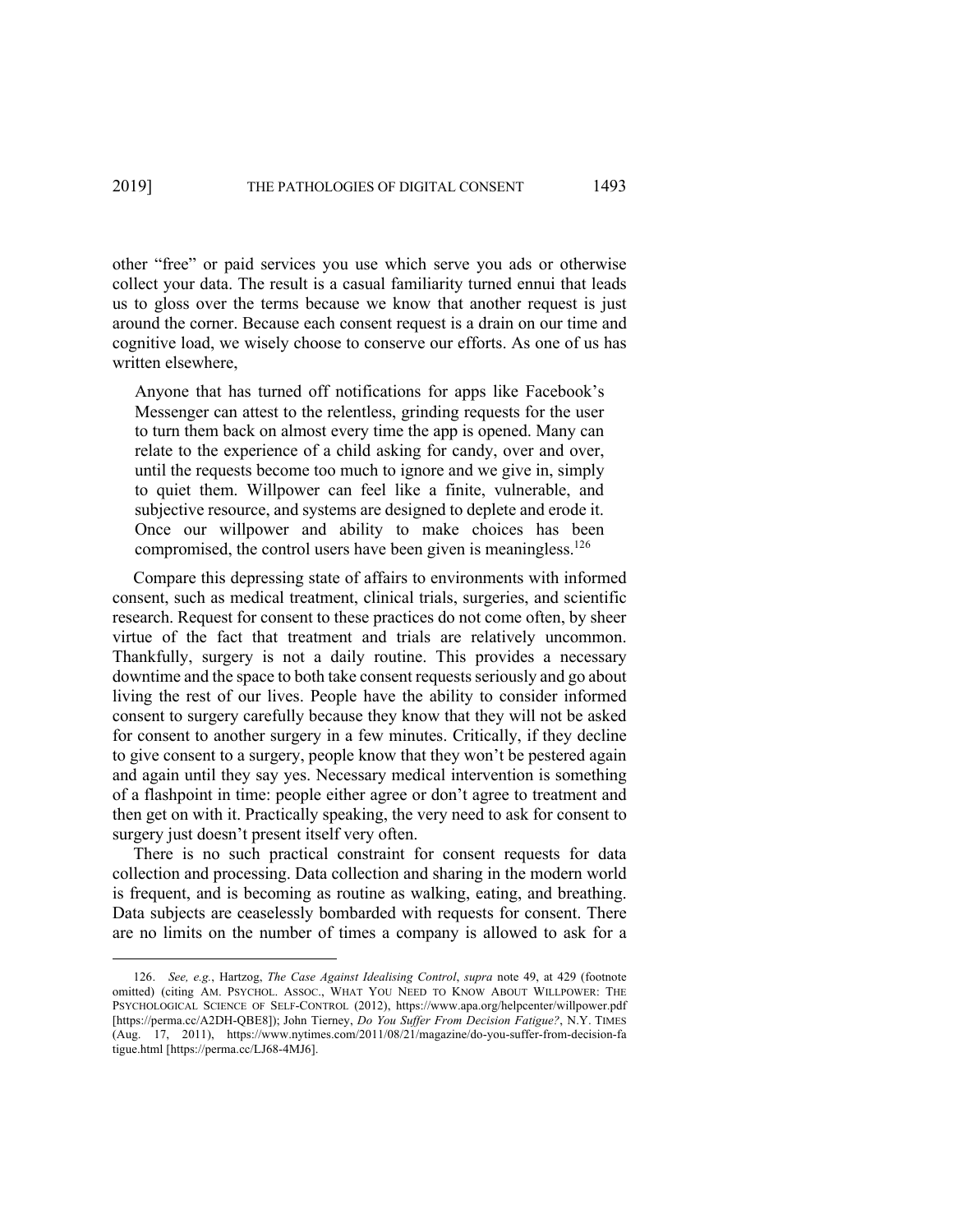person's consent, and there are no limits on the number of companies that may simultaneously ask for it. Even if we could consider each individual request rationally, our cognitive bandwidth is overwhelmed.

If consent is to be effective, it must happen infrequently. This means hard choices regarding which requests are more important than others and which kinds of companies should be prioritized. This might feel inherently paternalistic. Who are lawmakers to demote the importance of particular requests? But when all consent requests are important, none of them are. Failing to limit who can ask for informed consent, when they can ask, and how many times ignores the reality that people need time and space if their choices are to be meaningful. When choices are too frequent, consent loses its moral legitimacy as a justification for action.

### *B. Vivid Risks*

At the JFK Medical Center, the consent form for open heart surgery explicitly states that the risks for the procedure include "bleeding requiring blood transfusion or return to surgery for repair, nerve damage, heart, liver, kidney or lung complication and/or even in rare cases death."<sup>127</sup> That's serious stuff. But the list goes on, including "complications arising in the post-operative period preventing normal recuperation. . . . [including] long term ventilation, confusion, fluid accumulation of the lungs, pneumonia, cardiac arrhythmias, fever and abnormal laboratory results. Also infection, long term healing and/or scarring of the surgical site incisions may occur and may require further treatment including surgical repair."<sup>128</sup>

Scars, bleeding, fluid accumulation, and death. These are *vivid*—and thus easy—risks for us to envision. So is the risk of consenting to things like government searches, which might result in imprisonment. These risks might even be *too* vivid, as once we've thought of them they can be difficult to push out of our heads.<sup>129</sup> We even consent to accept the risk of harm in everyday goods and services like rental car agreements that hold the driver

<sup>127.</sup> JFK MEDICAL CENTER, CONSENT FORM FOR OPEN HEART SURGERY 1, https://jfkmc.com/uti l/forms/Consent-for-Open-Heart-Surgery.pdf [https://perma.cc/QA4V-GKLC].

<sup>128.</sup> *Id.*

<sup>129.</sup> *Cf.* KAHNEMAN*,supra* note 62, at 326 (discussing experimental research suggesting that such so-called "vivid" outcomes tend to be viewed as more likely by human brains than a strict rationality calculus would suggest). One of the ongoing debates for informed consent to surgery is that the more vivid risks, even if incredibly unlikely, might have undue sway over a patient's decision. *See* David Thomasma, *Telling the Truth to Patients: A Clinical Ethics Exploration*, 3 CAMBRIDGE Q. HEALTHCARE ETHICS 375 (1994).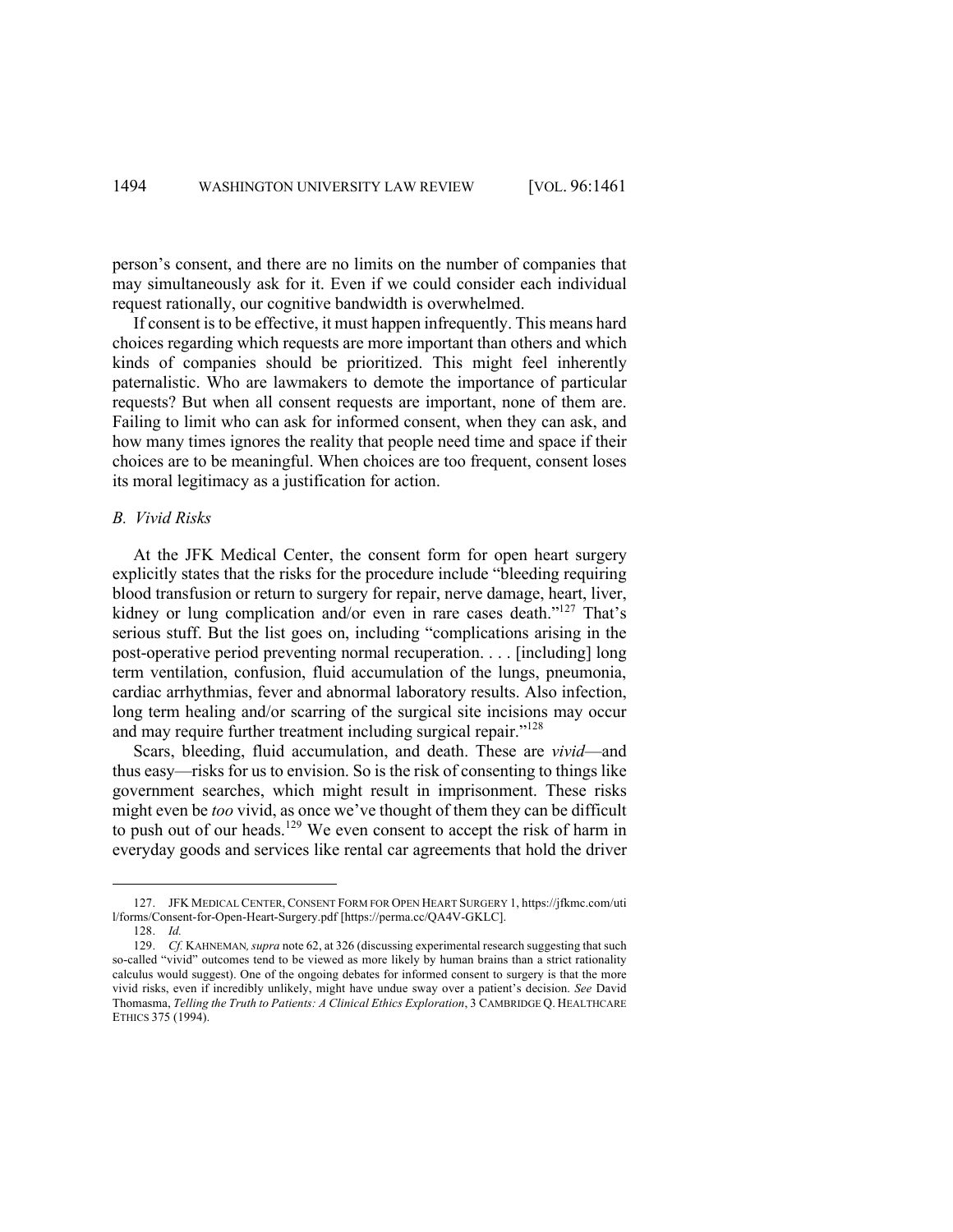responsible for losses or dry cleaners who limit liability for damage to clothes to things like replacing or repairing. But personal data is different from bodily integrity or damage to our liberty or property. The risks of data practices are so opaque that there's an ongoing debate as to whether they should even be legally recognized.<sup>130</sup> Certain kinds of surveillance and data practices might be "creepy," but that's the word we use when we have difficulty specifying exactly the risks we are facing.<sup>131</sup> In fact, most of the risks we face from modern data practices arrive not with a bang but a whimper, if we hear them at all. Information is accumulated bit by bit, with risk accruing incrementally. This makes envisioning the plethora of harms difficult because there is rarely a single moment in time that people can point to when the envisioned risk materializes. Unlike severed arteries and being put in prison, how can people envision "databases of ruin" that have reached the critical mass of jeopardy?<sup>132</sup> Informed consent regimes for data will only work if the risks are vivid.

Even worse, these risks that we are being asked to waive through consent might materialize without our even knowing it. People typically know when they have a heart attack or suffer complications from surgery or pharmaceuticals. But our data could be being used against us this very moment, and we wouldn't know it. Hackers could, right now, be opening credit cards in your name as a result of that data breach last year that you didn't know you were involved in either. That lack of feedback further frustrates our ability to adequately envision the risks. Even when manifested, data harms often stay hidden. And our risk calculus is further funneled into wild speculation, paranoia, or overconfidence.

Of course, some data-related harms are easy to envision, such as being humiliated because a deeply-held secret is revealed, having your identity stolen, or being fired or denied insurance coverage on the basis of a personal data dossier or big data prediction. But the problem is that these harms are difficult to predict and difficult to trace from particular disclosures of information. This leads us to our final pre-condition for gold standard consent.

<sup>130.</sup> *See, e.g.*, M. Ryan Calo, *The Boundaries of Privacy Harm*, 86 IND. L.J. 1 (2011) (offering a theory of privacy harm as legally-cognizable); Daniel Solove & Danielle Keats Citron, *Risk & Anxiety: A Theory of Data Breach Harms*, 96 TEX. L. REV. 737 (2018) (same).

<sup>131.</sup> Evan Selinger, *Why Do We Love to Call New Technologies "Creepy?*,*"* SLATE (Aug. 22, 2012), https://slate.com/technology/2012/08/facial-recognition-software-targeted-advertising-we-loveto-call-new-technologies-creepy.html [https://perma.cc/KXT6-7UMY]; *see also* Richards & Hartzog, *Taking Trust Seriously*, *supra* note 3.

<sup>132.</sup> Paul Ohm, *Don't Build a Database of Ruin*, HARV.BUS.REV.(Aug. 23, 2012), https://hbr.org /2012/08/dont-build-a-database-of-ruin [https://perma.cc/G2MS-QR48].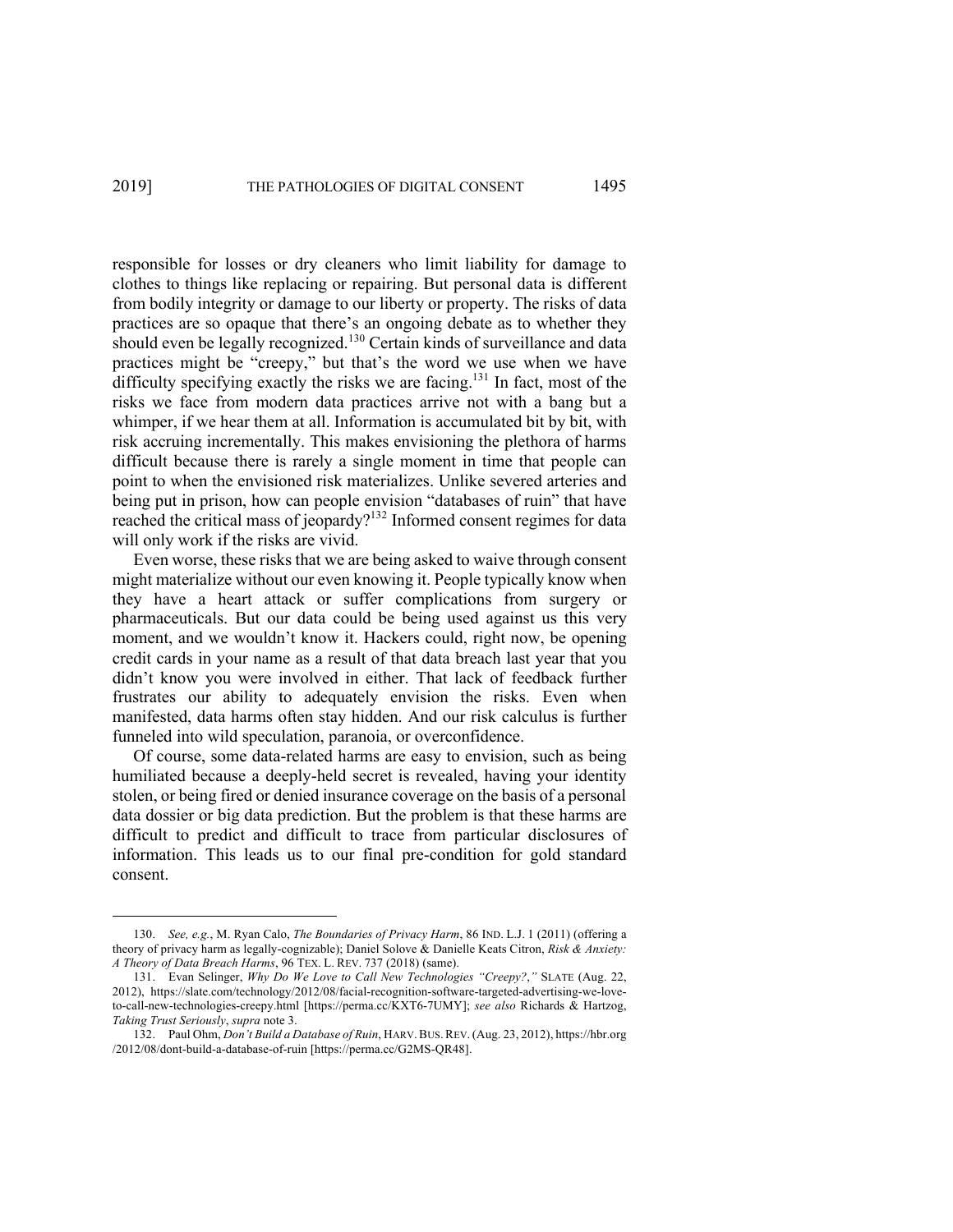### *C. Incentives to Take Each Request Seriously*

Certain decisions demand to be taken seriously. The reason people hesitate before consenting to skydiving and surgery is that if it goes wrong, they could die. Mental and physical safety are powerful motivators to understand the risks of particular decisions. Imprisonment and exoneration are powerful motivators to weigh when granting consent to government searches. Even some frequent decisions to grant consent demand to be taken seriously, like participating in sports involving physical contact. It's not just that the choices are infrequent and the risks are vivid. It's that for gold standard consent there must be a clear incentive to critically analyze and deliberate the request for consent because of the magnitude of the stakes involved and the close relationship between the consent and those stakes.

Requests for informed consent are, by definition, individualized and atomized. The moral weight of these frameworks is concentrated in the information delivered to the subject and the subject's voluntary execution of a legally significant choice. Through this call and response, people's autonomy is ostensibly respected, which can justify a host of actions that would otherwise be objectionable. But these justifications break down when people have little incentive to meaningfully consider what is being asked of them. This incentive can be diminished either because the stakes appear insignificant or because people cannot easily see how their decision is consequential because the relationship between the consent and the risks is too remote. Others simply have little incentive to take each request seriously because they feel powerless.<sup>133</sup>

Consider the common fatalistic sentiment that privacy is already dead.<sup>134</sup> Ian Bogost argues that it's hopeless to try and opt out of surveillance capitalism, proclaiming that "the age of privacy nihilism is here."<sup>135</sup> Bogost

<sup>133.</sup> Kimberlee Morrison, *Pew: Internet Users Feel Powerless Against Digital Data Mining*, ADWEEK (Nov. 12, 2014), https://www.adweek.com/digital/pew-internet-users-feel-powerless-digitaldata-mining/ [https://perma.cc/manage/create?folder=4014-40406-40412-48449] (describing PEW RESEARCH CTR., PUBLIC PERCEPTIONS OF PRIVACY AND SECURITY IN THE POST-SNOWDEN ERA (Nov. 12, 2014), https://www.pewinternet.org/2014/11/12/public-privacy-perceptions/ [perma.cc/6VDK-5UFP]); Brian Byer, *Internet Users Worry About Online Privacy But Feel Powerless to Do Much About It*, ENTREPRENEUR (June 20, 2018), https://www.entrepreneur.com/article/314524 [https://perma.cc/2Y R6-ZLQS].

<sup>134.</sup> *See* Neil M. Richards, *Four Privacy Myths*, *in* A WORLD WITHOUT PRIVACY: WHAT LAW CAN AND SHOULD DO? 33 (Austin Sarat ed., 2015) (debunking the "Privacy is Dead" myth).

<sup>135.</sup> *See* Ian Bogost, *Welcome to the Age of Privacy Nihilism*, ATLANTIC (Aug. 23, 2018), https://www.theatlantic.com/technology/archive/2018/08/the-age-of-privacy-nihilism-is-here/568198/ [https://perma.cc/A83C-GEJE].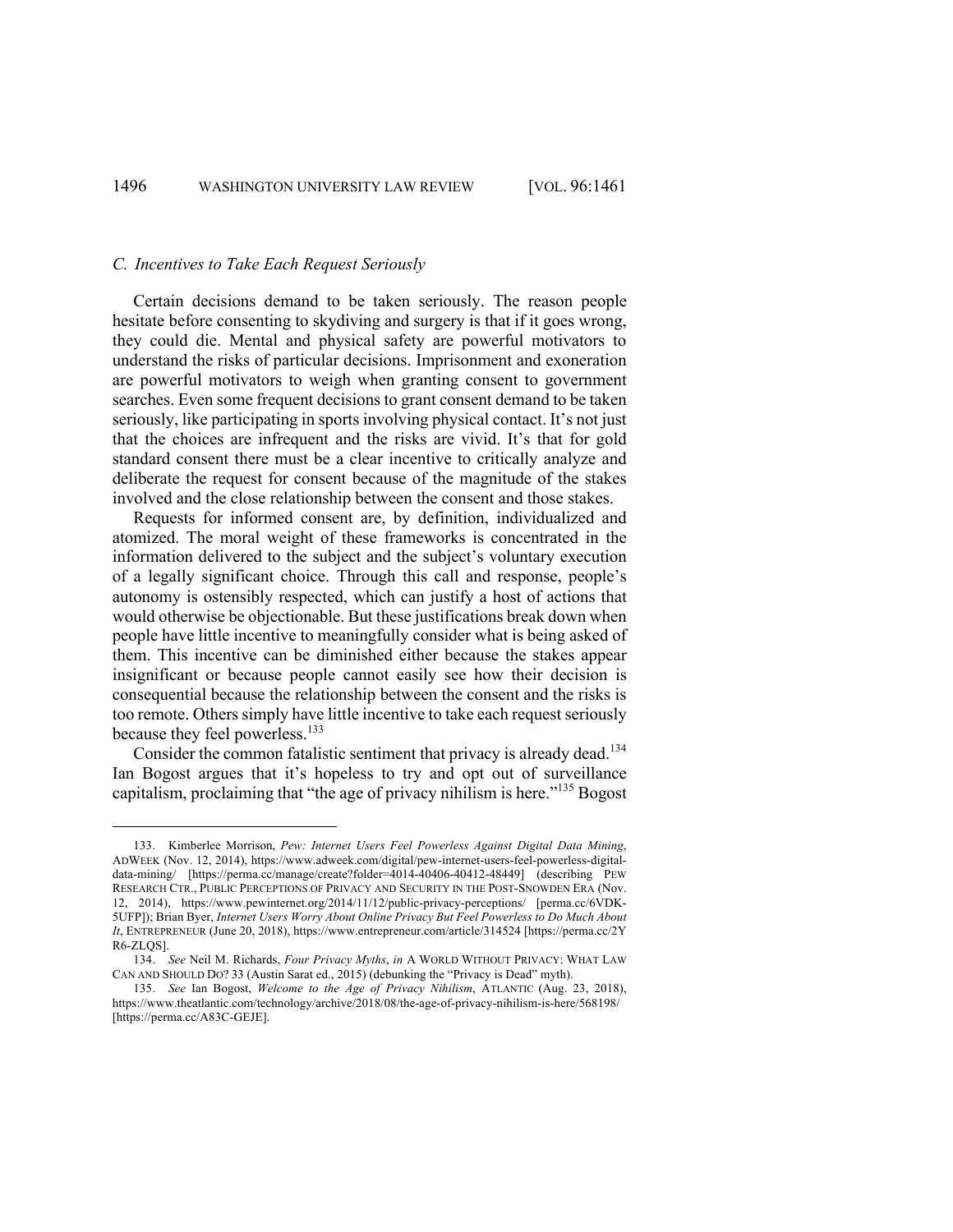paints a bleak picture, in which "[e]verything you have done has been recorded, munged, and spat back at you to benefit sellers, advertisers, and the brokers who service them. It has been for a long time, and it's not going to stop."<sup>136</sup>

It's hard to blame anyone who feels this way, even if there's so much privacy left to fight for.<sup>137</sup> Tech companies are now the backbone of the American economy. They are multi-billion dollar companies that have their fingers in nearly every aspect of our lives. Even if people were merely skeptical of the tech giants with the most personal data, sometimes called the "Big Five" (Amazon, Google, Facebook, Apple, and Microsoft), people would likely find it difficult, if not impossible, to live a normal, modern life without interacting with them.<sup>138</sup> For the ninety-one percent of Americans that feel that they have lost control over their data, why should any single request for consent compel any forethought at all?<sup>139</sup> Under this view, our consent is a *fait accompli*—something to quickly agree to without deliberation, because there is little point in resistance.

Another way consent can break down is it can be very difficult to draw a line from the practices that need consent to the stakes of the decision. Data harms, unlike physical harms, are not localized. They occur offstage and far away, on servers in remote countries and in boardrooms in faraway cities. The Internet is littered with infographics attempting to chart the flow of data from users to platforms to third party vendors and onward downstream.<sup>140</sup> The expanse of it all is mind boggling. In this light, data subjects have little reason to avoid clicking "I agree" because the services they are using are local, such as the Facebook or Uber app, and the risks are remote, such as unobserved data flows on the other side of the world. Again, people would have little incentive to deliberate because, frankly, they have little notion of the stakes, and the benefits of consent are right at their fingertips.

Finally, consent justifications are weakened when each particular request is just one tiny piece of the larger risk puzzle. Our consent to data practices

<sup>136.</sup> *Id.*

<sup>137.</sup> Evan Selinger, *Stop Saying Privacy is Dead*, MEDIUM (Oct. 11, 2018), https://medium.com/s/ story/stop-saying-privacy-is-dead-513dda573071 [https://perma.cc/WD74-6DUZ].

<sup>138.</sup> For an in-depth exploration of the difficulties of escaping the Big Five, see Kashmir Hill, *Life Without the Tech Giants*, GIZMODO (Jan. 22, 2019), https://gizmodo.com/life-without-the-tech-giant s-1830258056 [https://perma.cc/2P4E-E9J6].

<sup>139.</sup> *See* Kimberlee Morrison, *Pew: Internet Users Feel Powerless Against Digital Data Mining*, ADWEEK (Nov. 12, 2014), https://www.adweek.com/digital/pew-internet-users-feel-powerless-digitaldata-mining/ [https://perma.cc/2SNP-F296].

<sup>140.</sup> *See, e.g.*, ImBrentJames, *A Healthcare Data Flow Diagram Showing the Complexity That TKY Could Help Simplify*, REDDIT (Aug. 2017), https://www.reddit.com/r/THEKEYOFFICIAL/comme nts/99q4ny/a\_healthcare\_data\_flow\_diagram\_showing\_the/ [https://perma.cc/2V22-98M4].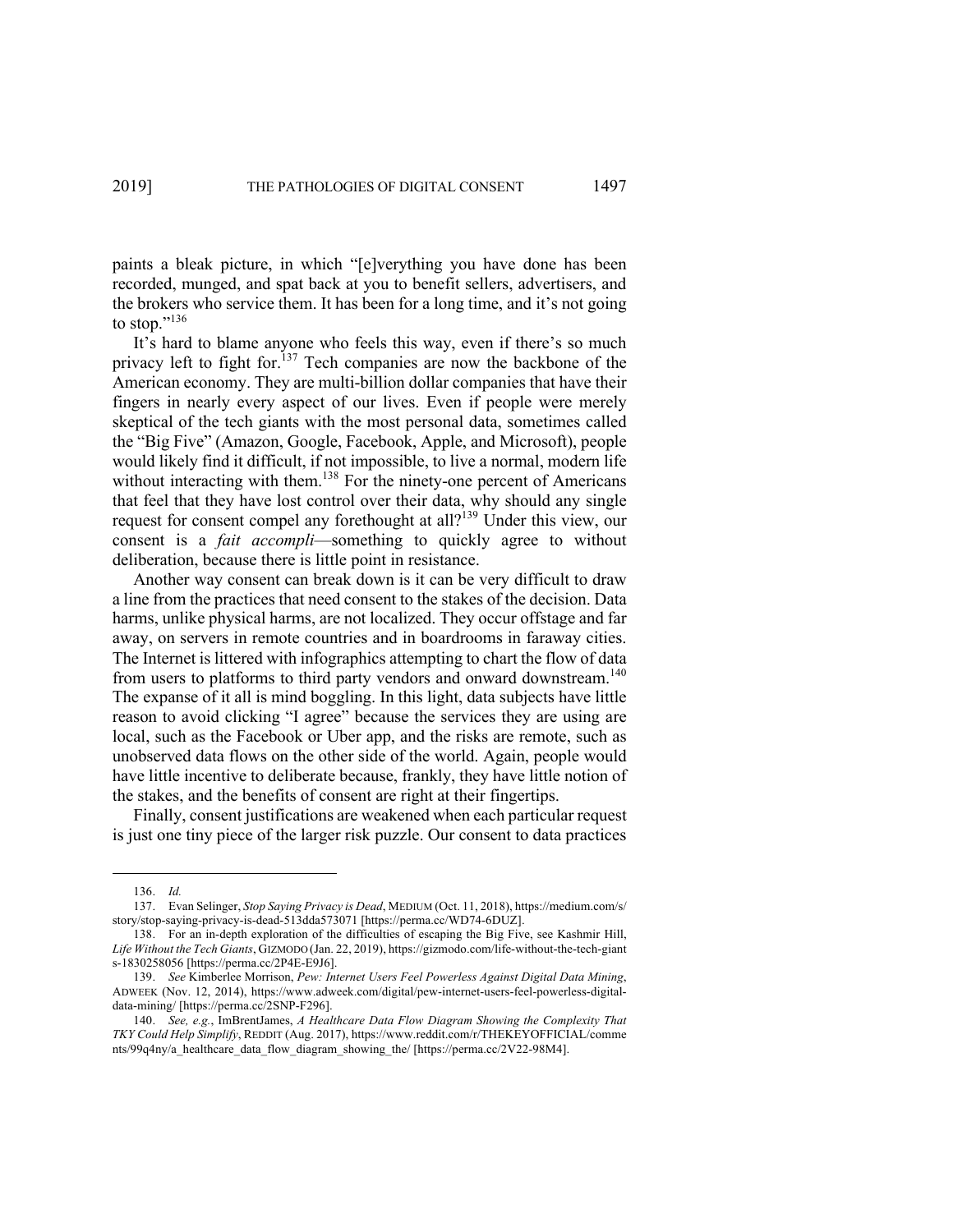is astonishingly dispersed. Thousands of apps and services ask us for small, incremental disclosures, few of which involve the kind of information collection that might give people pause. While dating apps and platforms that collect sensitive and large amounts of personal data might cause some people to consider their risks, it's not as though people share all their information at once. Instead, it trickles out over time, such that our incentives to deliberate at the point of agreement are small because we don't know how much information we will ultimately end up sharing. Most of the time, it probably seems like a small amount. This is like the problem of death by a thousand cuts. And there's little guidance for people regarding which individual cuts matter. So people make the transaction-rational decision to chalk up each individual request for consent as "no big deal" in perpetuity. Such an environment is no place to condition our well-being.

Finally, people don't have great incentives to weigh the externalities of consent. That is, typically people only consider how a particular consentedto action will affect themselves. By allowing consent to companies to collect and process my data, those companies can then better target ads to everyone else who uses the service. One person's data becomes a point of comparison that allows for refined targeting, processing, and use elsewhere in the system. People probably don't take into account this externality when deciding whether to agree or not to give consent for data processing. There just aren't enough incentives for people to consider the implications of data processing for other people on a consistent basis, which creates a collective action problem, another pathology of consent to data practices to add to the list.

### IV. BEYOND CONSENT

America desperately needs a new direction for its privacy rules. Notions of consent, control, and transparency have dominated data protection discussions for years, and the result is a sea of "I agree" buttons, drop-down menus, and switches that we are unable to navigate.<sup>141</sup>

In terms of meaningfully protecting our privacy, this approach has been a spectacular failure. The shortcomings of consent and transparency are

<sup>141.</sup> We have offered a preliminary version of these thoughts here: Woodrow Hartzog & Neil Richards, *It's Time to Try Something Different on Internet Privacy*, WASH. POST (Dec. 20, 2018), https:// www.washingtonpost.com/opinions/its-time-to-try-something-different-on-internet-privacy/2018/12/2 0/bc1d71c0-0315-11e9-9122-82e98f91ee6f\_story.html?utm\_term=.5cd05e778a52 [https://perma.cc/F6 7G-DF5Y].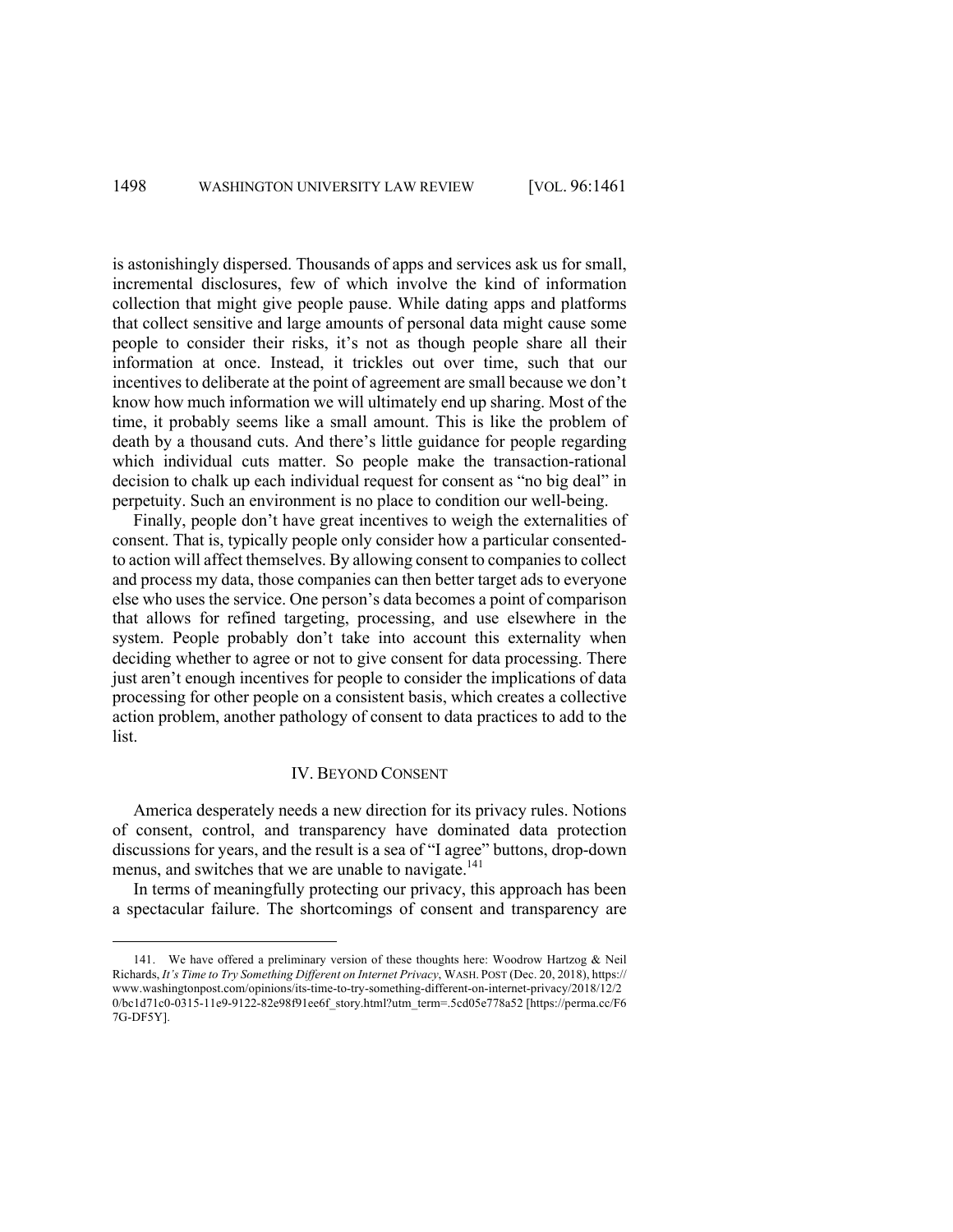particularly visible in the United States. Congress is still trying to settle on its approach to privacy, but most of the current proposals still build off the notice and choice model.<sup>142</sup> The FTC has made a heroic effort to be the top U.S. privacy cop, but it has been starved of the legal tools and financial resources it needs to do a proper job.

America has a bad reputation for privacy.<sup>143</sup> The world is watching and judging, and the economic stakes are enormous. International data flows are essential for the global economy to function without fundamentally—and expensively—restructuring the Internet to America's huge financial detriment. American tech companies depend on being able to smoothly import European data for processing. But, in 2015, a European Court ruled that America's privacy protections were so poor that it struck down the "Safe Harbor" agreement, which helped enable an international flow of data.<sup>144</sup> Our current data sharing agreement with Europe, called the EU/U.S. "Privacy Shield," is in jeopardy.<sup>145</sup> If it fails, we will need a good replacement.

Europe and others have encouraged the U.S. to adopt a law similar to the EU's new General Data Protection Regulation. But a "U.S. GDPR" seems destined to suffer from the same consent pathologies we have explored in this article. As discussed above, the GDPR and forthcoming ePrivacy directive borrow too heavily from the control and transparency playbook.

<sup>142.</sup> CAMERON F. KERRY, BROOKINGS INSTITUTE, BREAKING DOWN PROPOSALS FOR PRIVACY LEGISLATION: HOW DO THEY REGULATE? (Mar. 8, 2019), https://www.brookings.edu/research/breakin g-down-proposals-for-privacy-legislation-how-do-they-regulate/ [https://perma.cc/QGR9-FUYL]; CAMERON F. KERRY, BROOKINGS INSTITUTE, WHY PROTECTING PRIVACY IS A LOSING GAME TODAY— AND HOW TO CHANGE THE GAME (July 12, 2018), https://www.brookings.edu/research/why-protectin g-privacy-is-a-losing-game-today-and-how-to-change-the-game/ [https://perma.cc/5HVK-FLHS]; CONSUMERS INT'L, THE STATE OF DATE PROTECTION RULES AROUND THE WORLD (2018), https://ww w.consumersinternational.org/media/155133/gdpr-briefing.pdf [https://perma.cc/6N5L-DRLR].

<sup>143.</sup> MARY MADDEN, PEW RESEARCH CTR., PUBLIC PERCEPTIONS OF PRIVACY AND SECURITY IN THE POST-SNOWDEN ERA (Nov. 12, 2014), https://www.pewinternet.org/2014/11/12/public-privacy-per ceptions/ [perma.cc/6VDK-5UFP]; *Copy That: America Should Borrow From Europe's Data-Privacy Law*, ECONOMIST (Apr. 5, 2018), https://www.economist.com/leaders/2018/04/05/america-shouldborro w-from-europes-data-privacy-law [https://perma.cc/RKM2-3ENN]; Samuel Gibbs, *What Is 'Safe Harbour' and Why Did the EUCJ Just Declare It Invalid?*, GUARDIAN (Oct. 6, 2015), https://www.thegu ardian.com/technology/2015/oct/06/safe-harbour-european-court-declare-invalid-data-protection [https ://perma.cc/B4PS-SFV8].

<sup>144.</sup> *See* Ellen Nakashima, *Top E.U. Court Strikes Down Major Data-Sharing Pact Between U.S. and Europe*, WASH. POST (Oct. 6, 2015), https://www.washingtonpost.com/world/national-security/eucourt-strikes-down-safe-harbor-data-transfer-deal-over-privacy-concerns/2015/10/06/2da2d9f6-6c2a-1 1e5-b31c-d80d62b53e28\_story.html?utm\_term=.9ac8bcde9495 [https://perma.cc/SUK3-WD6M].

<sup>145.</sup> *See* Hayley Evans & Shannon Togawa Mercer, *Privacy Shield on Shaky Ground: What's Up With EU-U.S. Data Privacy Regulations*, LAWFARE (Sept. 2, 2018, 2:31 PM), https://www.lawfareblog.com/privacy-shield-shaky-ground-whats-eu-us-data-privacy-regulations [https://perma.cc/895C-Y3EW].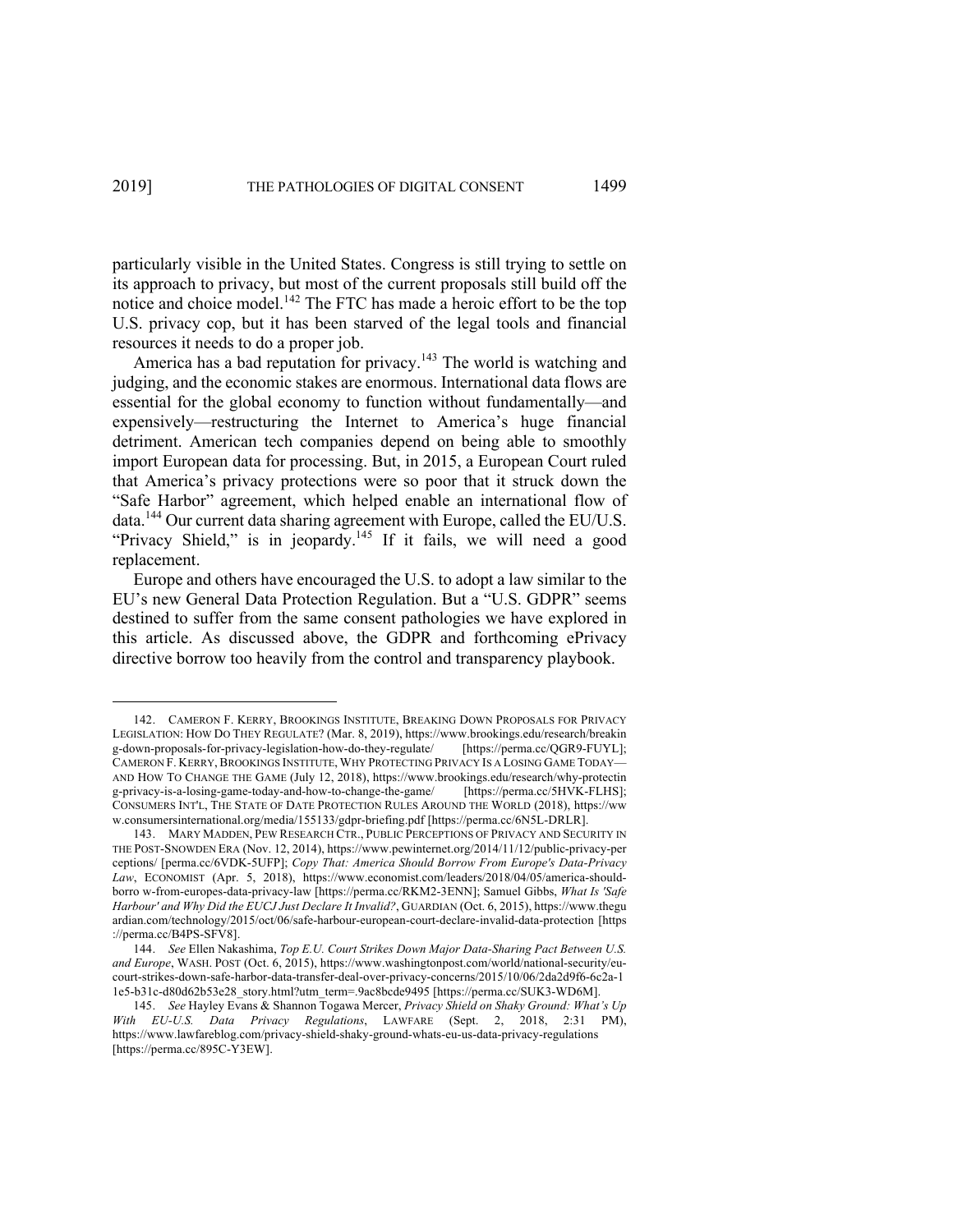Our current approach too often results in nothing more than cluttered minds and inboxes, with people resigned to take-it-or-leave it choices for ad-supported web or social media. Relying upon consent to justify data practices rests on the dubious assumptions that people understand what they are being told, and we can meaningfully calculate the risk of our choices online and exercise agency through mediated technologies.

It should be no wonder that under this framework, privacy—our human information policy—has begun to fall apart, often in breathtaking ways. We've seen a cascade of high-profile privacy failures like the Edward Snowden disclosures, the Cambridge Analytica scandal, the targeting of fake news based on data about political preferences, and data breach after data breach after data breach. Backing this up is an entire ecosystem dependent upon an illusion of control and wheedling, cajoling, and extracting consent by any method possible.

In spite of the failures of control and transparency, some lawmakers are considering doubling down on this failed strategy. But no matter how much control we are given, it will never work online. As we've tried to show in this essay, consent regimes burden data subjects with all of the risks of understanding and self-protection while keeping the data machine humming. Consent does not scale without losing its legitimacy.<sup>146</sup> The control that consent regimes promise us ends up being illusory and overwhelming. Even when companies are transparent, it doesn't lead to reform. Big tech platforms and shadowy advertising companies make their fortunes while the rest of us are watched, nudged, exploited, and exposed to data breaches and the manipulation of politics and elections.

There is a better way.

We should have rules that are more sensitive to relationships and power disparities. One way to do this is for lawmakers to create rules designed to protect our trust—trust in the Internet, trust in those entities that hold our data and promise to use it for our benefit, trust in our economy and in our digital society.147 Being trustworthy in the digital age means being *discreet*  with our data, *honest* about the risk of data practices, *protective* of our personal information, and, above all, *loyal* to us, the data subjects.<sup>148</sup>

There are some indications that lawmakers are willing to consider a trustbased approach to modern privacy rules. In late 2018, U.S. Senator Brian

<sup>146.</sup> *See, e.g.*, Julie Cohen, *Turning Privacy Inside Out*, 20 THEORETICAL INQUIRIES L. 1 (2019).

<sup>147.</sup> *See* Richards & Hartzog, *Taking Trust Seriously*, *supra* note 3.

<sup>148.</sup> *Id.*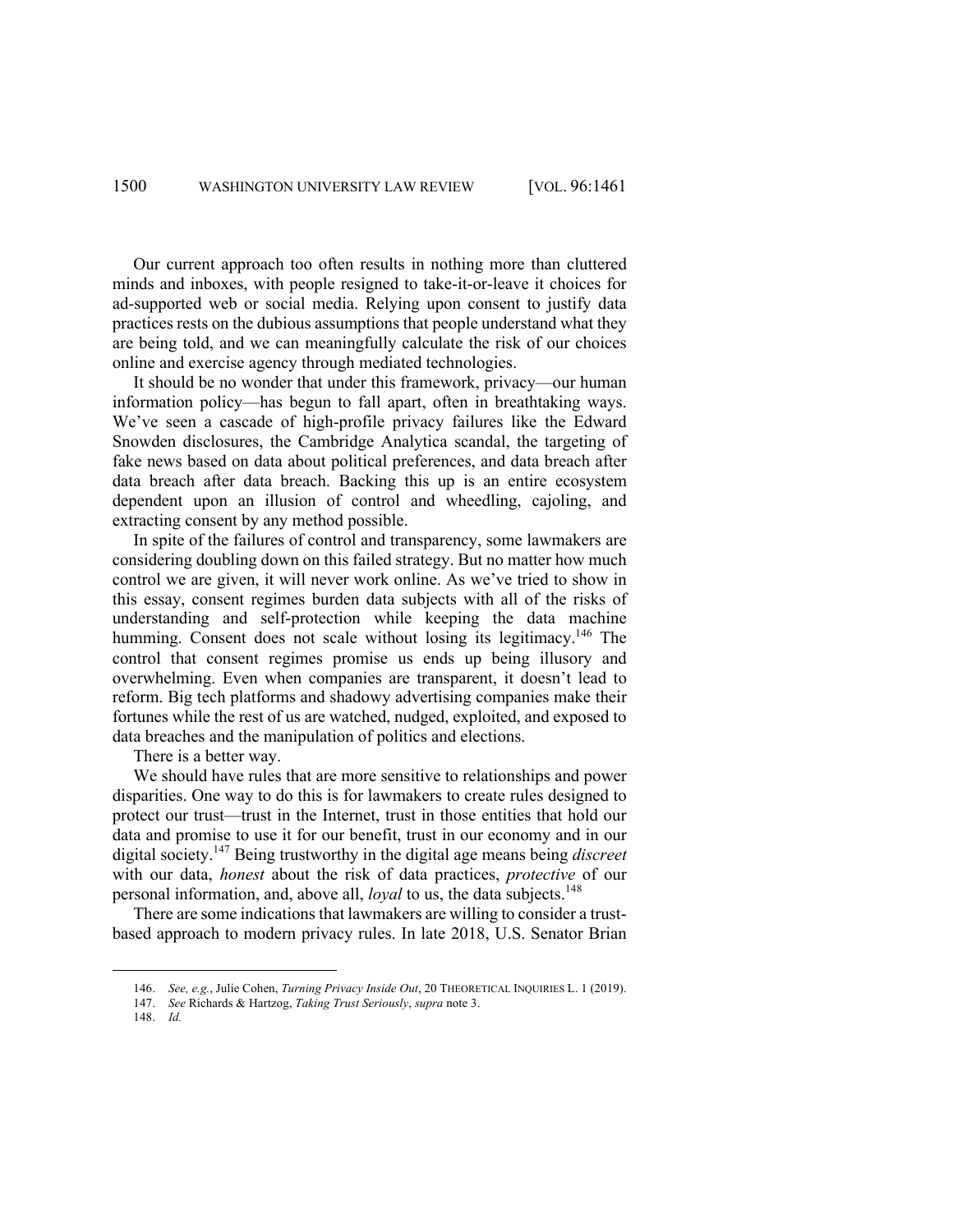Schatz introduced the "Data Care Act of 2018."149 Among other things, the bill goes beyond control and transparency goals in favor of three key nonwaivable trust-based obligations for companies that use the Internet to collect personal information about people: duties of care, loyalty, and confidentiality. These duties are modeled after what is required of those in a fiduciary relationship, such as a trustee designed to care for a trust on behalf of a beneficiary, but they would apply more broadly if this bill were to pass.150 They would require tech companies of all kinds to act more like doctors than telemarketers.

Trust rules would eschew consent regimes in favor of obligations to be protective and discrete and refrain from manipulative practices. They would aim to keep tech companies from elevating their short-term profits over our long-term interests. And ideally, legislative efforts built around trust would give regulators the resources they need and prohibit companies from using dense terms of use agreements to get us to waive those obligations. An explicit rejection of flimsy "consent" regimes is an important step forward for American privacy regimes.<sup>151</sup> Companies should be obligated to be trustworthy regardless of what we clicked to "agree" to online.

Another way lawmakers could address some of the pathologies of consent is by targeting abusive trade practices. Sunstein and Thaler's *Nudge* is not a cookbook for manipulators, but it has been used as such, and the law should step in to negate these practices. One of us has argued elsewhere that rules against abusive trade practices and abusive design of information technologies can help mitigate some of the inherent vulnerabilities of control regimes.<sup>152</sup>

The notion of abusive design can be found in consumer protection law, which aims to protect consumer choice. The most prominent prohibition on abusive practices in the United States comes from the relatively new Consumer Financial Protection Bureau (CFPB). The Dodd-Frank Wall Street Reform and Consumer Protection Act authorized the CFPB to prohibit any "abusive" act or practice that:

(1) *materially interferes* with the ability of a consumer to understand a term or condition of a consumer financial product or service; or

<sup>149.</sup> S. 3744, 115th Cong. (2018). (In full disclosure, we provided feedback on this bill in draft form.)

<sup>150.</sup> *See* HARTZOG, PRIVACY'S BLUEPRINT, *supra* note 43, at 99.

<sup>151.</sup> The bill specifically provides that "The rights and remedies provided under this Act may not be waived or limited by contract or otherwise." S. 3744, 115th Cong. § 5 (2018).

<sup>152.</sup> HARTZOG, PRIVACY'S BLUEPRINT, *supra* note 43.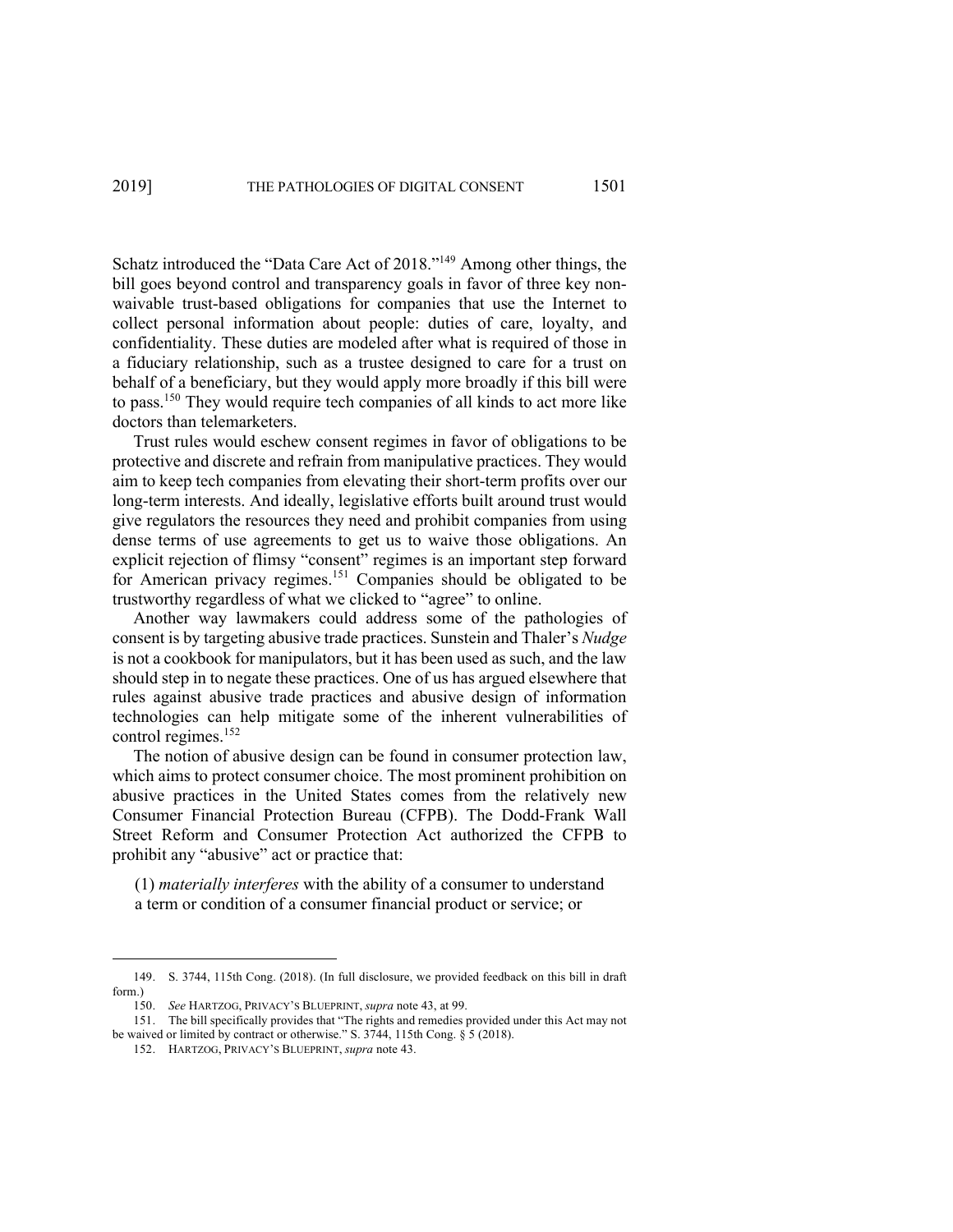(2) *takes unreasonable advantage* of—

(A) a *lack of understanding* on the part of the consumer of the material risks, costs, or conditions of the product or service;

(B) the *inability of the consumer to protect* the interests of the consumer in selecting or using a consumer financial product or service; or

(C) the reasonable *reliance* by the consumer on a covered person to act in the interests of the consumer.<sup>153</sup>

Rules against abusive trade practices look to the problems people have in assessing risks and benefits even with accurate, truthful information. They should begin with an internal inquiry into how we process information.<sup>154</sup> Since the pathologies of consent are all related to our limitations in processing information, this seems as good of a place as any for privacy reform to begin with.

It's time to take a bold step forward. America has an opportunity to redefine itself as the country that protects the trust that people give to companies. By embracing trust, America can become a leader on privacy instead of following the path of false promises, diminishing returns, and the tedium and vicious banality of mindless clicks of "I agree" buttons. Call it legal innovation, if that's what it takes. But whatever we call it, by requiring that companies respect our trust, America can pave the way for a safe, sustainable, and profitable digital future.

### **CONCLUSION**

Tools are only fit for certain purposes. Legal tools are no different from physical tools in this respect. Frederick Schauer once likened legal tools to the problem of driving a nail into a board when you have a pipe wrench but no hammer. Pipe wrenches are great for tightening or loosening pipes, but

<sup>153.</sup> 12 U.S.C.A. § 5531 (West 2019) (emphasis added).

<sup>154.</sup> Patrick M. Corrigan, *"Abusive" Acts and Practices: Dodd-Frank's Behaviorally Informed Authority over Consumer Credit Markets and Its Application to Teaser Rates*, 18 N.Y.U. J. LEGIS. & PUB. POL'Y 125, 127 (2015) ("While shopping for the best offer, consumers may misperceive the real costs and benefits of a consumer product or service because of a lack of information about the product or service or due to a misunderstanding of the information available to them. The former is said to be a problem of imperfect information, while the latter is said to be a problem of imperfect or bounded rationality. Problems of imperfect information are extrinsic to the consumer, while problems of imperfect rationality are intrinsic.").